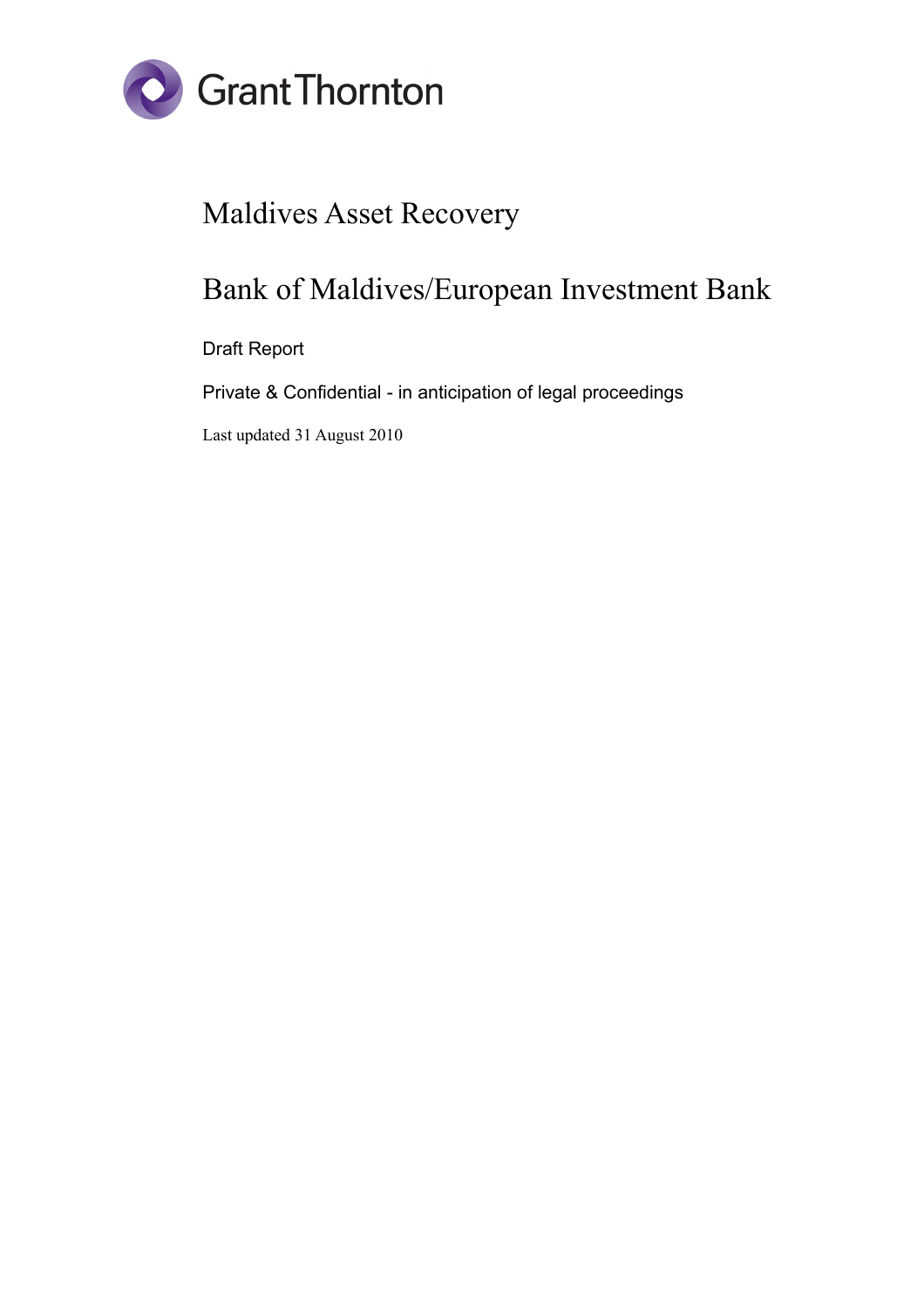# Contents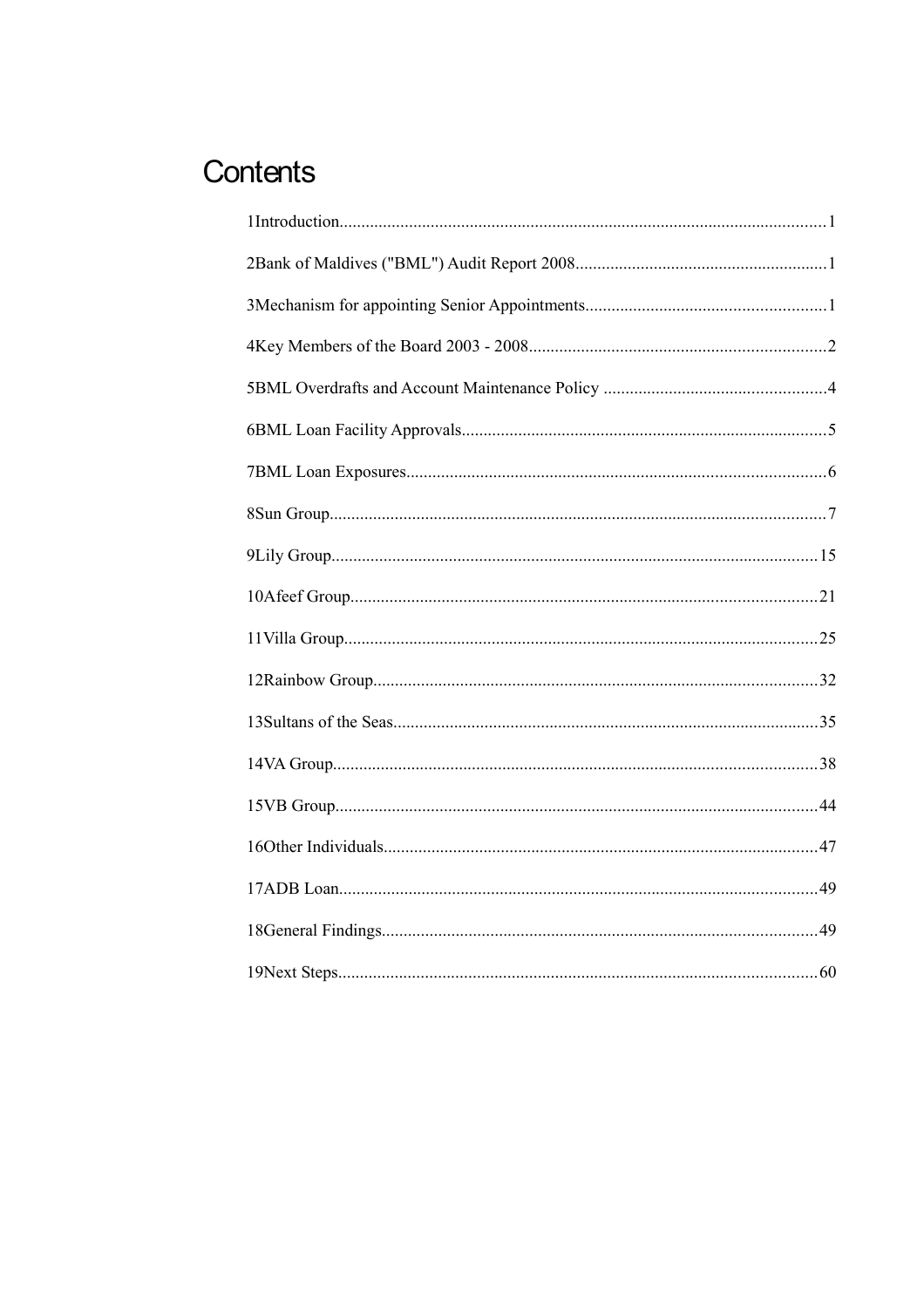# 1Introduction

- 1.1 Grant Thornton UK LLP were requested to undertake an asset tracing and investigation exercise via an engagement letter dated 23 March 2010, subsequently amended on 8 July 2010, on behalf of the Government of the Republic of the Maldives ("the government") with regards to a number of individuals.
- 1.2 In addition, we were requested to investigate the assets of the former president Mr Maumoon Abdul Gayoom ("Gayoom"), his family members, and connected parties following the findings of the Auditor General's Audit reports in 2007 and 2008 that government funds and national institutions were being used for personal benefit.

# 2Bank of Maldives ("BML") Audit Report 2008

- 2.1 A number of issues were raised in the BML Audit Report produced by the Auditor General in 2008 regarding political influence in the awarding of loans to connected parties of the former regime.
- 2.2 We have reviewed the information in this report, verifying the supporting evidence which we obtained from Auditor Generals Office, reviewing the working papers/documentation obtained from the Bank of Maldives, as well as obtaining other sources of information where required, e.g. from the Ministry of Finance, Presidents Commission and others.

## 3Mechanism for appointing Senior Appointments

- 3.1 The work of the Board was in addition to strategy / decision making, the approval of loans, over and above the authorisation limits Credit Committee.
- 3.2 This is evidenced by text found in letters to a number of individuals, stating that the approval of loans would need to be ratified by the board as they were in excess of bank exposure limits or had other unusual considerations, e.g. proposed interest rates at much lower than standard rates.
- 3.3 The Annual Report for 2008 states the following:
- 3.4 The overall duties of the Board as a whole are;

(a) providing control and direction of the Bank, including providing oversight leadership and setting strategic aims / objectives for the Bank in conjunction with the Management;

(b) deliberating on the business plan and the annual budget for the Bank at Board meetings;

(c) reviewing the business and financial performance of the Bank measured against the business plan and the annual budget on a quarterly basis;

(d) ensuring the establishment of effective internal controls within the Bank which will enable risks to be assessed, managed and monitor the effectiveness of such internal control objectives of the Bank;

(e) ensuring that the Bank has adequate human resources to meet the objectives of the Bank;

(f) ensuring that obligations to shareholders and other stakeholders are understood and met;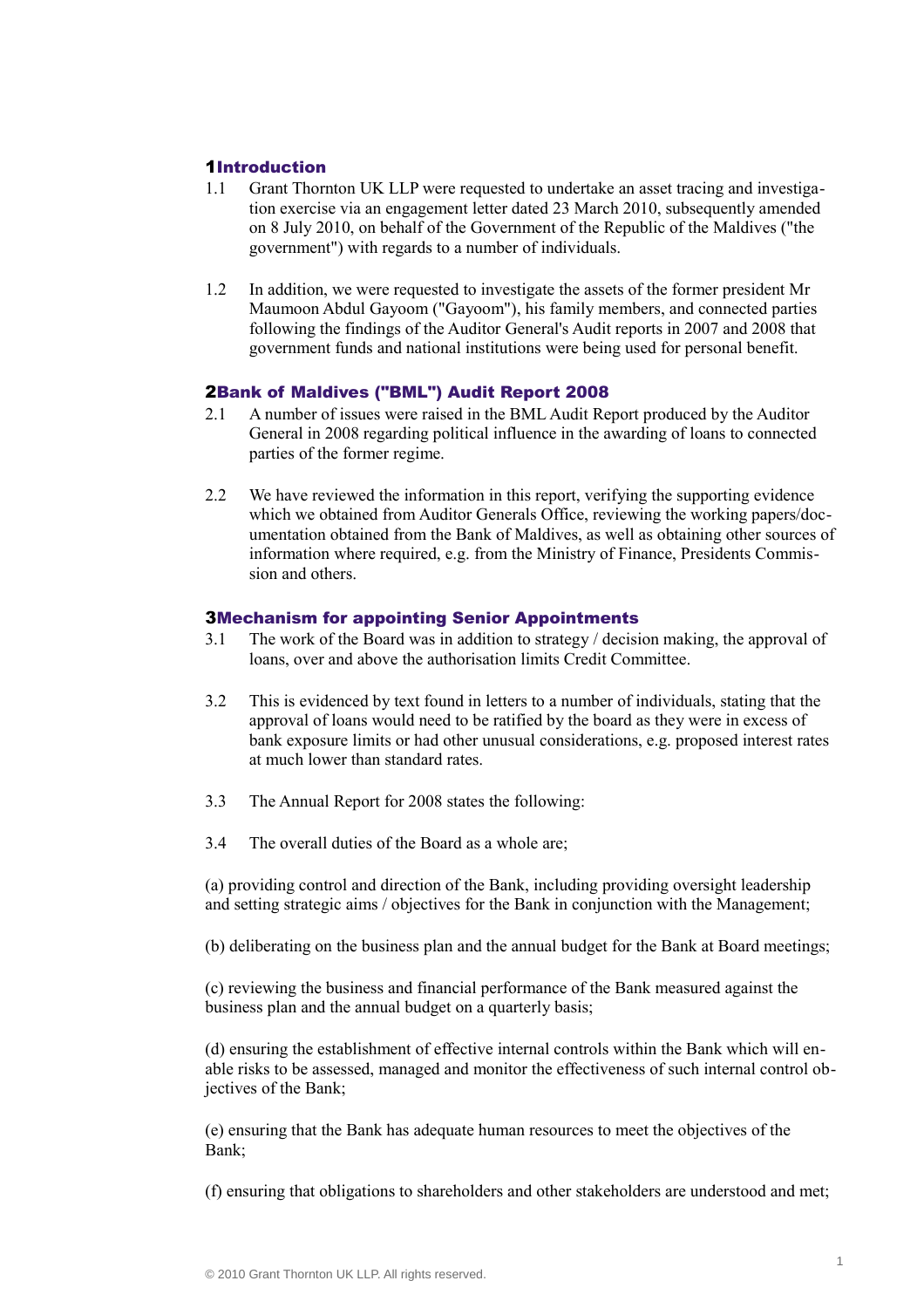(g) ensuring that the Bank complies with all relevant laws and regulations, including the Corporate Governance Code and other codes of best practices;

- 3.5 In compliance with Article 47 (a) and Article 47 (c) of the Articles of Association of the Bank, 8 directors out of the total 11 directors of Board's composition were elected by the Government, including the Chairman and the 2 executive directors. The remaining 3 directors were elected by the general shareholders in accordance with Article 47 (b) of the Articles of Association of the Bank.
- 3.6 Of the government appointed Board directors approximately 5 are nominated by the Finance Minister. The President would ratify their nominations and formally appoint them.
- 3.7 The Managing Director who is also a member of the Board is also recruited and appointed by the Finance Minister .
- 3.8 In addition, the Finance Ministry has a majority vote of 51% and any official attending the AGM on behalf of the Finance Ministry can use this majority vote to change/veto anything agreed at the AGM.

#### 4Key Members of the Board 2003 - 2008

## Mohamed Hussain Maniku

- 4.1 The State Trading Organisation, a nationally owned institute created to buy/sell products for the Maldives holds 10% of the shares of BML for which the STO receive a seat on BML's Board.
- 4.2 This seat was filled by Mohamed Hussain Maniku from 1993 to 2008, who was the Managing Director of the STO for the same period. It could be assumed that due to this longevity, and his position as MD for the STO, his influence on the board was significant.
- 4.3 In addition to being STO's representative, Mohamed Hussain Maniku held 1800 BML shares in his own name as per the BML's Annual Report for 2008, this being taken from the most recent annual report available from the BML website.

## Abdulla Hameed

- 4.4 From 1993 to 2004 the Chairman of BML was Abdulla Hameed who was also the former Atolls Minister.
- 4.5 Mr. Hameed is the brother of Gayoom the former President. Bearing in mind Gayoom's Presidency spanned 30 years in total, it would be reasonable to assume that Mr. Hameed would have had significant influence over the decisions of the Board and the Bank of Maldives.
- 4.6 It is noted that Mr Hameed is currently charged with assisting tender fraud during his tenure as the Minister of Atolls by signing cheques for advance payments to Mr Ahmed Nazim's company (Namira Engineering) and approving bid documents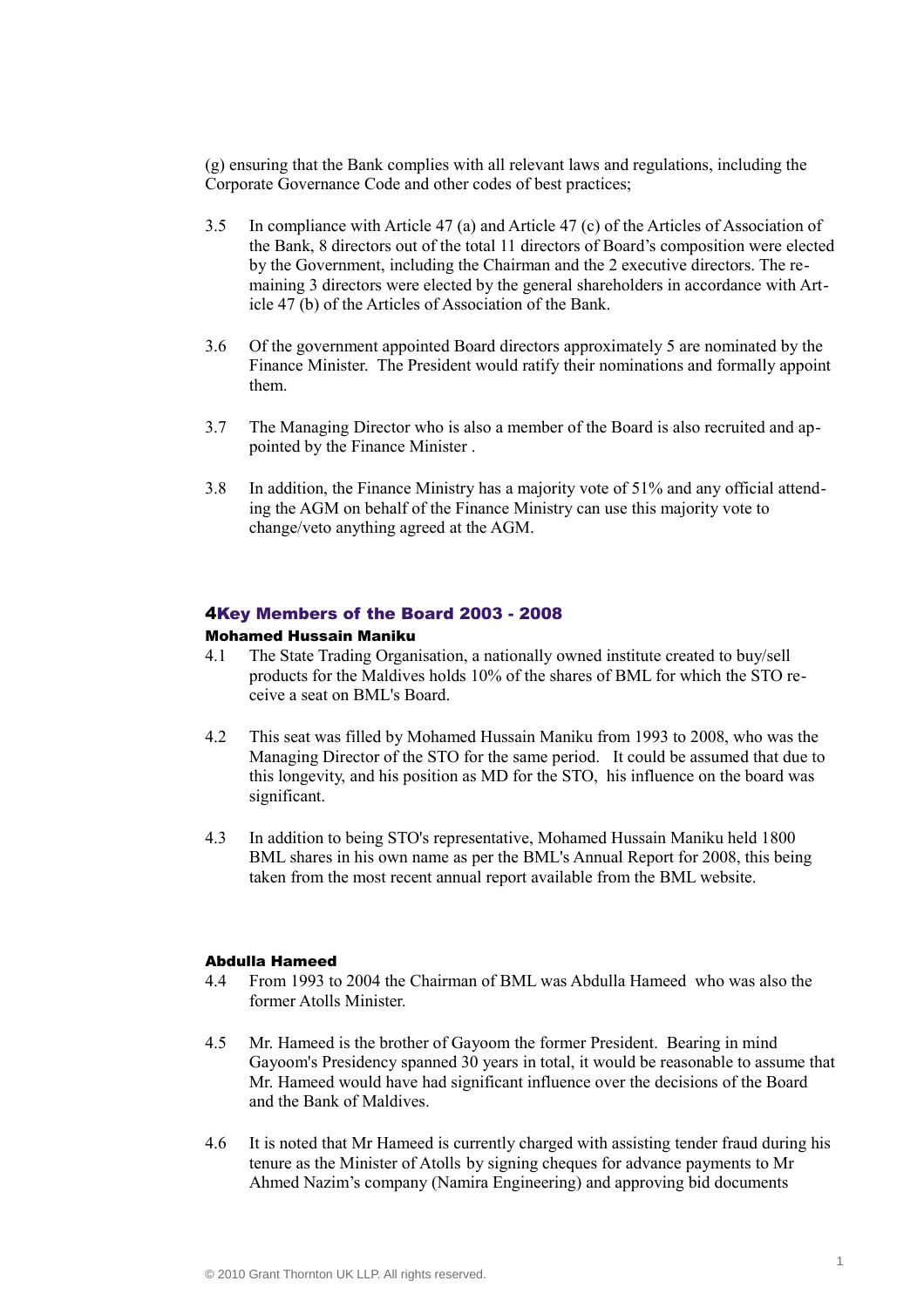against the finance regulations. Mr Ahmed Nazim, is a former official of the Atolls Ministry. (Source: Presidents Commission Report 2009).

4.7 It is reported that Mr Hameed left the Maldives following the charges and is living in Sri Lanka.

#### Mr Ahmed Hamza

- 4.8 Director Ahmed Hamza was a Board Director of BML from 2005 to 2008. The BML Financial Statements for 2008 state the following:
- 4.9 "Uz. Ahmed Hamza was elected to the Board of Directors on 29 June 2005….He is a Director of the VA group. Uz. Hamza graduated from the International Islamic University of Malaysia obtaining his LLB in 1995 and completed his Masters at the International Maritime Law Institute, Malta in 1997. Uz. Hamza is an Honorable Member of Parliament elected for Faafu Atoll Biledhdhoo constituency. He retired from Bank's Board on 13 June 2008. Uz. Hamza owns 72 shares in BML."
- 4.10 The VA Group is one of the largest exposures that the Bank has within its loan book and this will be referred to in this report.

#### Qasim Ibrahim

- 4.11 Qasim came onto the BML Board in 2003 as a private shareholder as one of the two public seats that was available, however he was removed at the end of 2004.
- 4.12 Qasim Ibrahim became Finance Minister in 2005 which allowed him to regain influence on the BML Board, and indeed increase it significantly.
- 4.13 The following was obtained from wikipedia:
- 4.14 "Mr. Qasim Ibrahim was the Minister of Finance and Treasury in the Maldives government from July 2005 to July 2008. He resigned from his post as the Minister of Finance and Treasury on Thursday, 10 July 2008 due to allegations of incompetence."
- 4.15 As Minister of Finance Qasim Ibrahim would have been responsible for appointing the Managing Director of the Bank of Maldives, and the majority of the Board. Protocol dictated that only Gayoom the former President would have been able to veto any appointments made by Mr. Ibrahim
- 4.16 In addition and as explained in section 3, the Finance Ministry has a majority vote of 51% and can use this majority vote to change/veto anything agreed at the Annual General Meeting.
- 4.17 Qasim Ibrahim had close family ties with Ilyas Ibrahim and Abbas Ibrahim, the brothers in law of Gayoom, and with Nasreen Ibrahim, who is the wife of Gayoom. Qasim lived with the family from a young age.
- 4.18 Qasim Ibrahim was the Chairman of the Villa Group, director and majority shareholder. The Villa Group had one of the largest exposures to the bank and will be referred to in this report.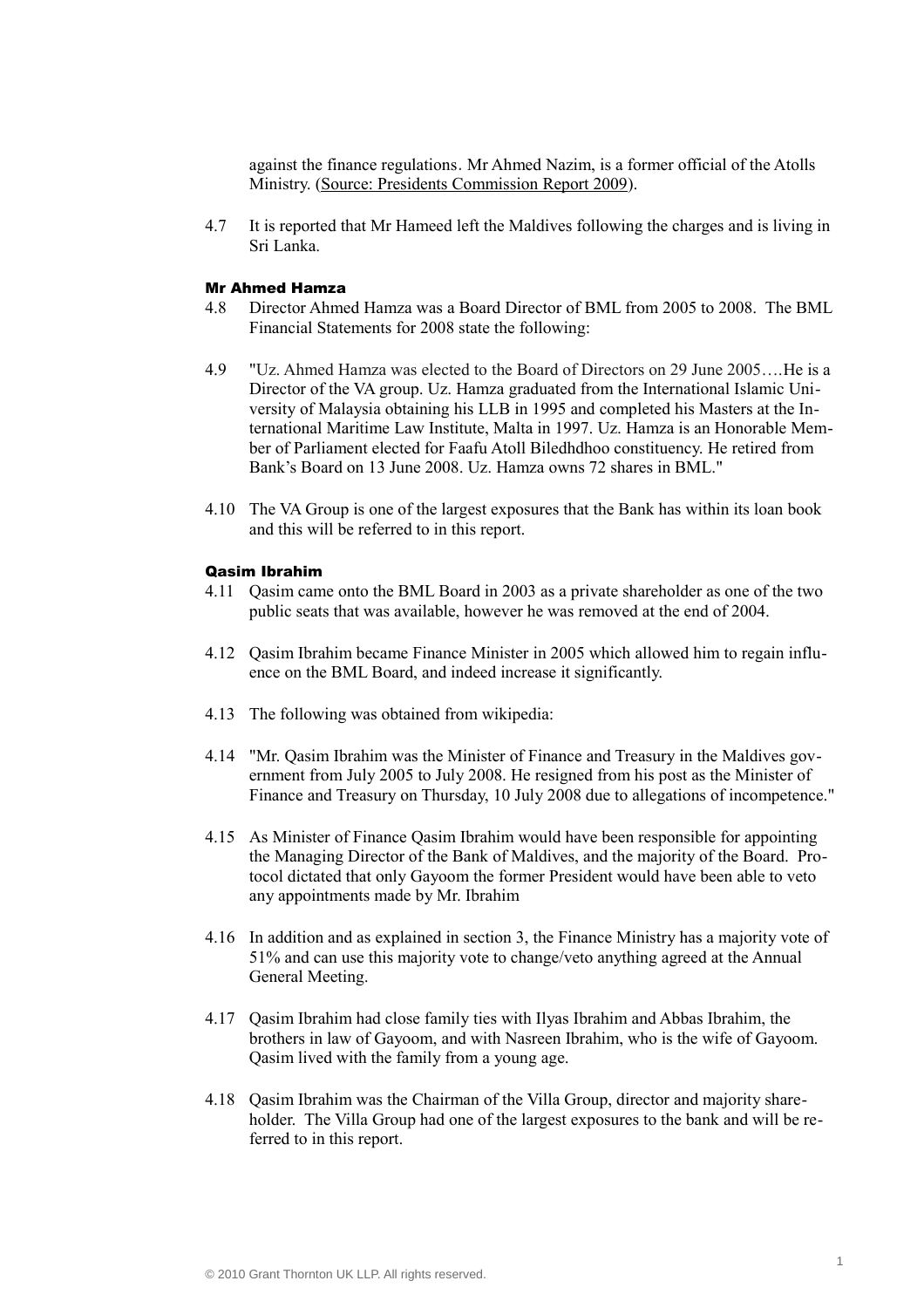## Mr. Mohamed Ahmed Didi

- 4.19 Mr. Mohamed Ahmed Didi is the Managing Director and Chief Executive Officer of Male' Water and Sewerage Company Pvt Ltd, and was appointed as Director of the Banks Board by the Government to the Bank's Board on 18th October 2001. He was reappointed annually, the last of which was on 31st May 2007. Mr. Didi has no shares in BML.
- 4.20 Mr. Didi has shares in Sultan of the Seas Group and is referred to in this report with regards to the same.

## Ms. Serene Ho Oi Khuen

- 4.21 Ms Khuen joined the Bank in January 2004 as the Chief Executive Officer and General Manager. She was Vice President in the Structured Finance Group of Enron Corporation, USA from 2000 to 2001.
- 4.22 As the CEO of the Bank she was an Ex-Officio Director of the Board from January 2004 and was first appointed as a Director to the Bank's Board by the Government of Maldives on 31 May 2007 and reappointed on 13 June 2008 Her contract expired on 25 January 2009.

## Ms. Fathmath Nuzuha

- 4.23 Ms. Fathmath Nuzuha was first appointed to the Bank's Board by the Government on 29 June 2005 and reappointed annually on 24 June 2006, 31 May 2007 and 13 June 2008. She was during this period the Deputy Director General; Economic Policy Planning Section of the Ministry of Finance and Treasury.
- 4.24 Ms. Nuzuha owns 50 shares in BML.

#### Aishath Noordeen

- 4.25 Aishath Noordeen is the Assistant General Manager and Executive Director of Bank of Maldives PLC. She joined the Bank in 1982.
- 4.26 The BML Website states that "She was appointed to the Bank's Board on 13<sup>th</sup> June  $2008$  and from  $12<sup>th</sup>$  February 2009 to 1st July 2009 she served as the Acting Managing Director and CEO of the Bank".
- 4.27 She has no shares in BML

#### 5BML Overdrafts and Account Maintenance Policy

- 5.1 On 28 July 2002 a memorandum from the then BML General Manager, Mr Keith Brown, regarding overdue loans and overdraft facilities was circulated amongst the branches and bank departments.
- 5.2 It stated that BML had been "heavily criticized by our external auditors regarding inspection and valuation of assets" and that " it had been observed that assets valued from one branch stated as inadequate due to poor condition and insufficient in value has been ignored and the same asset accepted as security by another branch and documented with a higher value for the purpose of recommending a loan".
- 5.3 It also stated that, "in the case of overdrafts, reminder letters must be sent to the borrower 2 months prior to expiry date to find out if the party wishes to renew. if the borrowers performance has not been satisfactory during the past year, do not ask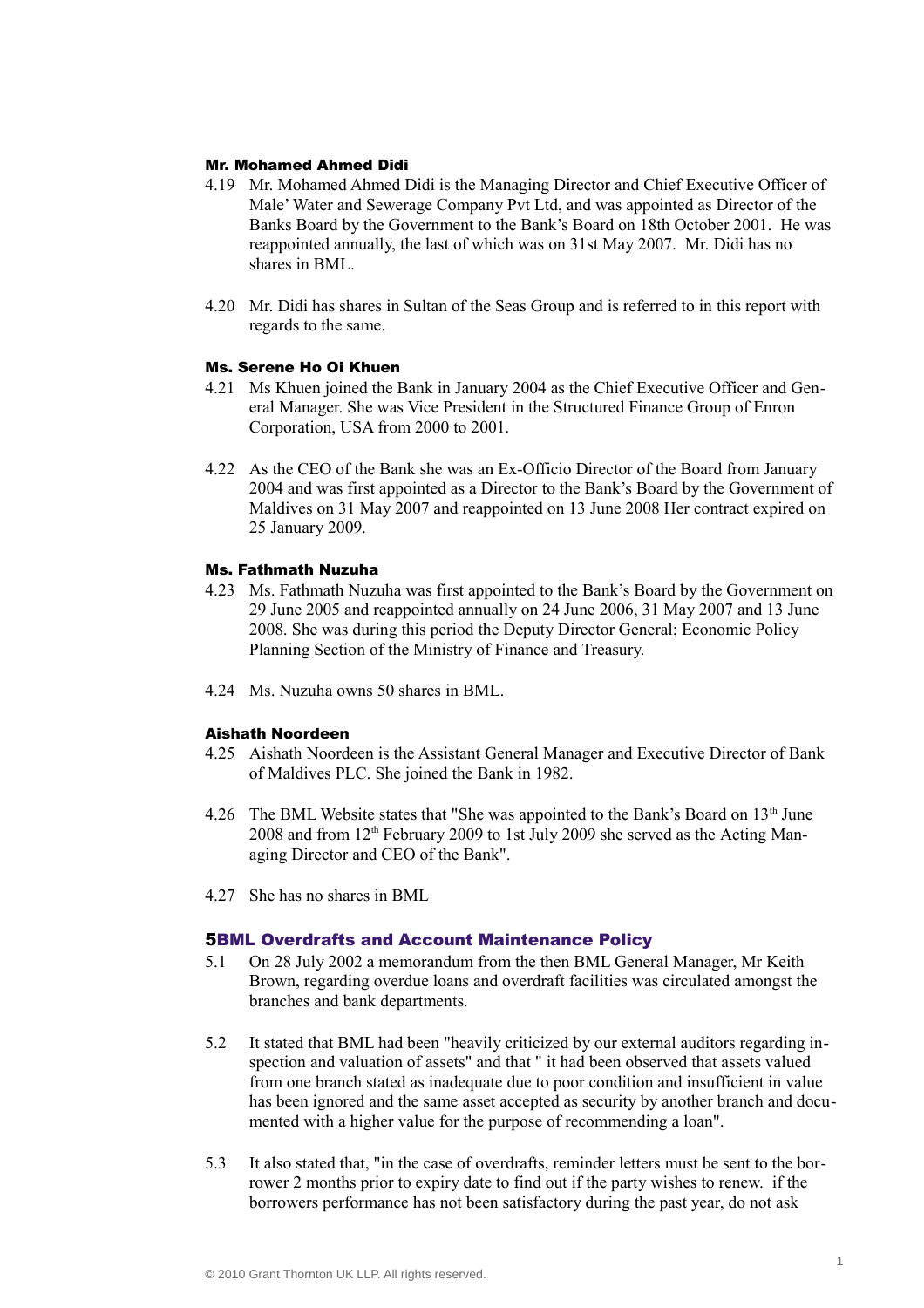whether party wishes to renew the limit and do not recommend renewal, instead speak to party for crystallizing the overdraft to a demand loan or full adjustment.

- 5.4 If the party wishes the limit to be renewed, ensure that inspection and valuation of all securities are done before the expiry date. obtain financial information where appropriate." Exhibit XXX, (source: BML Audit working papers, File 6 NPA's)
- 5.5 The above guidelines will be referred to throughout the report in relation to account maintenance and overdraft facility performance.

#### 6BML Loan Facility Approvals

- 6.1 To understand how loan approvals were being made by the board rather than an independent committee, Board resolutions and agreements were reviewed.
- 6.2 A memo dated 22 May 2007 proposing to change the levels of approval required for credit proposals, confirmed that "proposals of approval level of the Board of Directors, as before, will not go to the Credit Committee and will be prepared and evaluated by the Head Office Credit Department and recommended to the Board by the General Manager/CEO". Exhibit XXX (source BML Audit report working papers File 6 ZV)
- 6.3 The above policy clearly demonstrates that any loan requests from members of the Board would not be pre-approved by the Credit Committee, but would ultimately be referred to the Board.
- 6.4 This effectively meant that those Board Members that had applied for credit facilities were approving their own loans.
- 6.5 In addition to the above and in the same memo, it was proposed that annual reviews of large exposures (defined as single or Group exposures exceeding 10% of the bank's capital) are to be approved by the Board.
- 6.6 The memo's own definition of Group exposures was as the following "exposures to two or more persons, companies, corporations, partnerships or other business enterprises which are closely related through common ownership, control or where one party is able to exert significant influence over another party, management financial interdependence or cross guarantees. The definition also includes persons who are family members that are financially dependent upon one or more persons within the group".
- 6.7 Again, as a significant majority of the large exposures to the bank were related to members of the Board, it meant that those same members of the Board were able to approve credit proposals to related family members.
- 6.8 Some individuals as will be referred to further in the report provided cross guarantees for other seemingly unrelated companies, and/or were shareholders/directors in more than one group company.
- 6.9 As a result, we have created a relationship chart showing what relationships existed between various members of the companies mentioned in this report and their connections to the BML Board, or the Government. This can be found in Appendix XXX.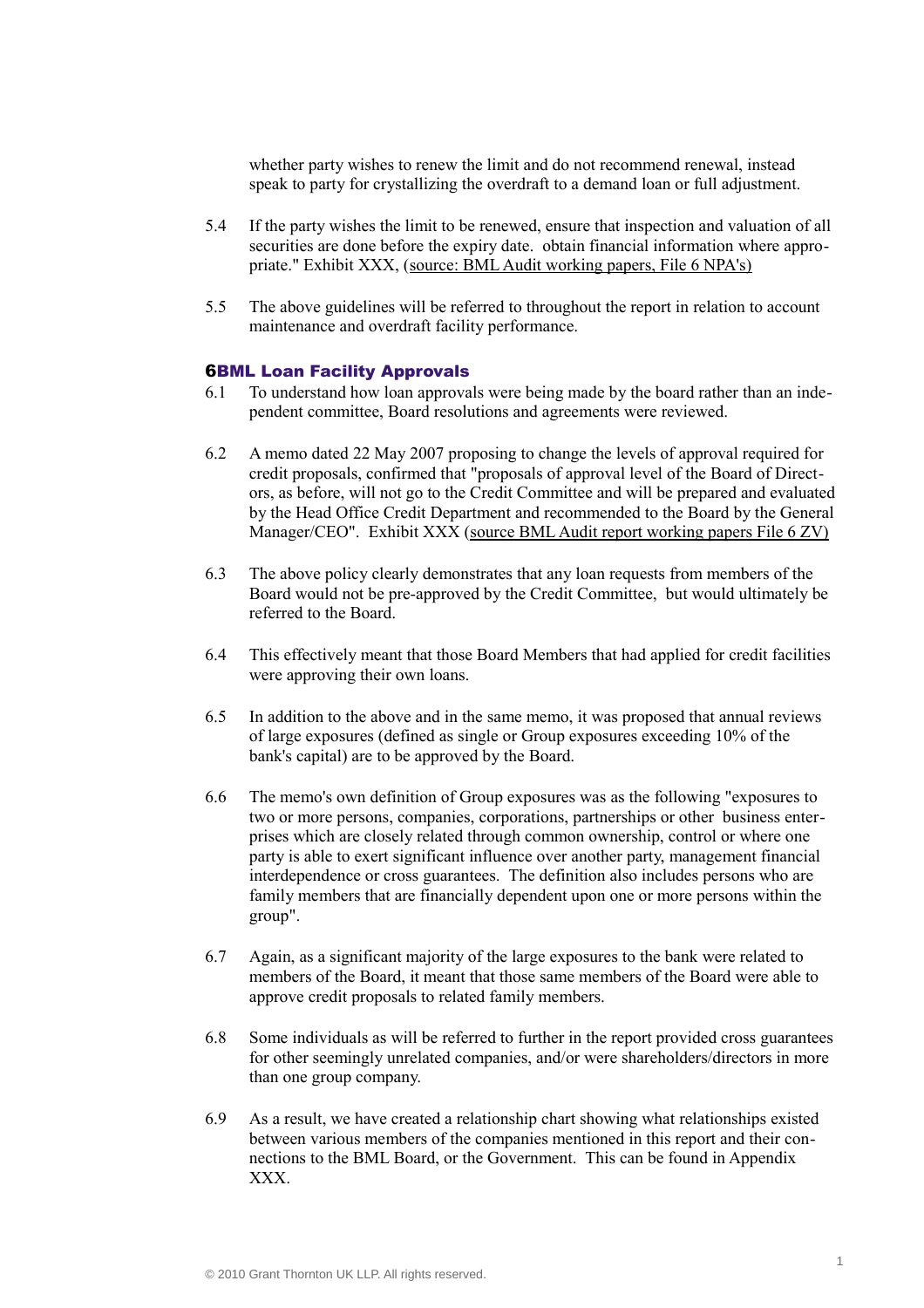## 7BML Loan Exposures

- 7.1 The Auditor General's report states that of the loans worth \$633million given until 31 December 2008, a majority of 60% (\$379 million) was given to 12 parties of which 11 are considered as "large exposures" to the Bank.
- 7.2 The Maldives Monetary Authority (MMA) in 2005 had directed BML to reduce the bank's concentration of credit granted to individual and related groups of borrowers to less than 30% of the Bank's capital. In letters dated 23 October 2005 and 2 January 2006 (Exhibit 4) BML agreed to undertake the same.
- 7.3 A letter from the then General Manager and CEO of BML on 29 August 2007 (Exhibit 5) wrote to the MMA requesting increase of the bank's exposure and to take into account the receipts due from the European Investment Bank Loan given to assist reconstruction after the Tsunami. This was rejected from the MMA.
- 7.4 The MMA responded and clearly stated that "the total exposure should not exceed 30% of the bank's capital base, and no one party of the member group should exceed more than 15% of the same".
- 7.5 Following the rejection from the MMA to increase exposure limits, in a letter dated 6 December 2006, Abdulla Hameed the Chairman of the Bank of Maldives personally wrote and signed a letter, requesting reconsideration of the proposed increase in the loan exposure of the bank again, which was once more specifically denied (Exhibit 5) by the MMA.
- 7.6 Exhibit XXX shows the % exposure of each party as at date of Mr Hameed's letter in December 2007.
- 7.7 This would mean that those parties with loan facilities exceeding the regulated limits would either have to repay the excess amounts, and prevent them from requesting any further re-financing/rescheduling or other loan facilities.
- 7.8 As Mr Hameed wrote the second letter, it would be reasonable to assume that he understood the current risk position of the BML in it's exposure levels at that point in time.
- 7.9 Finally, the MMA in their letter of 2 January 2008 agreed to allow group limit at 40% of the Bank's capital funds provided that no member of the group shall exceed 15% of the Bank's capital base.
- 7.10 Bearing in mind that the MMA had refused this request twice, it is not clear on what basis their decision was reversed.
- 7.11 Since January 2008 at least two of the largest exposures of the Bank had again exceeded the restricted maximum limit prescribed by the MMA, even after the limit was increased to 40%.
- 7.12 We have confirmed the following parties to be the largest exposures to BML from a letter headed document from the Bank of Maldives Exhibit 7 (source BML Audit Report Working Papers File BOM) listing the bank's largest loan exposures as at December 2006 and December 2007: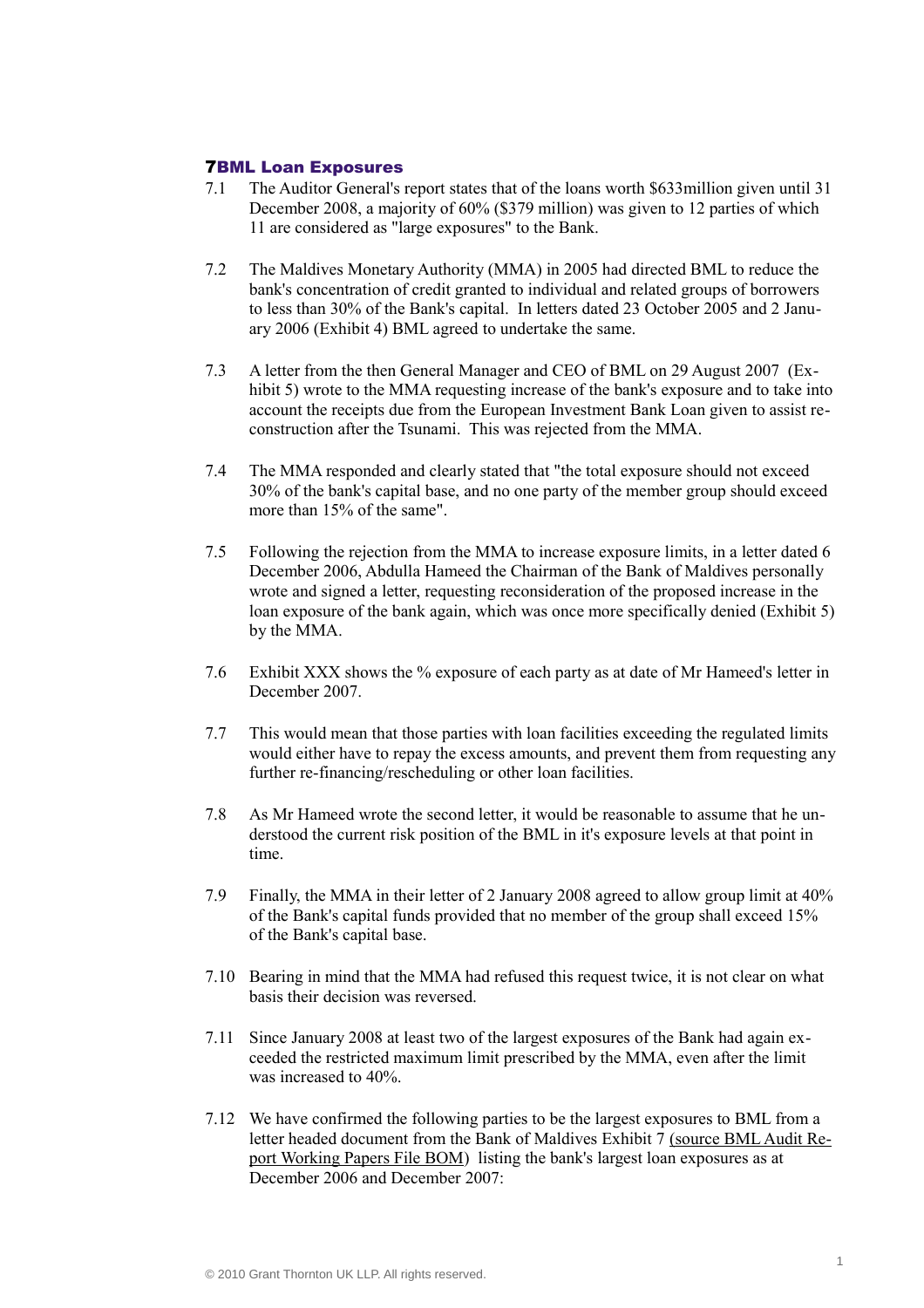- Sun Group
- Lily Group
- MTDC
- Sultans of the Seas
- VA Group
- Afeef Group
- Villa Group
- Thasmeen Ali
- MTCC
- VB Group
- Rainbow
- 7.13 Both the MTDC and MTCC are government affiliated companies and have not been included in this report.
- 7.14 Of the private parties listed above who have benefited from receiving these loans, one is a Vice President of a major political party, one was the Vice Presidential Candidate for the previous regime, four were members of the Board of the Bank, five were cabinet ministers or advisors, four are members of the Parliament and Special Parliament or parties closely linked to them. These are referred to in the report.
- 7.15 The following sections set out the financial arrangements of each of the private parties that benefited from the loans provided to them and their relationships to either the former President and his regime.

#### 8Sun Group

- 8.1 Loans and overdraft facilities provided to Sun Group totalled MRF 607,345,442 (equivalent to \$46,879,400 as at 31 October 2008). This amounted to 40.8% as a percentage of the Bank's Capital as at 31 October 2008, (Exhibit 8 - Source: "Bank of Maldives major borrowers 1nov08") provided to PWC Auditors.
- 8.2 This clearly exceeds the exposure limit guidelines set by the MMA.
- 8.3 According to the document, "Mr Shiyam's personal exposure was not aggregated to the group total as it is fully secured against fixed deposits". Therefore the figure above is attributed solely to the Sun Group, excluding Mr Shiyam.
- 8.4 If Mr Shiyams's personal overdraft accounts were included, the total exposure would be MRF 716,220,442 being 48.1% of the banks capital, far in excess of the allowable limit, even if some of the exposure was covered by fixed deposits.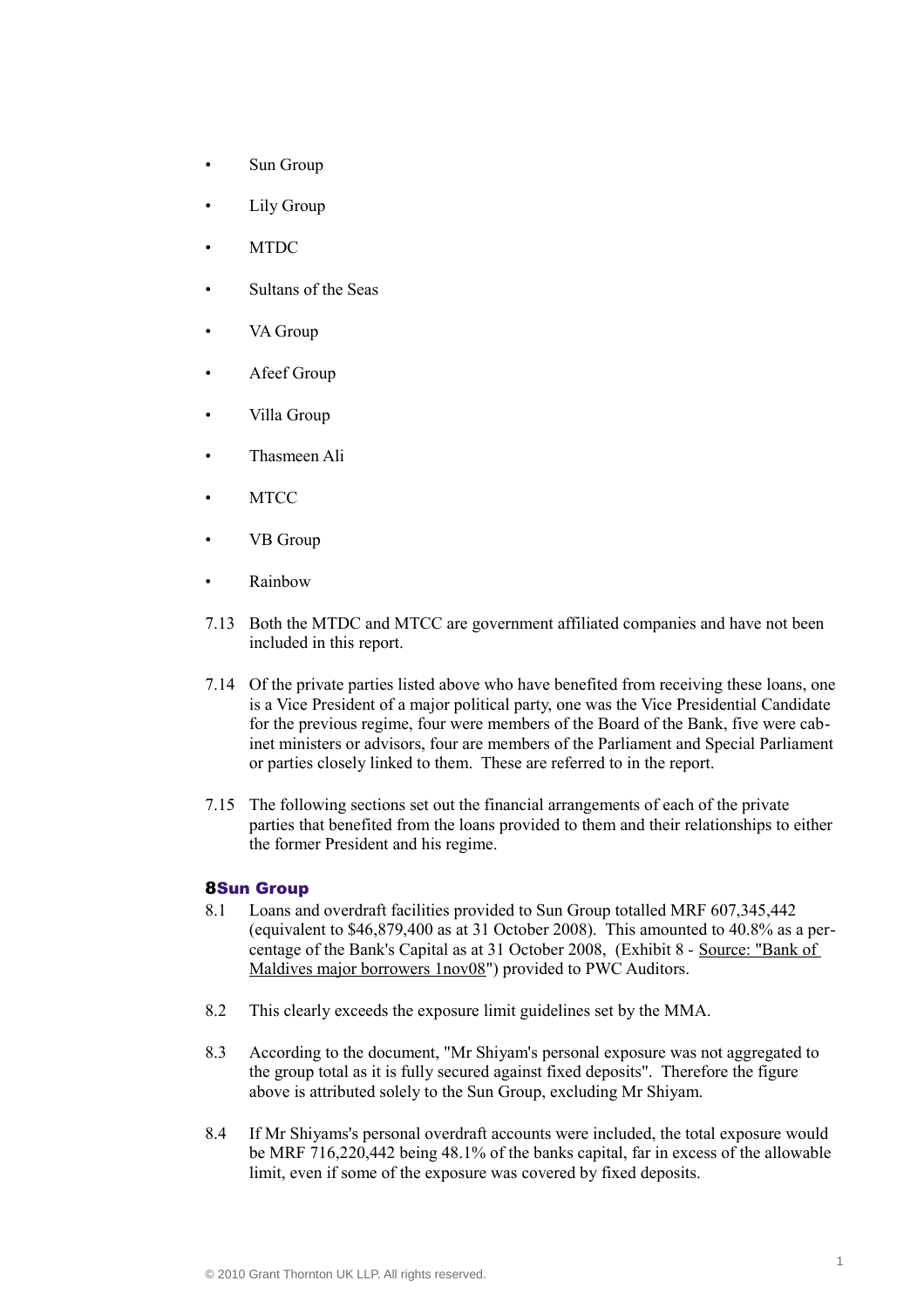- 8.5 Mr Shiyam was also a board member of the Maldives Tourism and Development Corporation,
- 8.6 The Sun Group consists of the following companies, also shown in Exhibit XXX:
- Emerald Resort Pvt Ltd
- Tropical Maldives Pvt Ltd
- Sun Tours and Travel Pvt Ltd
- Sun Investments Pvt Ltd
- Sun Construction & Engineering Pvt Ltd
- Sun Spa Resorts
- The Beach House Collection

#### Sun Group Directors/Shareholders

- 8.7 The main director and shareholder in the Sun Group is Mr Ahmed Shiyam who is the Chairman of the Group.
- 8.8 Mr Shiyam was also the Deputy Leader of DRP (the former ruling party), a former Member of the Majlis (MP) for Dhaalu Atoll and a Board Member of the Maldives Tourism and Development Corporation (MTDC) of which substantial loan exposures to BML occurred.
- 8.9 Although not calculated as part of the total group exposure are personal overdrafts for Mr Ahmed Shiyam Mohamed, for \$7million and MRF 19,275,000 respectively.
- 8.10 Account 7701-133058-001 belongs to Mr. Shiyam with an overdraft limit of MRF 19,275,000, a result of a request for a temporary 3 month overdraft facility of \$1,500,000 sanctioned in April 2007.
- 8.11 It was provided for working capital purposes to assist in the construction of Manarafu Island Resort, the total project cost was stated as \$25mil of which \$17million has, according to documents sighted on BML letterhead, been sourced through State Bank of India.
- 8.12 The \$1,500,000 was secured under three Fixed Deposit Accounts of \$500,000 each, numbered 3935, 3936 and 3937.
- 8.13 The temporary overdraft was extended on at least two occasions and on the last sighted document is valid until July 2009 Exhibit 10 (source BML Audit Report working papers, File 1, I200)
- 8.14 Account number 7701-133058-002, also belonging to Mr. Shiyam had a \$1,000,000 overdraft limit sanctioned in March 2007 for 12 months in order to pay cash collateral to Proparco for a \$8.7million loan facility.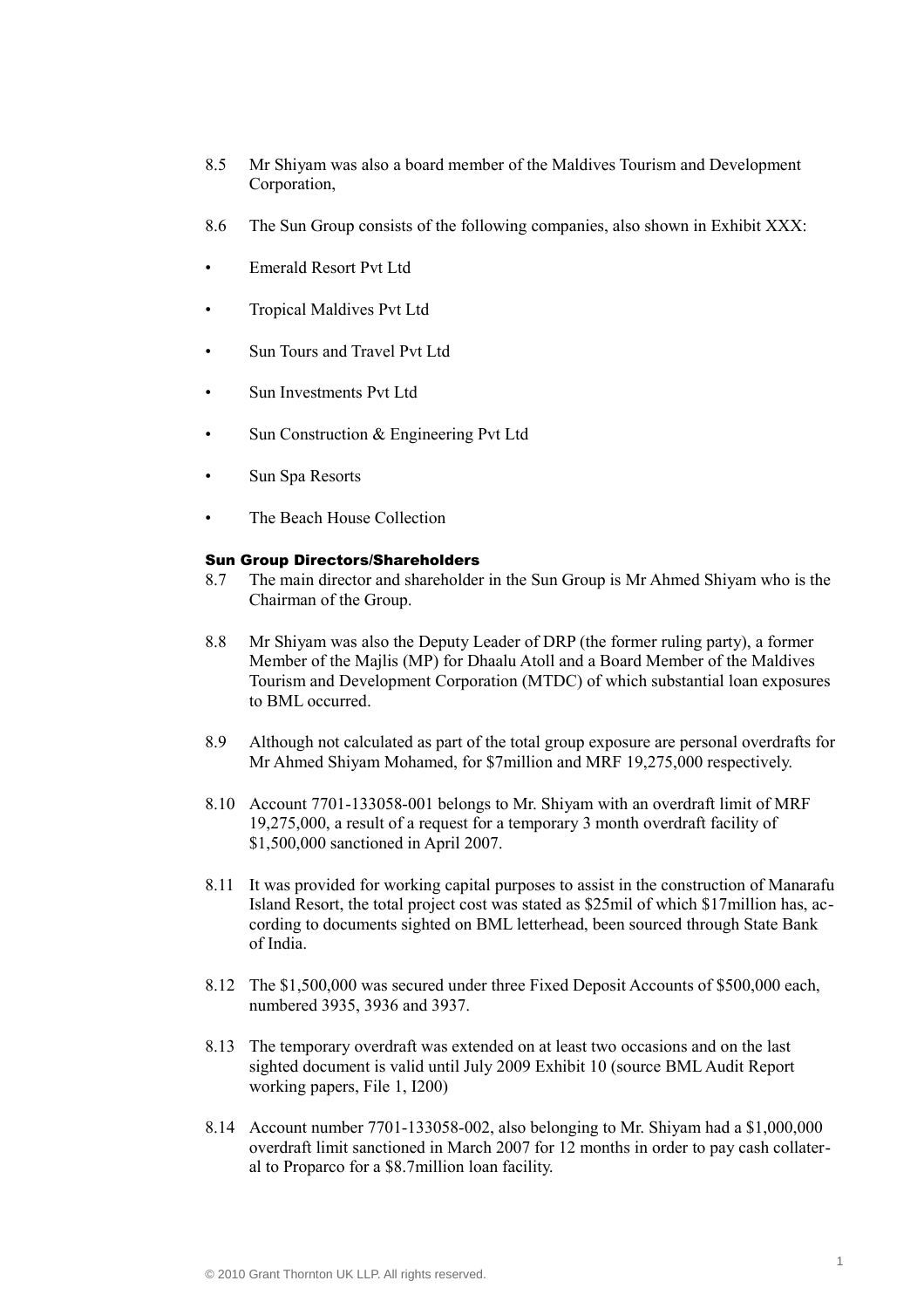- 8.15 Research has confirmed that Proparco is investment company, which "aims to assist private investment in developing countries. Created in 1977, PROPARCO is a Development Financial Institution partly held by [Agence Française de Développement](http://www.afd.com/) (AFD) and private shareholders, and focuses on the productive sector, financial systems, infrastructure and equity investment".
- 8.16 However during 2007 and 2008 the overdraft limit appeared to reach \$7million and no evidence has been sighted of any documentation approving this increased overdraft facility or to obtain the security provided to cover the increased amounts.
- 8.17 A further loan request on this account for \$5,000,000 was made on 4 March 2008 as a bridging loan to finance the development of Irufushi Resort pending finance agreement for 3rd phase of the project. Security was given in the name of Mr. Afeef of Champa for lien of fixed deposit of \$5,000,000. Mr Afeef is the Director for Kasa Holdings Ltd and Chair of the Afeef Group.
- 8.18 It should be noted that according to the BML's own definition of group exposure it includes cross guarantees of which the above overdraft secured via Mr Afeef's fixed deposit would be classed, thereby increasing Mr Afeef's exposure by another \$5million.
- 8.19 The consideration document stated that "the above is within the authority level of CCO under secured by unencumbered cash or FD's, cover 100% or more. However the proposal will be placed for confirmation of the Board as the proposed interest rate  $(1\%)$  is lower than the present board approved minimum rate of 8.5%"
- 8.20 It should therefore be noted that the Board approved an interest rate far lower than the standard 8.5%.
- 8.21 Although a letter is sighted from Mr Hussein Afeef offering his Fixed Deposit as security, no signed agreements have been evidenced thus far, with the required signatures from Mr Afeef or Mr Shiyam. (Source: BML Audit Report Working Papers I400)
- 8.22 Included within the above loans was \$5.4 million issued on 27 December 2004 for the development of a picnic island. It was noted by the Auditor General that documents required were not collected or evaluated properly prior to issuing the loan. This will need to be further verified through BML records as the information we have does not cover this period.

#### Financial transactions for Emerald Resorts Pvt Ltd

- 8.23 Account number 7701-112379-001 was granted a demand loan to Emerald Resorts Pvt Ltd on 23 November 2005 for \$1.5million as part of syndicate loan for renovation and expansion of Olhuveli beach and Spa Resort, (including refinancing of existing demand loan facility of \$2million with Sun Travel & Tours Pvt Ltd). It was provided at 8.5% pa interest and expires in November 2012.
- 8.24 The syndicated loan comprised of 7 year loan of \$1.5million from BML (as above), a 7 year loan from Peoples Bank of \$5million, and a 7 year loan from State Bank of India of \$9million, subject to the terms within its sanction letter dated 22 November 2005.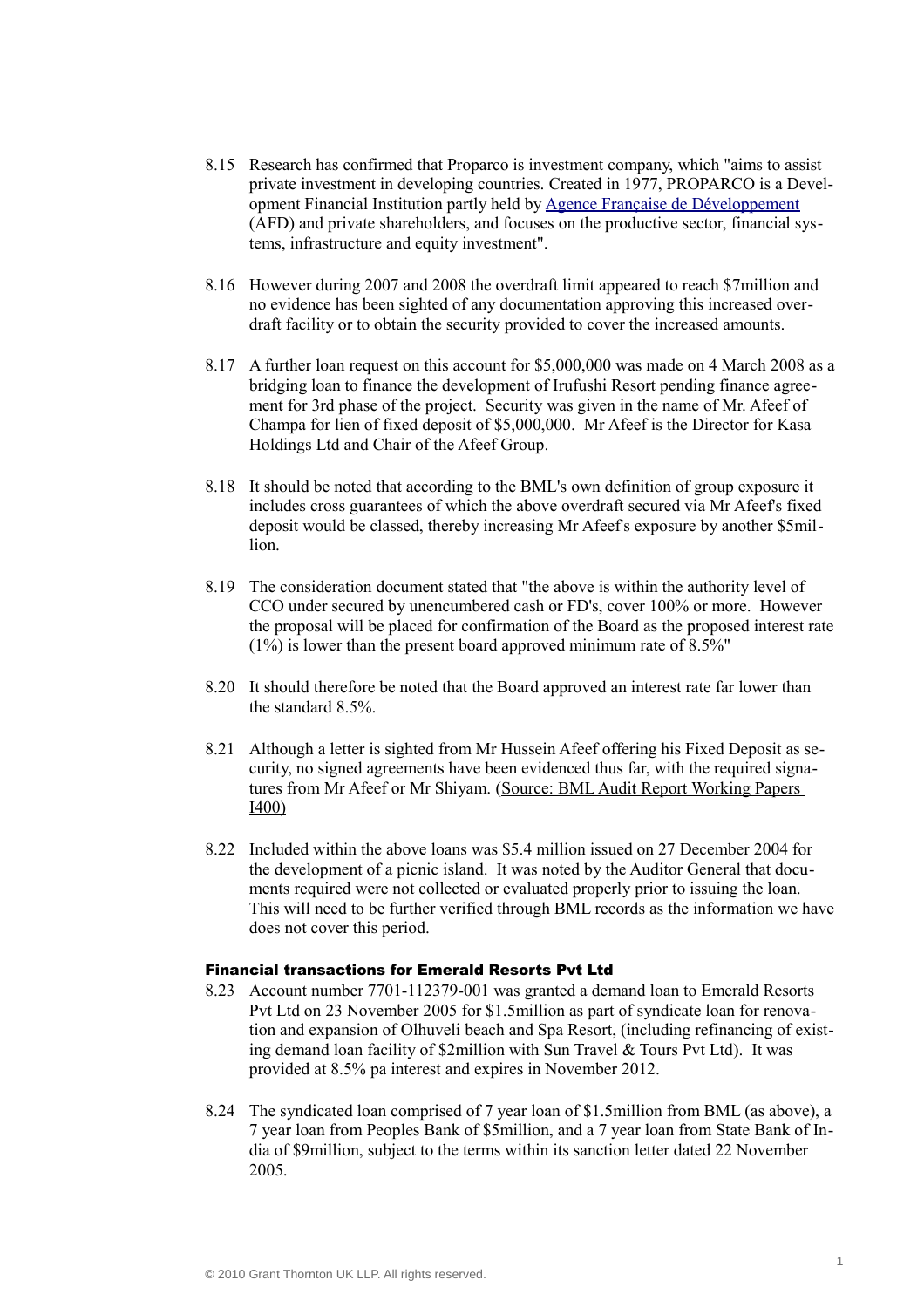- 8.25 Security was provided as first priority pari passu equal ranking mortgage with State Bank of India and People's Bank Colombo on Olhuveli Beach Resort and Spa, corporate guarantee of Hotels and Resorts Holding Pvt Ltd, corporate guarantee of Sun Travels & Tours Pvt Ltd and personal guarantee of Mr A Shiyam Mohamed.
- 8.26 A further agreement was created between BML and Emerald Resorts Pvt Ltd for an additional \$15million loan to be utilised for refinancing funds availed by borrower in relation to reconstruction and development of the resort, caused by the damage of the tsunami of 26th December 2004.
- 8.27 It notes that the European Investment Bank (EIB) has granted loan assistance in the Maldives represented by Ministry of Finance and Treasury (MOFT). BML is financing the reconstruction projects by means of sub-loans through an on-lending agreements, and had granted Emerald Resorts Pvt Ltd \$15million of the total loan provided by the EIB. Exhibit 11 (Source: BML Audit Report working papers, file 1, B500).
- 8.28 Security was provided as per the original agreement.
- 8.29 Account number 7701-130921-002 for Emerald Resort Pvt Ltd requested an overdraft facility of \$50,000 which was granted in January 2006, for the working capital of Olhuvelhi Beach Resort, and was extended annually. So far we have only seen signed copies of the first agreement requesting and agreeing to the terms of the overdraft. We have not as yet seen any signed copies agreeing to extend the loan for a further three years to 2009, despite the agreement forms being sent for signature. Despite this the bank still provided the overdraft facility. Exhibit 12 (Source BML Audit report working papers, file 1, B300)
- 8.30 It was secured against the mortgage of Vilu Reef Beach & Spa Resort, a lien against a fixed deposit of \$350,000 in the name of Sun Travel & Tours Pvt Ltd, corporate guarantees of Sun Investment Pvt Ltd and Sun Travel & Tours Pvt Ltd and personal guarantee from Mr Ahmed Shiyam Mohamed.
- 8.31 The overdraft limit was breached every single month from November 2007 to October 2008 (Exhibit 12), the lowest balance being \$430,065.78 overdrawn.
- 8.32 The overdraft limit was extended to 30 April 2008 in January 2008. It was further extended in April 2008 to 31 January 2009. It was extended despite the regular breaches of the current overdraft limit.
- 8.33 An overdraft facility of MRF 1million sanctioned on 27 January 2005, renewed on 10 December 2006, renewed again on 29 January 2008 , and again on 1st April 2008, the last expiry date of which is known was 31 January 2009. (source BML Letter , File 1 Red Tab). Interest rate was 8.5% pa.
- 8.34 This was secured by a lien against fixed deposits of \$350,000 in the name of Sun Travels & Tours Pvt Ltd, maturity date of which was 14 March 2008, a corporate guarantee of Sun Travels & Tours Pvt Ltd, and personal guarantee of Mr Ahmed Siyam Mohamed.
- 8.35 This overdraft limit was exceeded on a number of occasions in 2007 and 2008 Exhibit 13. The highest balance was negative MRF 13,862,503.57 in August 2008.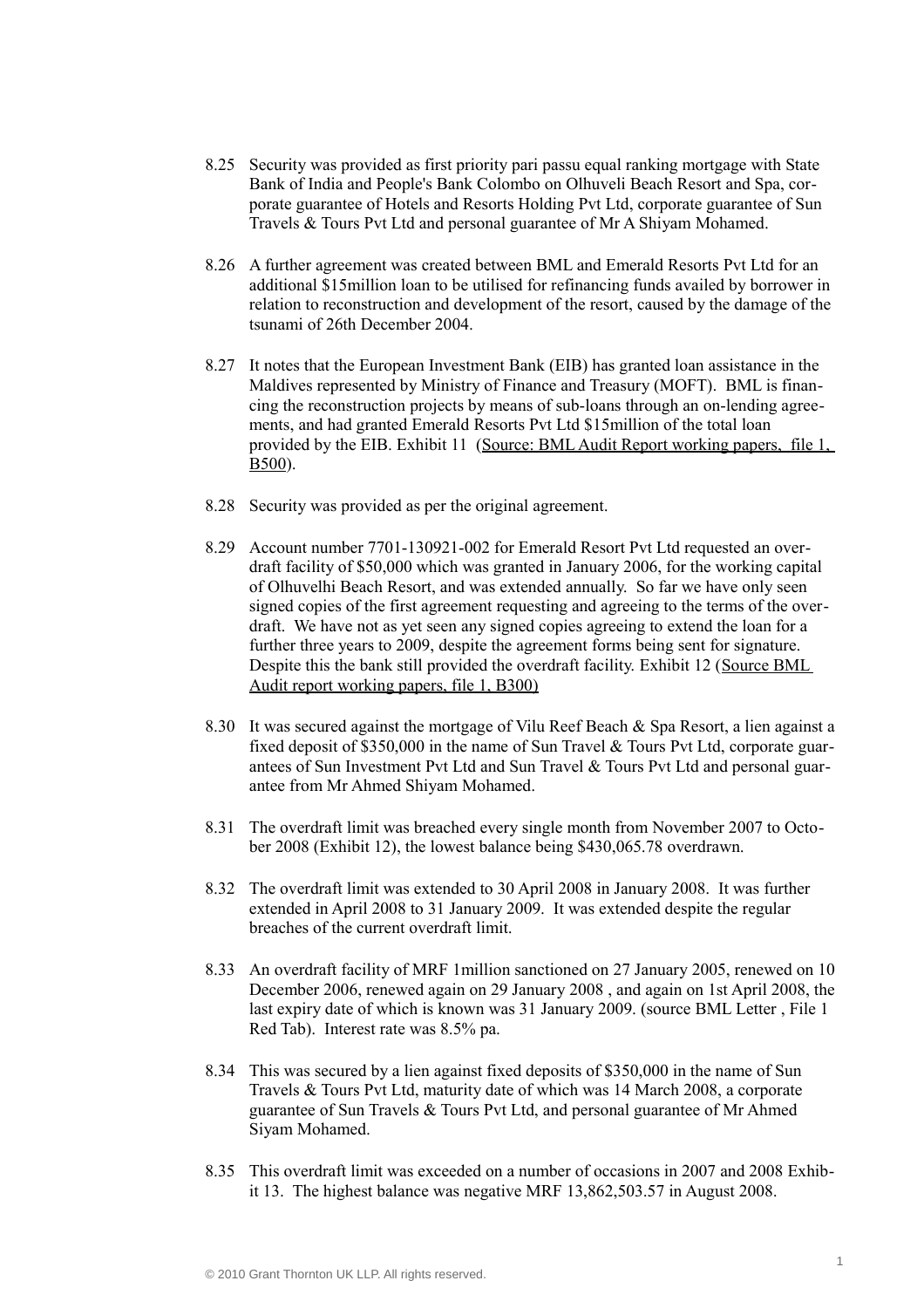- 8.36 I have not yet seen any documentation referring to the "right of BML to impose penal benefit of 5% over the prescribed rate in case of failure to adjust the overdraft in time or cancellation of the limit under the sub clause" which reserves the bank the "right to cancel the limit at any time and call back the entire outstanding with up to date benefit due to non-adjustment of overdraft in time, violation of any terms of sanction or due to any other reason."
- 8.37 Despite the breaches, no penalty interest was charged as per the above statement.
- 8.38 A US Dollar account 7701-130921-005 had no overdraft limit yet from November 2007 to October 2008 shows that the account regularly exceeded its limits, the lowest balance being in November 2007 was \$460,921.26. Exhibit 14 (Source: ) shows that in every single month over the 12 month period the account exceeded its limits.
- 8.39 A further bank guarantee was provided for \$50,000, on 10 February 2008 to expire in February 2009, the beneficiary being the Ministry of Higher Education, Employment and Social Security as security deposit for the recruitment and employment of expatriates in the Maldives.
- 8.40 Security given was corporate guarantee of Sun Travels & Tours Pvt Ltd and a personal guarantee of Mr A Siyam Mohamed.

#### Financial transactions for Tropical Maldives Pvt Ltd

- 8.41 Account number 7701-144892-002 for Tropical Maldives Pvt Ltd showed a negative balance averaging \$2,032.,069.43 despite an agreed limit of \$1,800,000 for the 12 month period November 2007 to October 2008 inclusive. Exhibit 14 (Source BML Audit Report working papers, file 1 C300).
- 8.42 The lowest balance recorded was \$3,121,274.76, however facilities continued to be provided until early 2009.
- 8.43 In addition Exhibit 14 also shows Rufiyaa account 7701-144892-001 with an overdraft limit of MRF 12,850,000. However the balance at one stage exceeded MRF 48,179,732.42 in December 2007, and did not fall under the overdraft limit until April 2008.
- 8.44 No evidence has been sighted thus far with regards to any calling in of any securities or repayment of excess amounts due.

## Financial transactions for Sun T&T Pvt Ltd

- 8.45 In March 2004 , account 7701-112222-was provided a MRF1.5million at 8.5% pa, secured by a mortgage of Vilu Reef Beach & Spa Resort, Meedhufushi, secondary mortgage of vessel "Fathul bari", secondary mortgage of "Sunset 9", corporate guarantee of Sun Investments Pvt Ltd and personal guarantee of Mr A Siyam Mohamed.
- 8.46 This overdraft was extended at least until October 2008 as evidenced by the account record which also shows the account regularly breaching its overdraft limits, the lowest balance of which was \$3,725,270.15 in April 2008 Exhibit 15 (Source: XXX)
- 8.47 Sun T&T Account 7701-112222-002 had an overdraft limit of MRF5,500,000 being the combined total of two facilities of MRF 4,000,000 and MRF 1,500,000.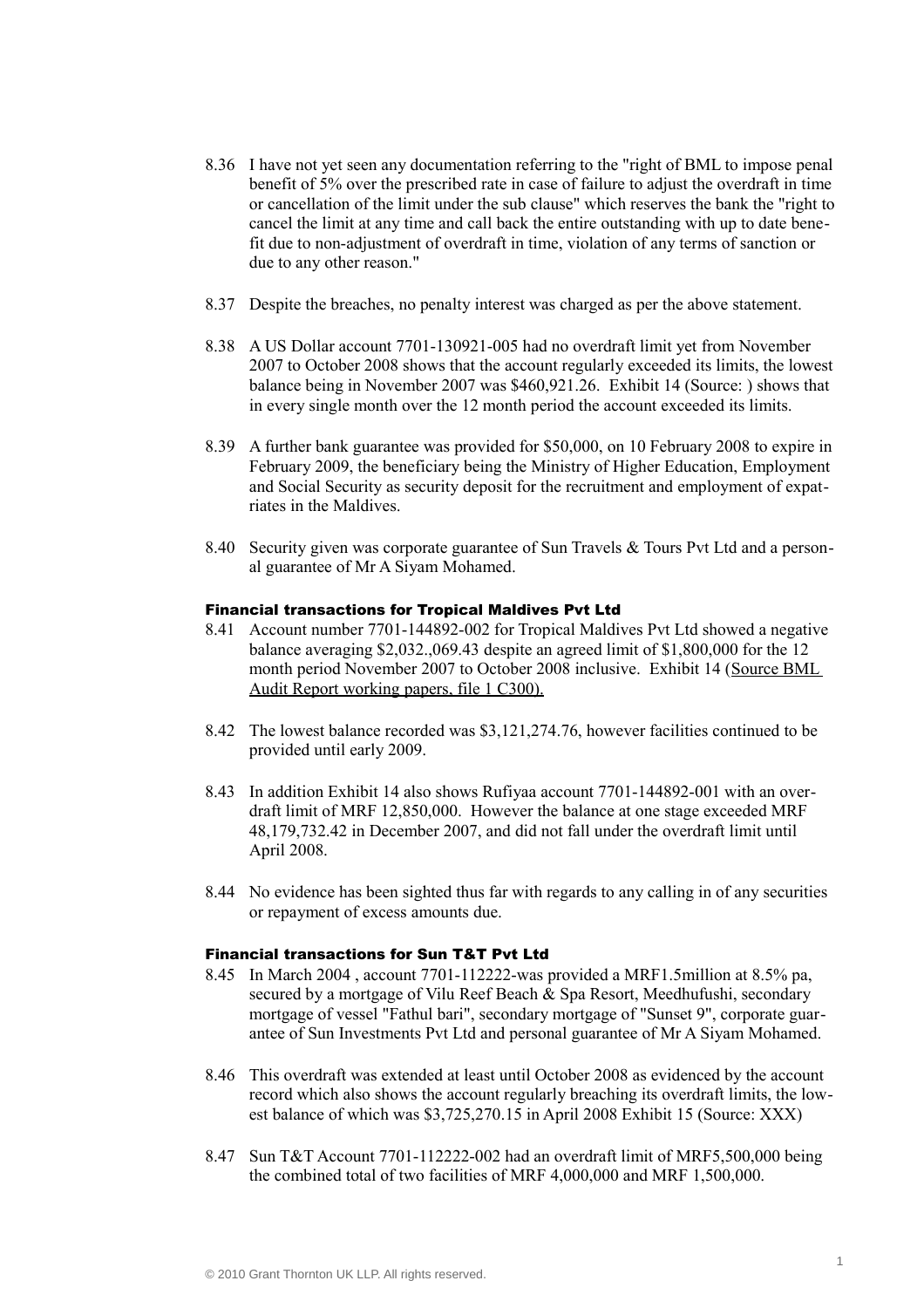- 8.48 However it is noted that during 2008 the account balance continually exceeded this limit, averaging MRF10million and reaching MRF 16.6million in September 2008. (Exhibit 16 (Source BML Audit Report working papers File 1 D200, D300, D400)
- 8.49 Sun T&T Account 7701-11222-302 was provided with a MRF 5million loan in August 2003 to purchase vessel "Atlantis" at a rate of 11% pa secured via a mortgage over the vessel. Exhibit XXX (Source BML Audit Report working papers, File 1, D500).
- 8.50 In April 2008 a loan of \$2million to account 7701-112222-341 was provided for working capital, of which costs were to be debited to the same account as above. The interest was given at 8.5% pa and secured on vessel "Sunset 9", and personal guarantees of Mr A Siyam Mohamed Exhibit XXX (Source BML Audit Report working papers file 1 D800) Expiry was 18 months from disbursement.
- 8.51 Sun T&T Account 7701-112222-003 was provided with a \$500,000 overdraft originally sanctioned in December 2006 Exhibit XXX (Source: BML Audit Report working papers, File 1 D1100), extended until January 2009.
- 8.52 This overdraft was regularly exceeded during the period November 2007 to October 2008 inclusive, the lowest balance reaching \$758,322.64 in February 2008. The average balance of which exceeded the overdraft 5 months out of the 12.
- 8.53 It was secured through personal guarantees of Mr Ahmed Shakir, the Mortgage of vessel "Sunset 9", Sun Investments Pvt Ltd, and Sun Travel & Tours Pvt Ltd..
- 8.54 Accounts owned by Sun T&T, numbered 7701-11222-015 and 016 in USD, both had no overdraft facilities. However the accounts were regularly allowed to exceed their limit, on one occasion reaching \$1.7million USD. Exhibit XXX (Source: BML Audit Report working papers, file 1, D900).
- 8.55 Despite these continual breaches of the limits above, there has been no evidence sighted regarding the recovery of the exceeded amounts, procedures to call in any security or repayment of any facilities, or any interest charged in respect of the exceeded amounts
- 8.56 Estimated interest for breach of their USD accounts would be \$7,808 and \$54,808 at 18% as per the terms of the account, for November 2007 to October 2008 inclusive.
- 8.57 Irufushi Island Resort, located on Medhufushi was managed by Sun Tours and Travel Pvt until July 2009 when it was brought under the Hilton Management.
- 8.58 It was insured in 2008 for \$85,000,000 with Ceylinco Insurance Plc. Exhibit XXX (Source: BML Audit Report Working Papers, D1300.)
- 8.59 The original total loan provided through a syndicate of five banks sanctioned on was \$39.65million of which BML provided \$11.65million of the loan.
- 8.60 The total debt to equity at this point in time was 47%.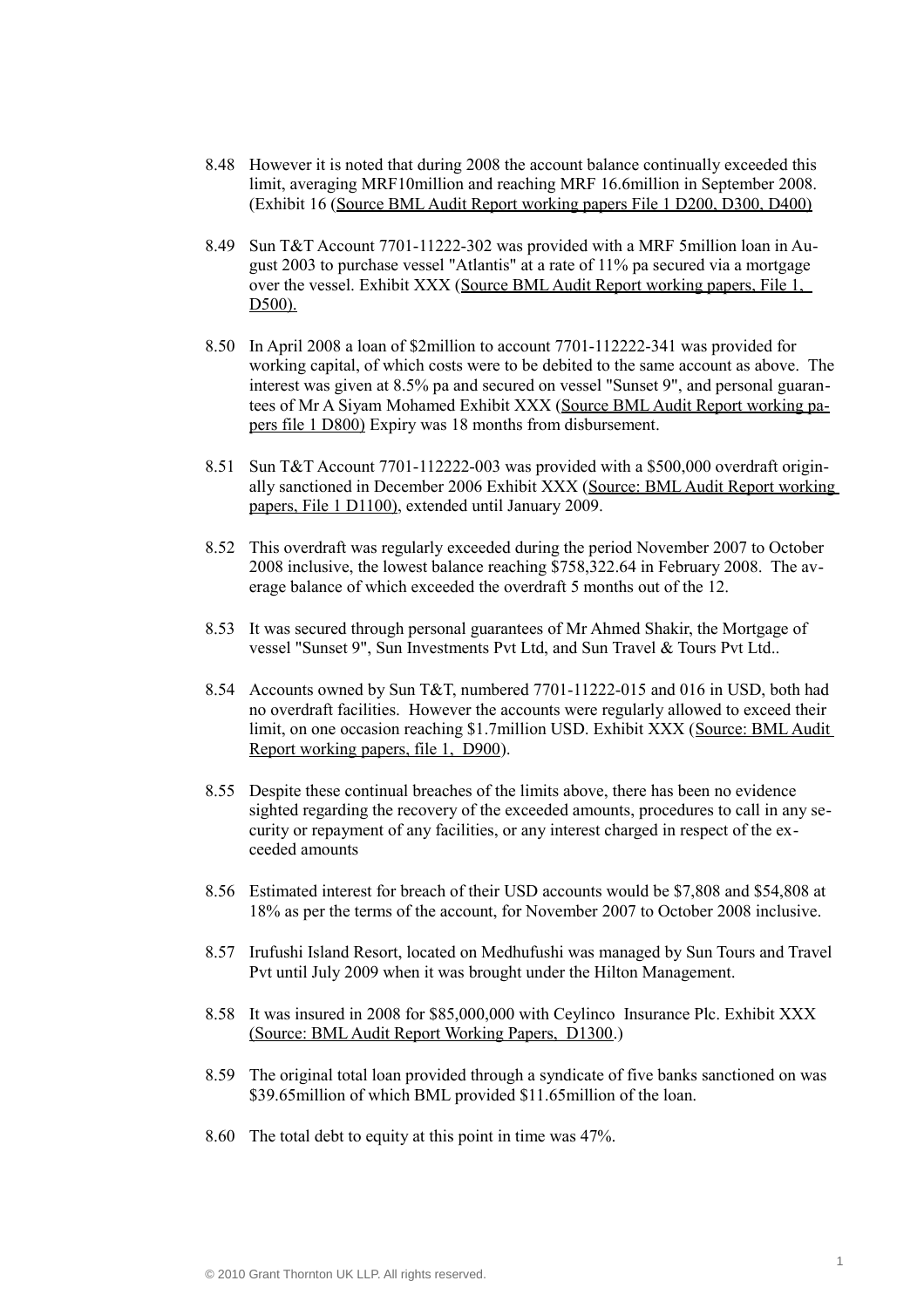- 8.61 A further request by Sun T&T to increase it's total loan by a further \$15million was provided thereby the total loan reached \$53.65million of which BML provided 25% of the loan. The total debt to equity was at this point 63%. (Exhibit XXX )
- 8.62 Debt service coverage ratio was not to exceed \$48.5million approximately, however the additional loan exceed this and the debt service coverage ratio became 1.55, in breach of the affirmative covenants of the agreement. Exhibit XXX (Source: BML Audit Report Working Papers, D1300.)
- 8.63 Payments from "Irufushi Syndicate" have been sighted to Sun T&T's USD bank account and transferred to Maldivian Rufiyaa account (Exhibit XXX). Further enquiries are needed to establish who are the members of the syndicate and any shares they receive.

#### Financial transactions for Sun Investments Pvt Ltd

- 8.64 Account number 7701-129800-001 was provided with overdraft facilities in the name of Sun Investments Pvt Ltd to assist with the working capital of Vilu Reef resort were provided at a limit of MRF1,000,000 in December 2006. This facility was agreed with additional mortgage over Vilu Reef and satisfactory management of the account 129800-001. This was extended in April 2008 Exhibit XXX (Source BML Audit Report working papers, file 1, E200)
- 8.65 This overdraft was extended on a number of occasions, and in December 2006 the rate was reduced to 8.5% pa. The last expiry date for this facility was 31 January 2009.
- 8.66 Exhibit XXX shows that the account regularly exceeded its agreed limit, reaching MRF 14 million in November 2008, however no documentation has been seen requesting the appropriate repayment or security of the loan.
- 8.67 Reference in the working papers is made to commission being paid to BML in regards to \$53mil loan to refurbish Irufushi Resort. BML acted as the agent to the other syndicated banks in order to represent that the funds had been utilized according to the loan agreement. The claim needs further verification and an understanding of what resort visits were made by BML
- 8.68 Account number 7701-129800-002 was provided with a \$50,000 overdraft limit in December 2004 for the working capital of Vilu Reef Beach & Spa Resort in Meedhufushi at 8.5% pa and was extended on two occasions, the last date of expiry sighted was 31 January 2009. Repayment was to be in one lump sum at the end of the period.
- 8.69 Security provided was fixed deposits against \$350,000 in the name of Sun Travels & Tours Pvt Ltd bearing interest at 5% pa (receipt number FTR 112222-02), corporate guarantee of Sun Travels & Tours Pvt Ltd, and personal guarantees of the directors Mr A Siyam Mohamed and Ms A Faiz.
- 8.70 A bank guarantee of \$50,000 was also provided, the beneficiary being the Ministry of Higher Education, Employment and Social Security as security for the recruitment and employment of expatriates in the Maldives. The expiry date was 19 February 2008 and corporate guarantee of Sun Travels & Tours Pvt Ltd, and personal guarantees of Mr A Siyam Mohamed and Ms A Faiz were provided as security.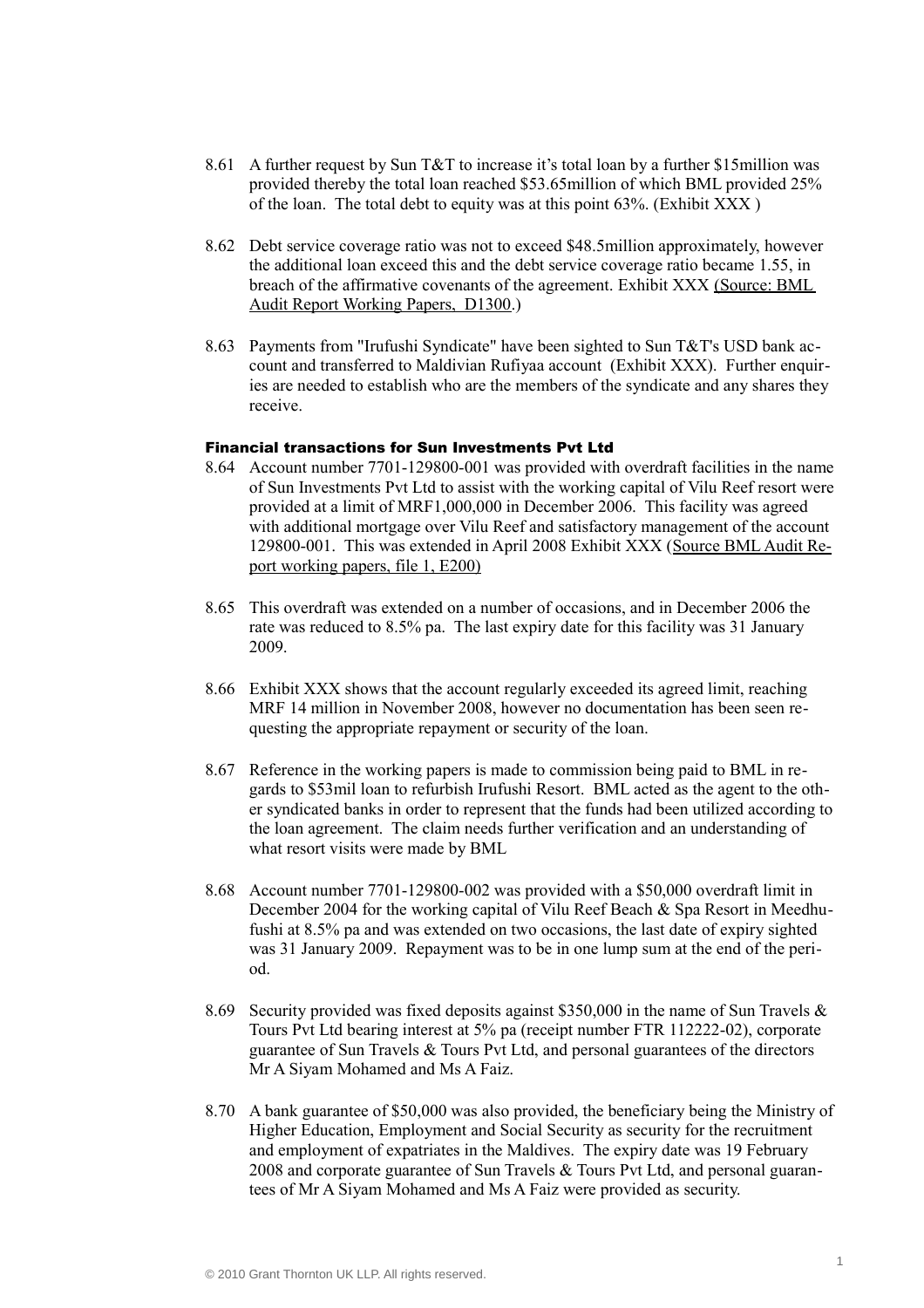## Financial transactions for Sun Construction Pvt Ltd

- 8.71 Sun Construction Pvt Ltd was incorporated in 2005 and is owned by Mr Ahmed Siyam Mohamed (60%) and Sun Travel & Tours Pvt Ltd (40%). Mr Ahmed Shakir was company secretary.
- 8.72 Exhibit XXX also shows that Mr Mohamed Ali Didi and Mr GF Kumar were authorised to "operate the account with their individual signature" when the account was opened in July 2006.
- 8.73 A power of attorney has been reviewed and confirmed, appointing Mr Ahmed Shakir to take all actions, sign documents etc on behalf of Ms Aishath Faiz. (Source BML Audit Working Paper , File 1, F200)
- 8.74 Account number 7701-159358-600 had four bank guarantees in total, for \$50,000, \$100,000, \$50,000 and \$100,000 in favour of the Ministry of Higher Education, Employment and Social Security for foreign expatriate workers.
- 8.75 These were secured via a personal guarantee of Mr Shiyam and a corporate guarantee from Sun Tours & Travel Pvt Ltd.
- 8.76 The credit proposal document of one guarantee states that "approval of the above is not within the authority level of the management as no margin or collateral is taken, as such would be placed for Board ratification".

#### Financial transactions for Sun Spa Resorts

- 8.77 Account number 7701-156711-002 has a bank guarantee of \$50,000, requested on 16 February and sanctioned on 19 February 2008, for the recruitment and employment of expatriates.
- 8.78 It is guaranteed personally by Mr Shiyam and through a corporate guarantee of Sun Travel & Tours Pvt Ltd. Exhibit XXX (Source: BML Audit Report working papers, file  $1, g100$ ).
- 8.79 No signed documentation has been sighted from Mr Shiyam at this point in relation to this bank guarantee however the guarantee was authorised as evidenced by the bank's liability position.

#### Financial transactions for The Beach House Collection

- 8.80 The Beach House Collection Pvt Ltd is the management company of Manafuru Beach and Spa Resort.
- 8.81 Account number 7701-169929 has a bank guarantee of \$50,000, sanctioned on 1 June 2008, for the recruitment and employment of expatriates.
- 8.82 It is guaranteed personally by the directors Mr Shiyam, Ahmed Shakir and Hussain Salim Mohamed. (Source BML Audit Report working papers, file 1, h100).
- 8.83 No signed documentation has been sighted from the directors at this point in relation to this bank guarantee, however the guarantee was authorised.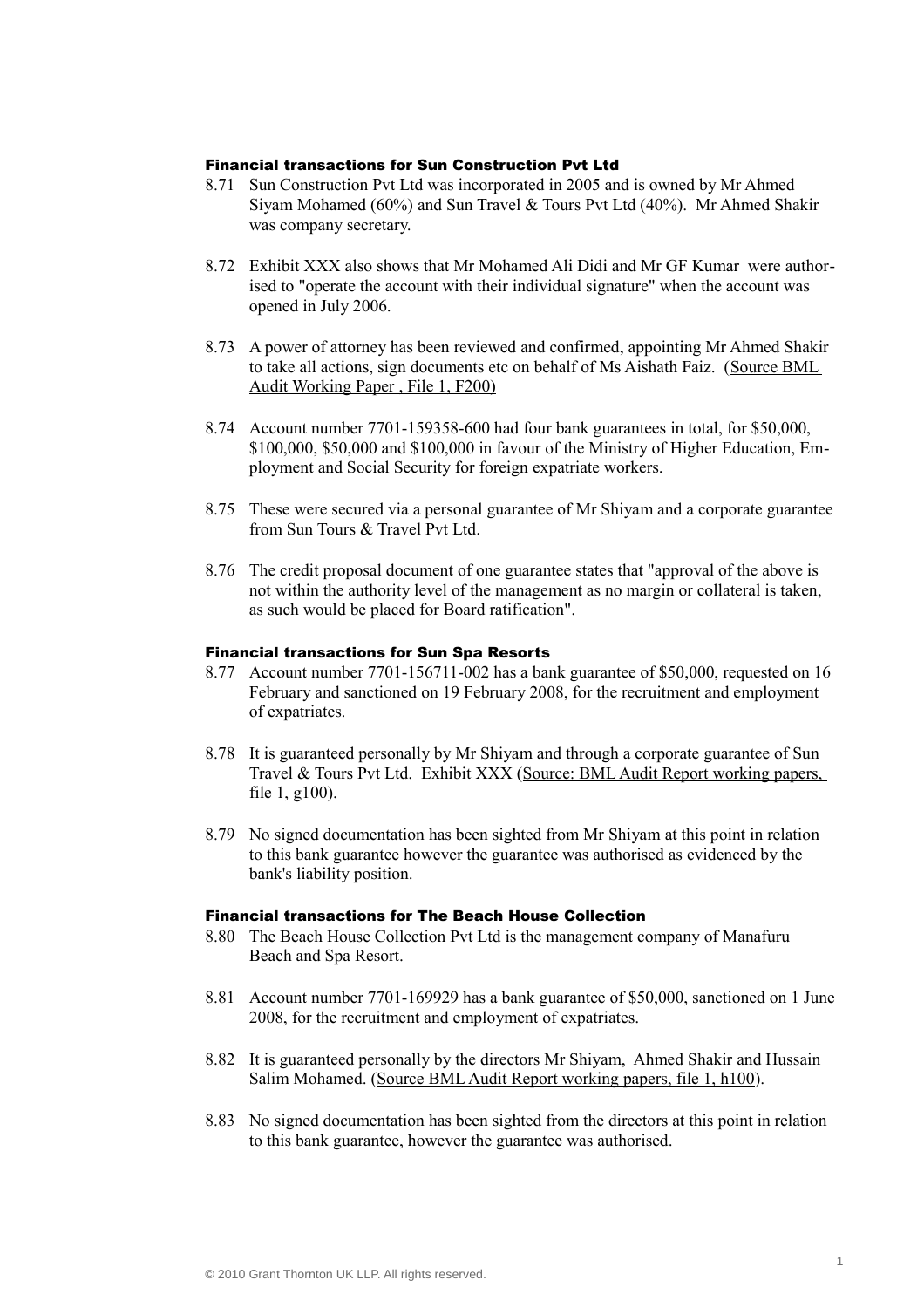## Current Known Securities/Assets

- 8.84 Exhibit XXX obtained from the BML show valuations of Sun Group assets in 2008 as approximately \$175,000,000 of which £87,000,000 was provided as security against BML loan facilities. It should be noted that some of the remaining equity is provided as security for other banks, namely MCB, Sampath etc.
- 8.85 A review of the valuation documents are required to determine the basis of the valuation and their validity.
- 8.86 Irufhushi Beach Resort was insured in 2008 for \$85,000,000 with Ceylinco Insurance Plc as highlighted in section 6.53.
- 8.87 The total loan provided through a syndicate of five banks was \$53.65million of which BML provided 25% of the loan. Therefore estimated equity using insured value was \$31.35million.
- 8.88 Appendix XXX shows our own review of the loans outstanding as at November 2008 and the security used as collateral against said loans.
- 8.89 It appears that in aggregate the total asset security across the group, excluding the directors personal guarantees as these are unknown quantities and not defined in any credit proposal, is \$54million, whilst the total loan exposure is \$56million.
- 8.90 The MMA guidelines request that at least 120% security cover is provided, and whilst on each and every single loan agreement, this is indeed the case, when placed in aggregate, it is clear that the same assets are being used as security for various loans, and that in total the cover is 95%. Therefore should the group as a whole face financial difficulties, it is unlikely that the bank would be able to recover all of its loans outstanding as of November 2008.

## 9Lily Group

- 9.1 Loans and overdraft facilities provided to the Lily Group totalled MRF 519,515,315 (equivalent to \$40,099,400 as at 31 October 2008). This amounted to 34.9% as a percentage of the Bank's Capital as at 31 October 2008 (Exhibit 6).
- 9.2 The total group exposure as at 31 October 2008 was not outside of MMA limits as per their guidelines issued on 2 January 2008.
- 9.3 The Lily Group consists of the following companies:
- Lily Hotels Pvt Ltd
- Turquoise Pvt Ltd
- Lily International Pvt Ltd was incorporated in 2000 for the supply food and beverage items to resorts
- Lily Entertainments Pvt Ltd
- Apollo Holding Pvt Ltd
- Fari Maldives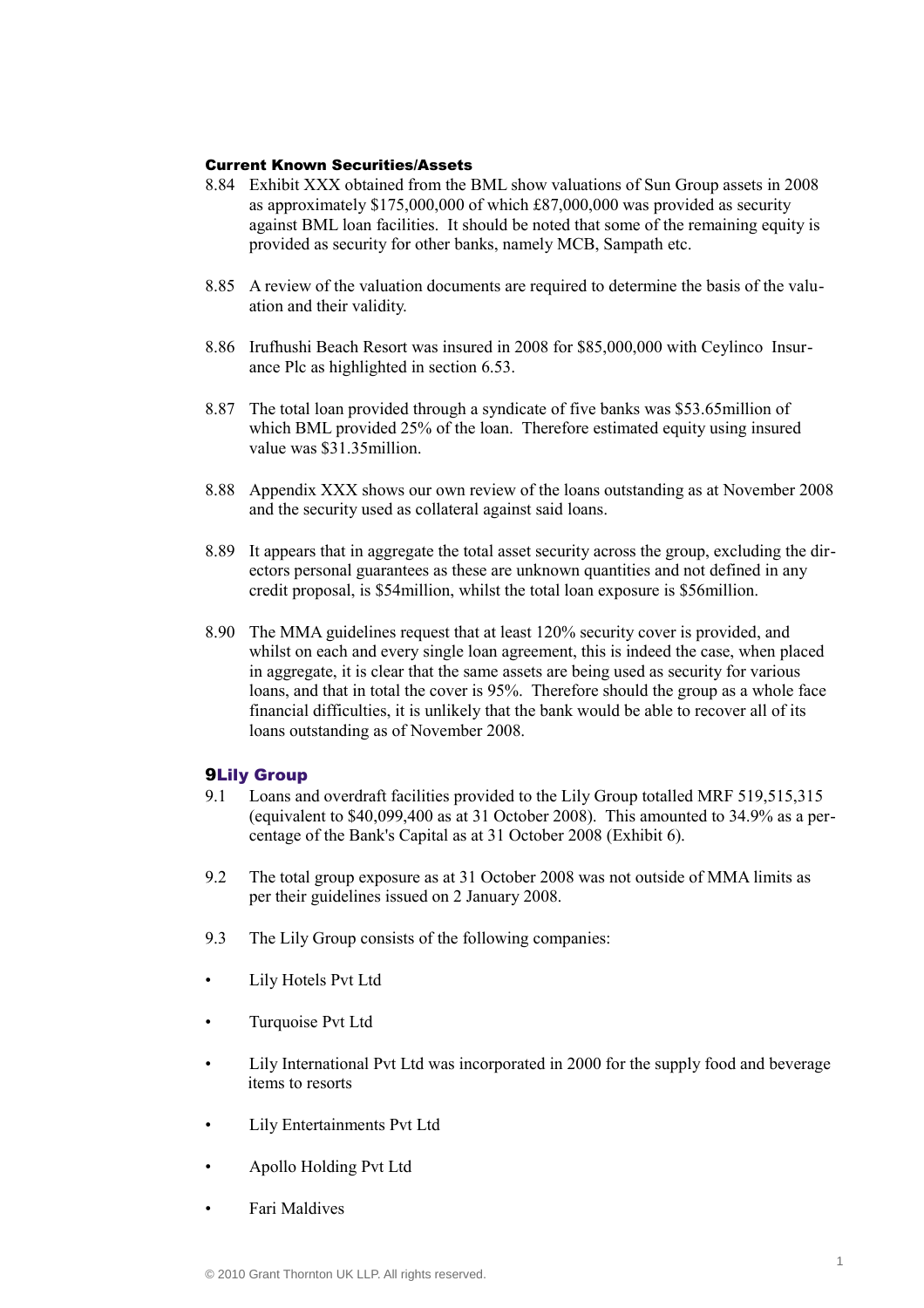- Sky Tours M.P.L
- 9.4 Included in the total loans figures are loans for MRF 7million and MRF 9million to Ahmed Nasir/Amir Mansoor and Amir Mansoor respectively.
- 9.5 Ahmed Nasir was on the Board of the Ports Authority during Gayooms regime

#### Directors and Shareholders

- 9.6 Known directors for Lily Hotels Pvt Ltd, Turquoise Pvt Ltd, are Mr Ahmed Hafeez, Mr Ahmed Nasir, Mrs Azuhaariyya Mohamed and Mr Abdul Muhsin Hussein.
- 9.7 The main shareholder for the Lily Group is Mr Ahmed Nasir, and Exhibit XXX shows the relationships that exist between the group of companies. A table showing shareholdings is also set out below:

#### MR. NASIR & RELATED PARTIES (LILY)

| LEPL         | Lily Enterprises Pvt Ltd                   |
|--------------|--------------------------------------------|
| LHPL         | Lily Hotels Pte Ltd                        |
| LIPL         | Lily International Pvt Ltd                 |
| <b>LSTPL</b> | Lily Shipping & Trading Pvt Ltd            |
| <b>AHPL</b>  | Apollo Holdings Pvt Ltd                    |
| <b>STPL</b>  | Sky Tours Pvt Ltd                          |
| <b>FMPL</b>  | Fari Maldives Pyt Ltd                      |
| <b>AEPL</b>  | Apollo Enterprises Pvt Ltd                 |
| TPL          | Turgoise Pvt Ltd                           |
| <b>ASSPL</b> | Apollo Speed Services Pvt Ltd              |
| <b>ACTPL</b> | Apollo Communications & Technology Pvt Ltd |
| AAPL         | Agas Apollo Pvt Ltd                        |
| <b>ARHPL</b> | Apollo Resorts and Hotels Pvt Ltd          |
| <b>MCPL</b>  | Moreway Construction Pvt Ltd               |
| FGPL         | Falim Group Pvt Ltd                        |
|              |                                            |

|                                           |     | LEPL LHPL      |     |     |     |     |     |                             |     |      | LIPL LSTPL AHPL STPL FMPL AEPL TPL ASSPL ACTPL AAPL ARHPL MCPL FGPL |     |     |           |     |
|-------------------------------------------|-----|----------------|-----|-----|-----|-----|-----|-----------------------------|-----|------|---------------------------------------------------------------------|-----|-----|-----------|-----|
| <b>Ahmed Nasir</b>                        | 40% | 30%            | 40% | 33% | 45% | 34% | 18% | 90% 21%                     |     | 27%  | 54%                                                                 | 45% | 72% |           |     |
| Azuhariyya Mohamed                        | 40% | 30%            | 40% | 33% | 20% |     | 18% |                             | 51% | 12%  |                                                                     |     |     |           |     |
| Abdul Muhusin Hussain                     | 20% | 15%            |     | 33% | 10% |     | 18% |                             |     | 6%   |                                                                     |     |     |           |     |
| Ahmed Hafeez                              |     | 25%            |     |     |     |     | 18% |                             | 18% |      |                                                                     |     |     |           |     |
| Amir Mansoor                              |     |                | 20% |     |     |     |     |                             |     |      |                                                                     |     |     |           |     |
| Mohamed Waheed                            |     |                |     |     | 25% |     |     | 10%                         |     | 15%  | 6%                                                                  | 5%  | 8%  | 50%       |     |
| Abdulla Nazim                             |     |                |     |     |     | 33% |     |                             |     |      |                                                                     |     |     |           |     |
| Ahmed Ali Manik                           |     |                |     |     |     | 33% |     |                             |     |      |                                                                     |     |     |           | 38% |
| Ibrahim Rasheed                           |     |                |     |     |     |     | 5%  |                             |     |      |                                                                     |     |     |           |     |
| Abdul Qadir Ahmed                         |     |                |     |     |     |     | 5%  |                             |     |      |                                                                     |     |     |           |     |
| <b>Ahmed Nazeer</b>                       |     |                |     |     |     |     | 18% |                             |     |      |                                                                     |     |     |           |     |
| <b>Ahmed Riyaz</b>                        |     |                |     |     |     |     |     |                             |     |      | 20%                                                                 |     |     |           |     |
| <b>Unissued Shares</b>                    |     |                |     |     |     |     |     |                             |     |      | 20%                                                                 |     |     |           |     |
| Ahmed Saheer                              |     |                |     |     |     |     |     |                             |     |      |                                                                     | 45% |     |           |     |
| Aishath Gulaisha<br><b>Mohamed Haleel</b> |     |                |     |     |     |     |     |                             |     |      |                                                                     | 5%  |     |           |     |
| Ibrahim                                   |     |                |     |     |     |     |     |                             |     | 40%  |                                                                     |     |     |           |     |
| Ali Rasheed                               |     |                |     |     |     |     |     |                             |     |      |                                                                     |     | 20% |           |     |
| Abdulla Saeed                             |     |                |     |     |     |     |     |                             |     |      |                                                                     |     |     | 50%       |     |
| Total                                     |     | 100% 100% 100% |     |     |     |     |     | 99% 100% 100% 100% 100% 90% |     | 100% | 100% 100%                                                           |     |     | 100% 100% | 38% |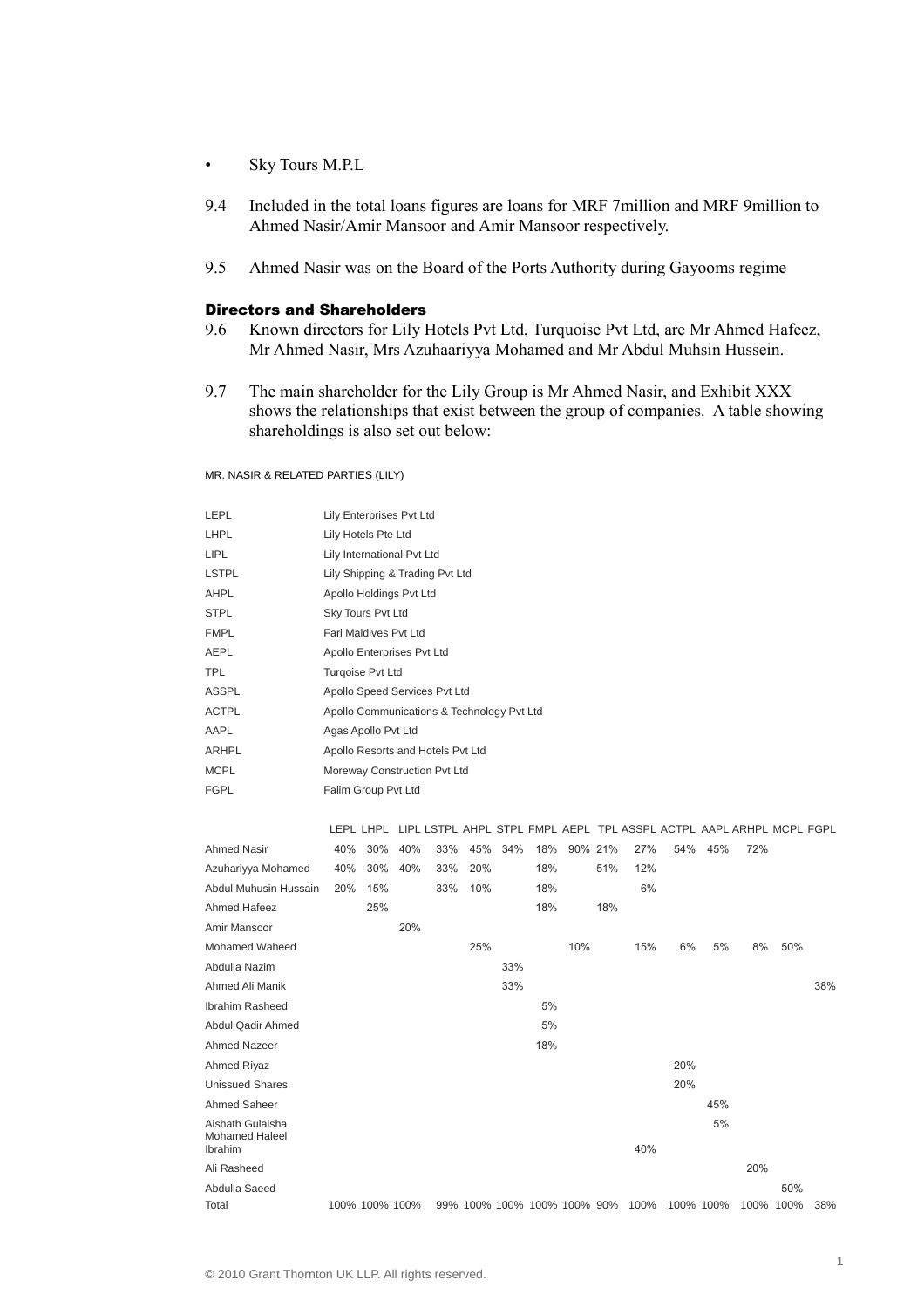#### Financial Transactions for Lily Hotels Pvt Ltd

- 9.8 Lily Hotels Pvt Ltd was incorporated in 1993 by Mr Ahmed Hafeez and Mr Ahmed Nasir holding 200 and 800 shares respectively. In 2000 the company increased its shareholders to include Mrs Azuhaariyya Mohamed and Mr Abdul Muhsin Hussein.
- 9.9 As at 31 October 2008 Lily Hotels Pvt Ltd had total debt facilities on account number 101769 of MRF 186,406,566 (equivalent \$14,388,200) which as an individual member was 12% exposure of the banks capital as of the same date. This would be within the MMA guidelines issued 2 January 2008.
- 9.10 The company is the lessee and operator of Lily Beach Resort valid until October 2018.
- 9.11 A loan was to account 7701-101769-300 granted for \$10million on 12 March 2008 for the purpose of "fully adjusting the outstanding facilities in the name of the borrower".
- 9.12 Pari passu mortgage security was required over Island Hideaway at Dhonakuhli with EXIM Bank Malaysia together with corporate guarantee of Turquoise Pvt Ltd and personal guarantees of the directors of the company.
- 9.13 A temporary overdraft was granted in October 2008 for MRF 5,000,000. for working capital to be repaid in 45 days, guaranteed by the directors personally and with the mortgage of Dhonakuhli island. Exhibit XXX (source BML Audit Report T400)
- 9.14 We are not able to verify at this point if the temporary overdraft was repaid within the timeframe determined in the agreement.

#### Financial Transactions for Turquoise Pvt Ltd

- 9.15 As at 31 October 2008 Turquoise Pvt Ltd had total debt facilities on account number 123878 of MRF 160,974,758 (equivalent \$12,425,200) which as an individual member was 11% exposure of the banks capital as of the same date. This would be within the MMA guidelines issued 2 January 2008.
- 9.16 Turquoise Pvt Ltd was successful in its bid for the lease of Dhonakuhli Island, now known as Island Hideaway. The lease runs until 2028
- 9.17 A loan was provided of \$10million in March 2008 to account 7701-123878-300, and enhanced with a further \$1.68million in August 2008, the purpose of which to settle the balance with EXIM bank of Malaysia. Exhibit XXX (source BML Audit Report U200)
- 9.18 It is noted through a review of the account management Exhibit XXX (U200) that in September and October 2008, immediately after the enhancement was provided, both repayments were not paid and became overdue. No evidence has been found to confirm if these arrears were settled.
- 9.19 According to the agreement an additional 5% penalty interest for non-payment is only activated after a period of 90 days of non payment.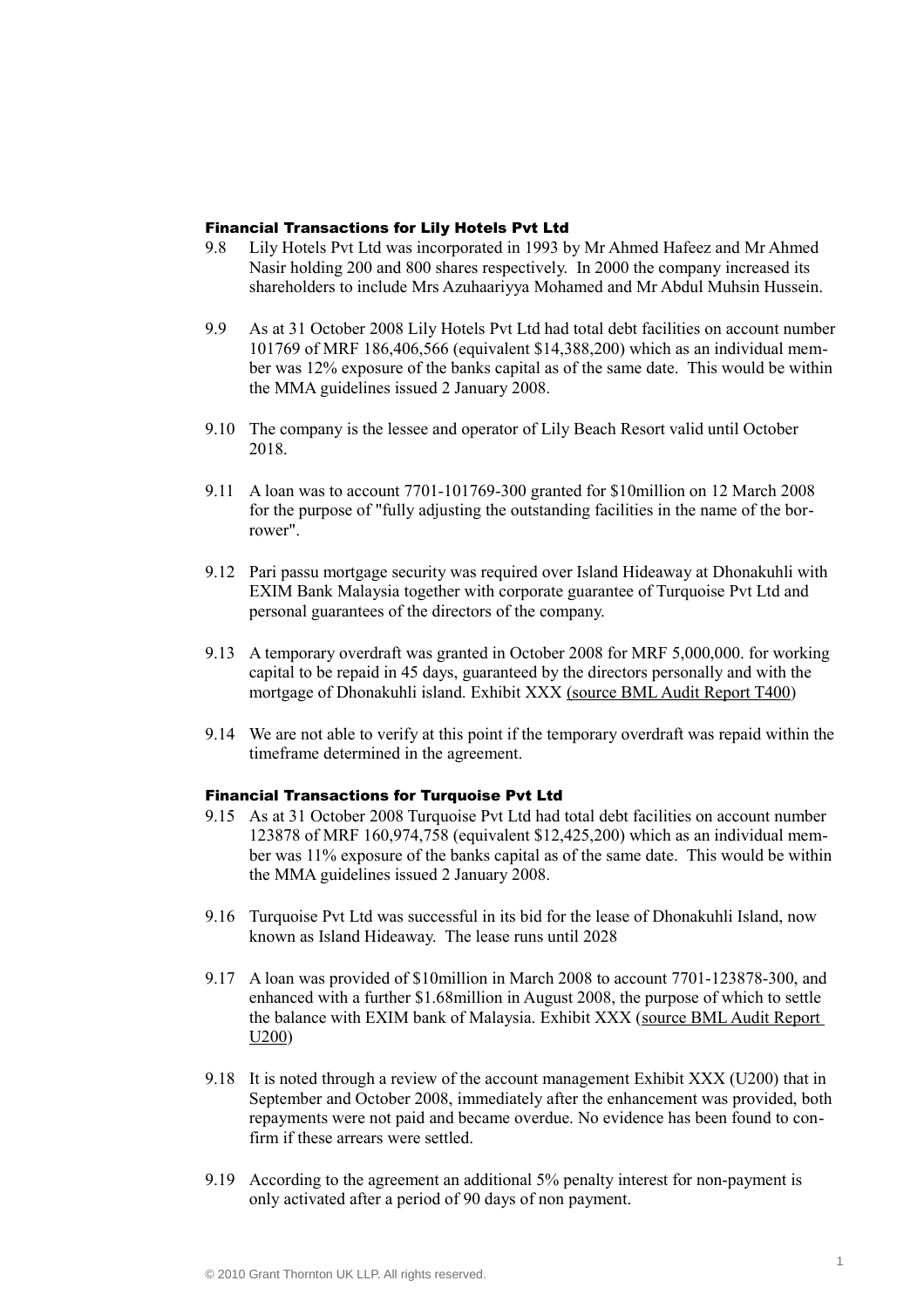## Lily International Pvt Ltd

- 9.20 As at 31 October 2008 Lily International Pvt Ltd had total debt facilities on account number 136707 of MRF 21,869,901 (equivalent \$1,688,080) which as an individual member was 1% exposure of the banks capital as of the same date. This would be within the MMA guidelines issued 2 January 2008.
- 9.21 A credit limit of \$1million was provided to account 136707 in October 2005 for working capital. The security provided was the mortgage to Lily Beach Resort as well as personal guarantees by the directors. Exhibit XXX (Source: BML Audit Report working papers, File 3, V200)
- 9.22 A further \$500k overdraft facility was granted in May 2006 for working capital purposes, again security provided was the mortgage to Lily Beach and personal guarantees by the directors of the company. Exhibit XXX.
- 9.23 In August 2007 a request for a combined renewal of the overdraft and letter of credit facilities was requested totalling \$1.5million (Exhibit XXX). It was noted in the report that "the total exposure to the group is large (exposure to the total group amounts to \$31.5million) representing 45.8% of banks capital as at 16 August 2007. MMA has advised BML on 21 August 2007 to reduce group outstanding to 30% of banks capital".(Source BML Audit Working Papers, File 3, V200).
- 9.24 Despite the above request, renewal of facilities were granted on the basis of security given and that "Lily hotels is currently paying loan repayments of \$166,000 per month towards the existing loan repayments, Lily Enterprises approximately \$299,700 and Turquoise \$225,000 during high season and \$96,000 during low season, as such Lily group and Turquoise total liabilities will reduce by \$7.5million per annually"
- 9.25 The above statement in my view is unusual in that it considered repayments themselves as a mechanism to reducing the groups exposure, rather than considering the actual loan exposure itself, and denying the request.
- 9.26 This may be demonstrative of the lengths that the management and board were prepared to go in order to provide loan facilities, despite clearly breaching MMA guidelines on exposure limits.

#### Lily Enterprises Pvt Ltd

- 9.27 As at 31 October 2008 Lily Enterprises Pvt Ltd had total debt facilities on account number 251291 of MRF 95,296,682 (equivalent \$7,335,690) which as an individual member was 6% exposure of the banks capital as of the same date. This would be within the MMA guidelines issued 2 January 2008.
- 9.28 Account 7701-251295-601 was provided with a "letter of credit cum demand loan" of \$1 million in February 2005 for a period of 12 months but which has been regularly renewed until Sept 09 being the most recent information available.. The purpose to facilitate working capital. Exhibit XXX, (source BML Audit working papers file 3, W500)
- 9.29 It was secured by a mortgage over the vessel "Lily Royal", mortgage over "Asian Express", personal guarantees of the directors and a guarantee from Lily Hotels Pvt Ltd.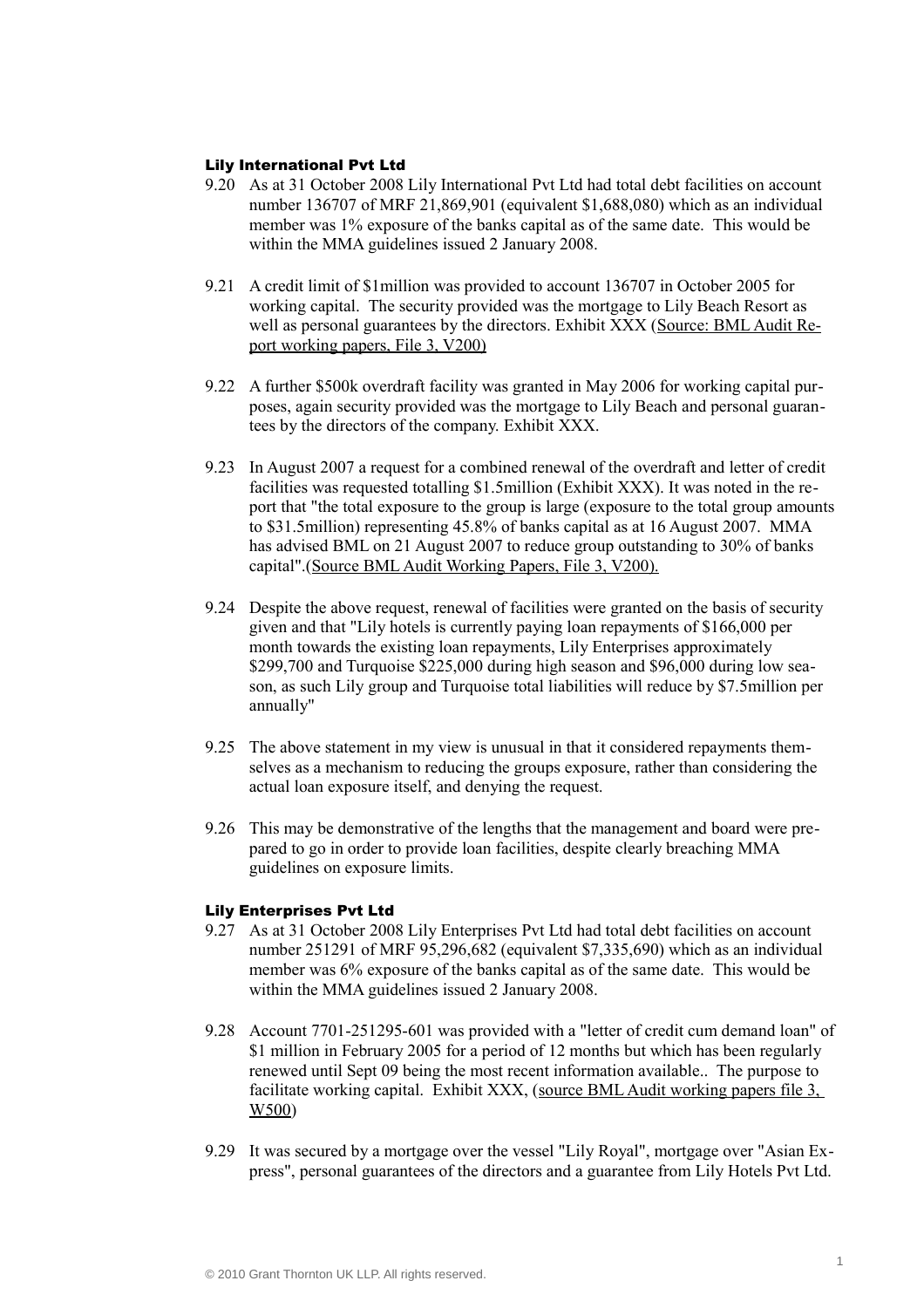- 9.30 The same account was provided with a MRF 1million overdraft limit in July 2008 secured over the vessel "lily Royal" and personal guarantees of the directors. Exhibit XXX, (source BML Audit working papers file 3, W800).
- 9.31 A \$500k overdraft was granted in June 2006 to account 251291 for working capital, for one year and renewed monthly until Sept 2009 being the most recent information available.
- 9.32 It was secured by a mortgage over the vessel "Lily Royal", a mortgage over "Asian Express", personal guarantees of the directors and a guarantee from Lily Hotels Pvt Ltd. Exhibit XXX, (source BML Audit working papers file 3, W700)
- 9.33 Account 7701-251295 was provided with a loan of \$1.2million in September 2006 for a period of 18 months. The purpose to buy a new sailing vessel "Ocean Venture" and associated expenses. It was secured by a mortgage over the same vehicle, and personal guarantees of the directors.
- 9.34 Further confirmation is required to determine if this loan was repaid as per the terms of the agreement.
- 9.35 Account 7701-251295-316 was provided with a loan of \$3 million in January 2007 for a period of 6 months. The purpose to buy a new sailing vessel "Windsor Lady" and associated expenses. It was secured by a mortgage over the same vehicle, personal guarantees of the directors and a guarantee from Lily Hotels Pvt Ltd. Exhibit XXX, (source BML Audit working papers file 3, W200)
- 9.36 It is noted in the credit proposal document for this loan that the BML stated that the Lily Group exposure as a  $\%$  of BML Capital in December 2006 was 56%, but that "security cover on total exposure of the group exceeding 15% of capital is 227% (and) as such it is within MMA regulations."
- 9.37 It would appear that the proposal neglected to refer to the MMA guidelines stating that group exposure should be no more than 30% of banks capital, and that the referral to the security was used as a means to provide the loan.
- 9.38 The same account was provided with a loan of MRF 10 Million in July 2008 for 84 months for the construction of a 10 storey building in Male. It was secured by a mortgage over the vessel Lily Royal and personal guarantees from the directors. Exhibit XXX (source BML Audit working papers file 3, W400)
- 9.39 In August 2008, a loan was provided for \$3.85million for the purchase of a new vessel "Windsor Star". It was secured by a mortgage over the same vehicle, personal guarantees of the directors and a guarantee from Lily Hotels Pvt Ltd. Exhibit XXX (source BML Audit working papers file 3, W300)
- 9.40 Bank guarantees were also provided for total \$380,000, Exhibit XXX (source BML) Audit working papers file 3, W600), to various commercial companies, guaranteed by personal guarantees of the directors.

#### Financial transactions for Apollo Holdings Pvt Ltd

9.41 As at 31 October 2008 Apollo Holdings Pvt Ltd had total debt facilities on account number 323285 of MRF 30,421,375 (equivalent \$2,348,140) which as an individual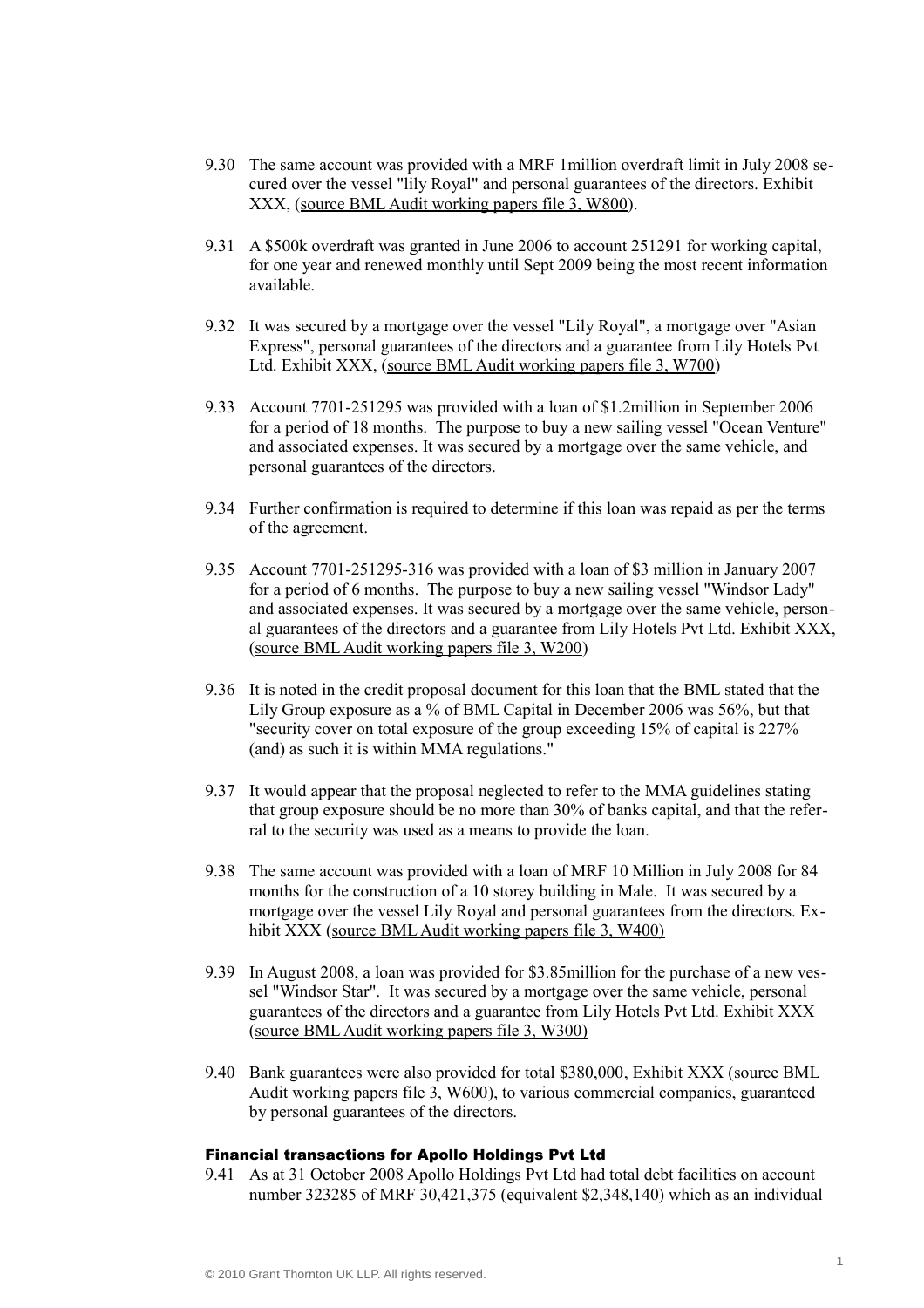member was 2% exposure of the banks capital as of the same date. This would be within the MMA guidelines issued 2 January 2008.

9.42 An overdraft was granted on 17 December 2006 for \$1.25 million for working capital. It was secured by a mortgage over 2 boats, a jetty and building, cranes, barges, guarantee from Lily Enterprises and a personal guarantee from the directors. Exhibit XXX (Source BML Audit Report working papers, File 3, X200

### Current Known Securities/Assets

- 9.43 Secured assets against debt were valued at \$93million against all of the group parties as per exhibit XXX. (source: BML Audit Report, working papers, Q100 & V200)
- 9.44 Analysis of the valuation documents to determine their basis and validity is required.
- 9.45 Appendix XXX shows our own review of the loans outstanding as at November 2008 and the security used as collateral against said loans.
- 9.46 It appears that in aggregate the total asset security across the group, excluding the directors personal guarantees as these are unknown quantities and not defined in any credit proposal, is \$71million, whilst the total loan exposure is \$41million.
- 9.47 The MMA guidelines request that at least 120% security cover is provided, and whilst on each and every single loan agreement, this is indeed the case, when placed in aggregate, it is clear that the same assets are being used as security for various loans. However, in aggregate the total cover is 173%.

## General Findings

- 9.48 High intercompany transactions have been referred to within the credit proposals of the Lily Group as being "diversified" and a positive factor, however, clearly should any one company fail it would have had a substantial impact on the others revenue and profitability and therefore their ability to repay liabilities.
- 9.49 Exhibit XXX (source BML Audit Files Q100) states that "although not legal shareholders, the project was overseen by Mr Shuaib M Shah with involvement of his brother Dr Suhail Rahim. Upon completion of the project shares were to be transferred accordingly".
- 9.50 The shares were subsequently sold to Mr Nasir, Mr Hafeez and Ms Azuhaariyya which was financed through a part purchase demand loan to Lily Hotels Pvt Ltd of \$8million. It is believed that Mr Shah also benefited from the sale of the shares as defacto director/shareholder.
- 9.51 Mr Shuaib M Shah is the son in law of Gayoom the former President and substantial influence may be inferred here.
- 9.52 It would not have been possible for Mr Shah to be named as a director or shareholder of any company wishing to bid for resorts as local national residents received significant bidding benefits over and above any company that had a foreign national.
- 9.53 Mr Shah is also advertised as CEO of Island Hideaways Pvt Ltd, CEO of EoN Resorts, and was linked to Turquoise Pvt Ltd, all companies involved in the development of resorts.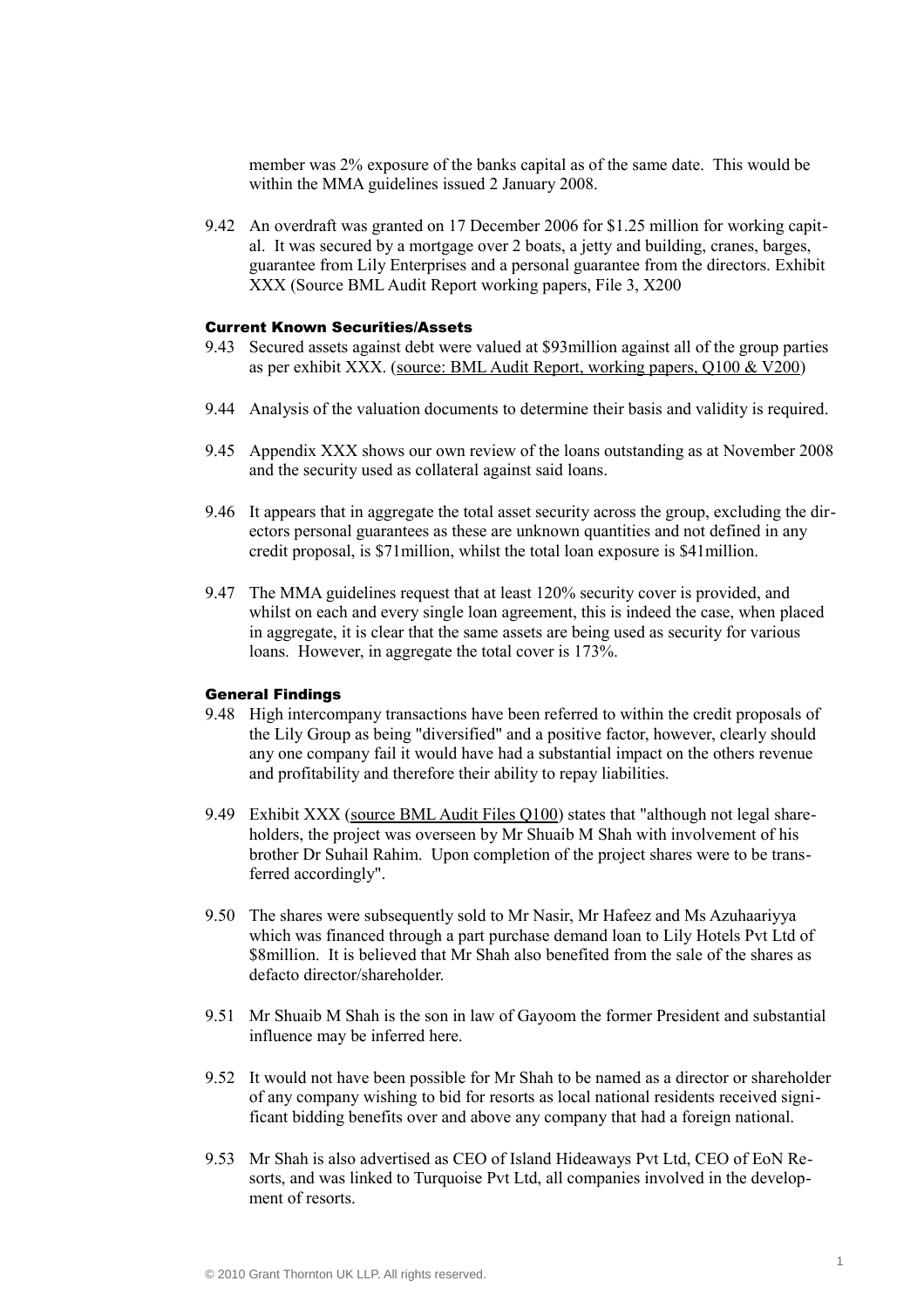- 9.54 It is reported that a number of bids for island resorts were successful despite other bids being more qualified. Other bids were often refused on simple points or on the basis that they were "economically unfeasible" despite having lower rental figures per annum. Some of these resorts were reportedly later sold to the "Lily Group".
- 9.55 Analysis of the payments from the sale of shares, and/or the Lily Group to determine how Mr Shah was paid for his role overseeing the project would be of interest to determine if unauthorised persons were acting as directors/shareholders of a company in order to benefit from the sale/lease of resort islands.

#### 10Afeef Group

- 10.1 Loans and overdraft facilities provided to Afeef Group totalled MRF 245,123,414 (equivalent to \$19,150,266 as at 31 October 2008). This amounted to 16.5% as a percentage of the Bank's Capital as at 31 October 2008 (Exhibit 2) - Source: "Bank of Maldives major borrowers 1nov08" provided to PWC Auditors.
- 10.2 This does not include Mr Afeefs personal overdraft of \$6million as it is "fully covered (by) Fixed Deposits". Nor does it include the \$5million cross guarantee provided by Mr Afeef to Villa Group as mentioned earlier in the report.
- 10.3 Companies within the group structure consist of the following:
- Kasa Holdings Pvt Ltd
- Kuredu Holdings Pvt Ltd
- Manta Maldives Pyt Ltd
- Crown Company Pvt Ltd
- · Komandoo Holdings Pvt Ltd
- · Trans Maldivian Airways Pvt Ltd
- · Coco Huts Pvt Ltd

## Directors and Shareholders

- 10.4 Mr Hussain Afeef , the major shareholder of the above, and of Champa Brothers Pvt Ltd who also holds majority shares in a number of entities, Exhibit XXX (red tab file 1) is the former Economic advisor and close confident of former President Gayoom.
- 10.5 Mr Afeef was a member of the Economic Advisory Council to the President, Chairman of MATI and Chairman of the Maldives Tourism Development Corporation Plc.
- 10.6 Mr Afeef was also the Chairman of Maldives Tourism Development Corporation (Regime appointed), and has shared ownership of Trans Maldives Airways (TMA) with the former Finance Minister Qasim Ibrahim via Hummingbird Island Airlines Pvt Ltd which owns 99.9999% shares.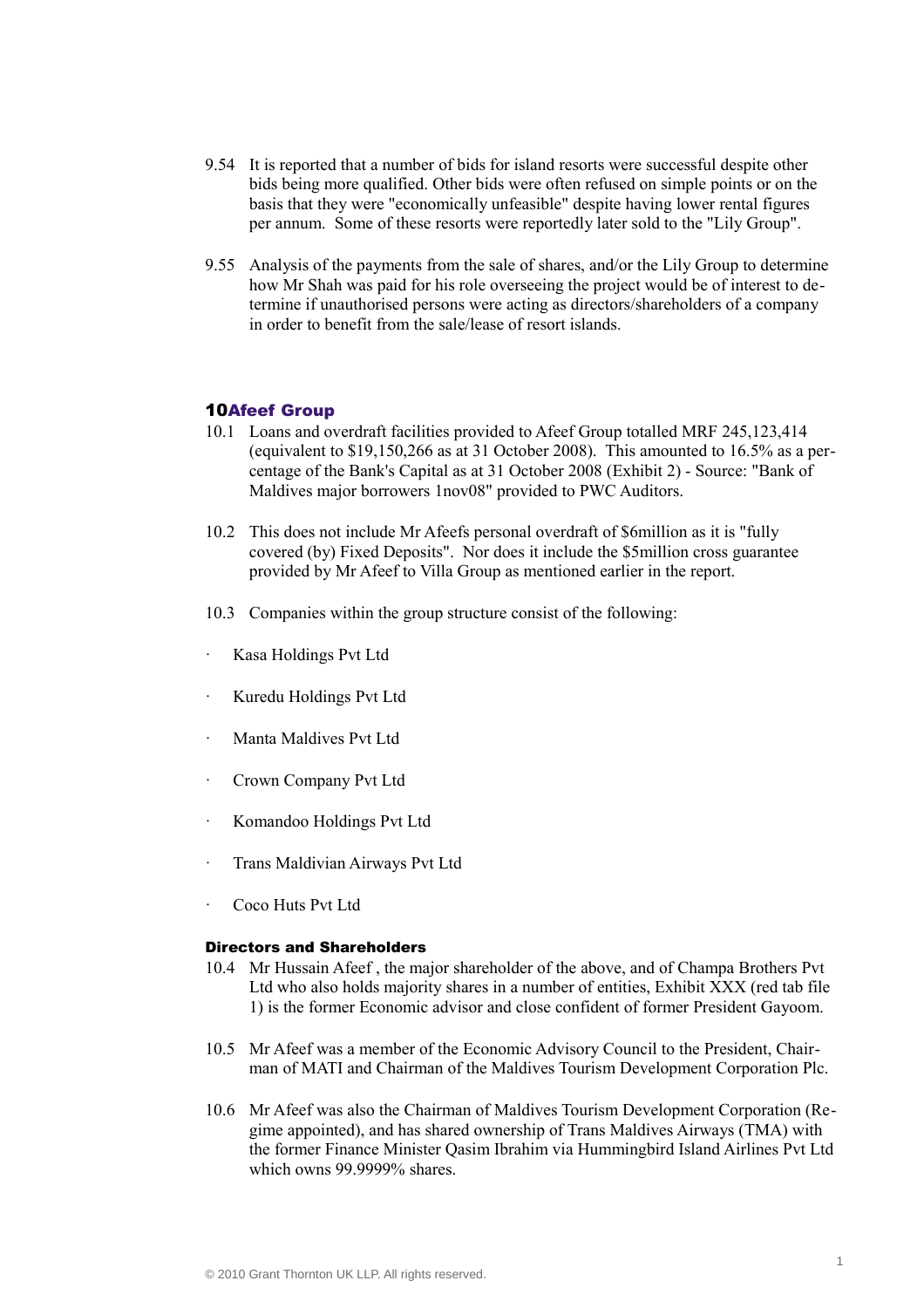10.7 The shareholdings of the various companies are set out below:

MR HUSSAIN AFEEF

| <b>KASA</b>                         |                         | Kasa Holdings Pvt Ltd               |             |             |             |              |             |  |  |  |
|-------------------------------------|-------------------------|-------------------------------------|-------------|-------------|-------------|--------------|-------------|--|--|--|
| <b>KUREDU</b>                       | Kuredu Holdings Pvt Ltd |                                     |             |             |             |              |             |  |  |  |
| <b>MMPL</b>                         | Manta Maldives Pyt Ltd  |                                     |             |             |             |              |             |  |  |  |
| <b>CCPL</b>                         | Crown Company Pvt Ltd   |                                     |             |             |             |              |             |  |  |  |
| <b>KHPL</b>                         |                         | Komandoo Holdings Pvt Ltd           |             |             |             |              |             |  |  |  |
| <b>TMAPL</b>                        |                         | M/S Trans Maldivian Airways Pvt Ltd |             |             |             |              |             |  |  |  |
| <b>CHPL</b>                         |                         | Coco Huts Pvt Ltd                   |             |             |             |              |             |  |  |  |
|                                     | <b>KASA</b>             | <b>KUREDU</b>                       | <b>MMPL</b> | <b>CCPL</b> | <b>KHPL</b> | <b>TMAPL</b> | <b>CHPL</b> |  |  |  |
| Hussain Afeef                       | 24.0%                   |                                     | 99.0%       | 25.0%       |             | 0.00002%     | 60.0%       |  |  |  |
| Karen Afeef                         | 25.0%                   |                                     |             |             |             |              |             |  |  |  |
| Aishath Afeef                       | 25.0%                   |                                     |             |             |             |              |             |  |  |  |
| Sara Afeef                          | 25.0%                   |                                     |             |             |             |              |             |  |  |  |
| Ibrahim Noordeen                    | 1.0%                    |                                     | 1.0%        |             |             |              | 40.0%       |  |  |  |
| Champa Brothers Pvt Ltd             |                         | 50.0%                               |             |             | 37.5%       |              |             |  |  |  |
| Desiderio Holdings Pvt Ltd          |                         | 45.0%                               |             |             | 37.5%       |              |             |  |  |  |
| Mr Mats Petre                       |                         | 5.0%                                |             |             | 25.0%       |              |             |  |  |  |
| Abdul Ghani                         |                         |                                     |             | 25.0%       |             |              |             |  |  |  |
| Ahmed Saleem                        |                         |                                     |             | 25.0%       |             |              |             |  |  |  |
| Ahmed Nazeer                        |                         |                                     |             | 25.0%       |             |              |             |  |  |  |
| Hummingbird Island Airlines Pvt Ltd |                         |                                     |             |             |             | 99.99990%    |             |  |  |  |
| Others                              |                         |                                     |             |             |             | 0.00008%     |             |  |  |  |
| Total                               | 100.0%                  | 100.0%                              | 100.0%      | 100.0%      | 100.0%      | 100.0%       | 100.0%      |  |  |  |

- 10.8 Mr Afeef also had a personal account 201828-001 which had an overdraft facility with a limit of \$6million.
- 10.9 The purpose was for "investments in the Maldives and abroad".
- 10.10 This account was originally sanctioned on 23 August 2006 by the 288th Board meeting in August 2006 and was extended twice, the final known expiry date being 31 August 2009.
- 10.11 The interest rate was reduced to 0.25% pa above fixed deposit rate on 31 October 2007. The standard rate being 0.5% at that point in time. This was approved by the 317th Board meeting on 26 August 2007.

#### Kasa Holdings Pvt Ltd

- 10.12 Mr Afeef has 24% of shares, his 3 daughters, Karen, Aishath and Sara each hold 25% shares and Mr Ibrahim Noordeen holds a 1% share
- 10.13 Kasa Holdings Pvt Ltd is engaged in the operation of Meeru Island Resort in Male Atoll. The company has interest of 60% shares in Velavaru Island Resort, 33% shares in Thundafhushi Island Resort and 33% shares in Athuruga Island Resort.
- 10.14 Kasa Holdings Account number 7701-142401-003 was provided with an overdraft facility of \$750,000, approved by the 320th Board on 28 October 2007 for the working capital of Meeru Island Resort.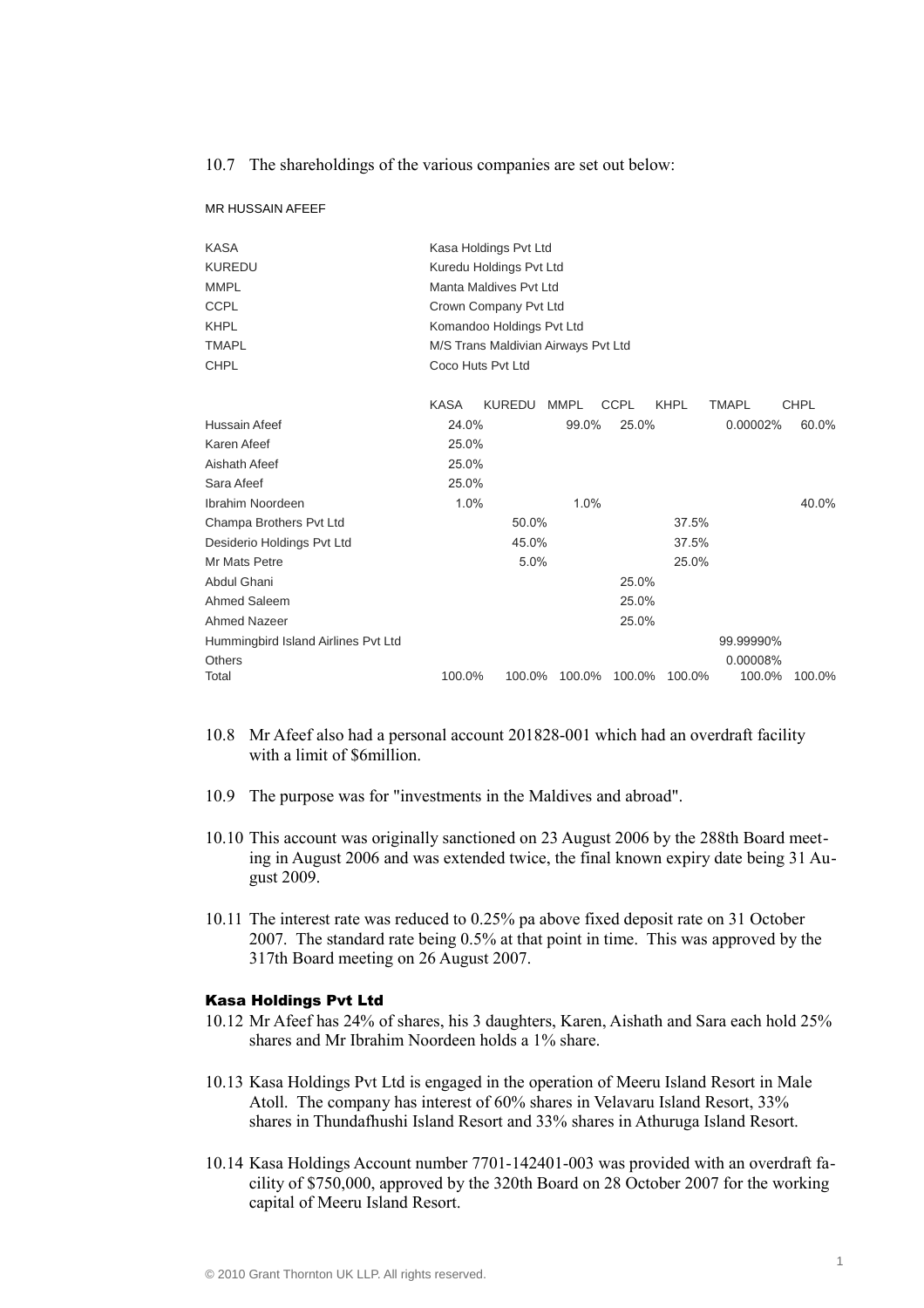- 10.15 Interest was charged at 0.25% above the FD rate, when the current rate was 0.6%. This was according to the credit proposal because the overdraft was backed by cash collateral in the same currency.
- 10.16 Security was provided in the form of a fixed deposit amounting to \$750,000 in the name of Kasa Holdings Pvt ltd, maturing in April 2009. The expiry of the overdraft limit was 30 November 2009. This would have meant a period of 7 months where the facility could have been without security cover.
- 10.17 Kasa Holdings Account number 7701-142401-303 was provided with a demand loan of EUR
- 10.18 Kasa Holdings Account number 7701-142401-304 was provided with a demand loan of \$15million. This was in relation to the European Investment Bank Loan for the reconstruction of tourist resorts damaged in the tsunami of 2004. This loan is the subject of a separate report.
- 10.19 Kasa Holdings Pvt Ltd single party exposure was 14.6% as at 31 August 2008 exhibit XXX, (source: BML Audit Report Working Papers File 4 ZK200)

#### Kuredu Holdings Pvt Ltd

- 10.20 Account number 7701-133388-301 was granted a demand loan on 1 March 2004 for MRF 19,275,000 for working capital purposes. It was due to expire on 31 March 2010 but was provided with a further 6 month extension to 30 November 2010.
- 10.21 Security provided was the mortgage of Komandhoo Island Resort estimated value \$6million already mortgaged to the bank, corporate guarantee of Komandhoo Holdings Pvt Ltd, corporate guaranteed of Champa Brothers Pvt Ltd, corporate guarantee of Desideria Holdings Ltd, Nevis West Indies (50% shareholder of Kuredu Holdings Pvt Ltd) and personal guarantee of Mr Peter Mats Folke Petre (director of Kuredu Holdings Pvt Ltd).
- 10.22 A further loan of \$1.5million was granted on 1 March 2004 on account 7701-133388- 302 for working capital purposes. It was due to expire on 31 March 2010 but was provided with a further 6 month extension to 30 November 2010.
- 10.23 Security provided was the mortgage of Komandhoo Island Resort estimated value \$6million already mortgaged to the bank, corporate guarantee of Komandhoo Holdings Pvt Ltd, corporate guaranteed of Champa Brothers Pvt Ltd, corporate guarantee of Desideria Holdings Ltd, Nevis West Indies (50% shareholder of Kuredu Holdings Pvt Ltd) and personal guarantee of Mr peter mats Folke Petre (director of Kuredu Holdings Pvt Ltd).

## Manta Maldives Pvt Ltd

- 10.24 The company was incorporated in May 2001 and operates Mirihi Island Resort in Ari Atoll and was developed into a 5 star resort in 2002. It is owend by Mr Afeef with 43% of the shares and Mr Noordeen with 57% shareholding.
- 10.25 Account number 7701-137198-002 was provided with an overdraft limit of \$300,000 on 15 March 2005 for 12 months. This was extended 3 more occasions, the final known expiry date being 31 March 2009.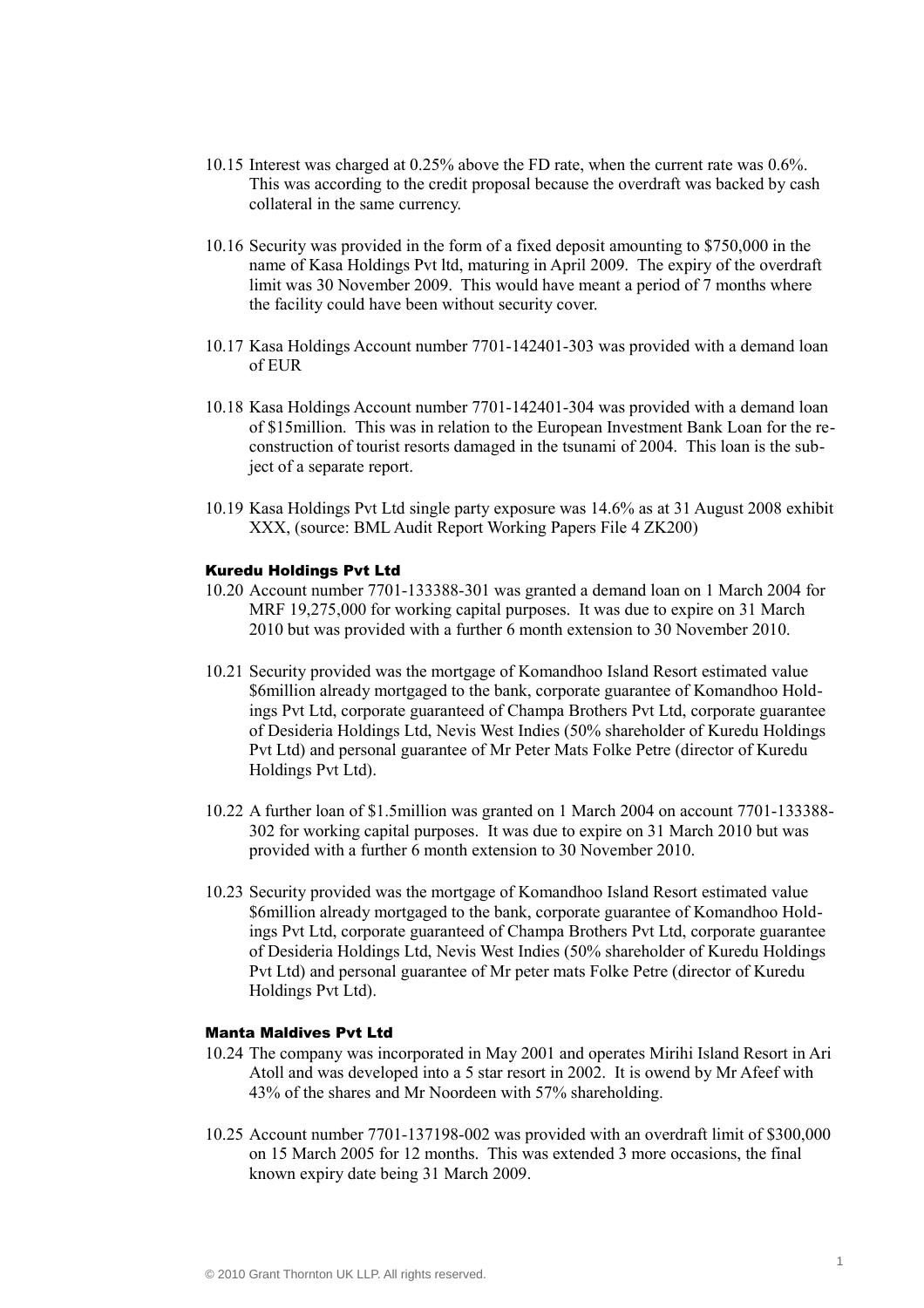- 10.26 It was for working capital and approved by the 237th Board on 9 March 2005.
- 10.27 It was secured via personal guarantees of Mr Afeef and Mr Noordeen.
- 10.28 No physical collateral was offered for the party's exposure according to the credit proposal dated April 2008. It was advised however that the renewal of \$300,000 was a relatively small amount in comparison to the net worth of Mr Afeef and Mr Noordeen.

## Komandoo Holdings Pvt Ltd

- 10.29 A demand loan of \$500,000 was provided 1 March 2004 and extended by a further 6 months from the original expiry date being 31 March 2010 to 30 November 2010.
- 10.30 Security provided was the mortgage of Komandhoo Island Resort estimated value \$6million already mortgaged to the bank, corporate guarantee of Kureda Holdings Pvt Ltd, corporate guaranteed of Champa Brothers Pvt Ltd, corporate guarantee of Desideria Holdings Ltd, Nevis West Indies, and personal guarantee of Mr peter mats Folke Petre (director of Komandoo Holdings Pvt Ltd).
- 10.31 A further loan of MRF 6,425,000 was granted 1 March 2004 and was also extended by 6 months, the security provided being the same as per the above.

#### Trans Maldivian Airways Pvt Ltd

- 10.32 Trans Maldivian Airways Pvt Ltd is owned by Hummingbird Island Airlines Ltd, Cayman Islands (HCI) with 99.9999% of the shareholdings.
- 10.33 HCI is owned by Global Private Ltd, of which the ultimate beneficiary according to BML credit proposal documents (Exhibit XXX) (Source: BML Audit Report working papers File 4 ZP400). is Mr Afeef by 50% and Ms Fathimath Thasleema by 50%.
- 10.34 The remaining shares are owned by Ms Thasleema, Mr Afeef, Mr Bram Stellar, Mr Mohamed Naeem, Mr Ibrahim Zahir and Mr Lars Petre with 0.00002% each.
- 10.35 A loan of \$4million was provided in November 2006 to account 7701-154987-300, which was subsequently reduced by \$1.162million in June 2007.
- 10.36 It was provided to purchase an aircraft with 46 seat capacity and approved by the 288th Board on 15 August 2006.
- 10.37 It was secured via personal guarantees of Mr Hussein Afeef and Ms Fathimath Thasleema and against the aircraft itself.
- 10.38 It is noted that "BML will call on the entire loan outstanding if the company does not achieve a debt service coverage of 1.75:1 during the tenure of the loan facility."
- 10.39 The loan was reduced as it was according to the amendment meant to purchase 2 aircraft but was only able to purchase one.
- 10.40 Trans Maldivian Airways Pvt Ltd owned an aircraft (8Q-ATR) valued at \$5million as at 30 October 2008 according to BML documents, however in June 2007 it was valued at \$2.931million purchase value. Additional investment value was added of \$600,000.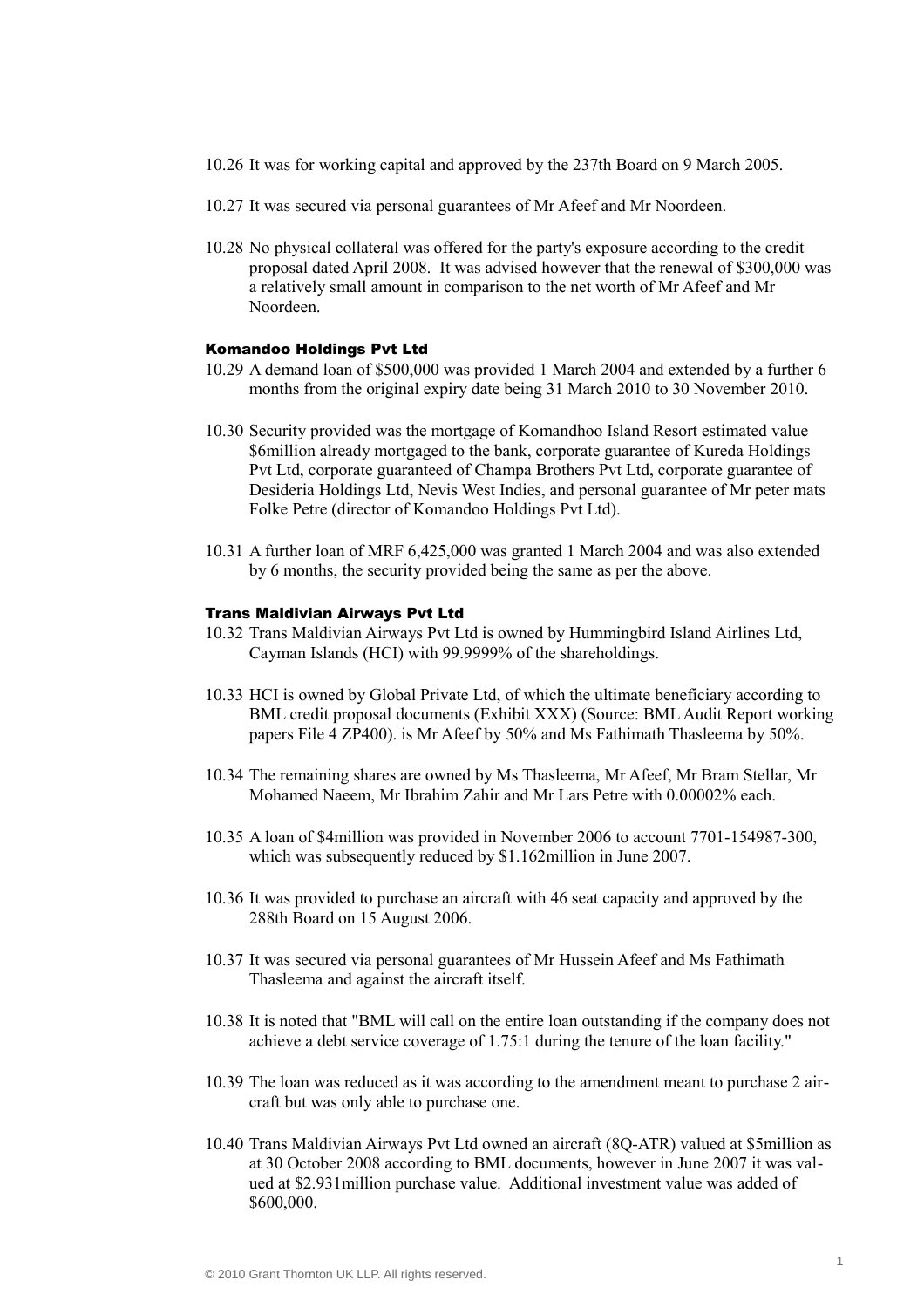#### Known Securities/Assets

- 10.41 Security provided for Kasa Holdings Pvt Ltd loan of \$15million as the mortgage of Meeru Island Resort. According to the credit proposal document, professional valuation was obtained from HVS in Singapore and was valued at \$63 million.
- 10.42 The State Bank of India also provided a loan of \$9.52million for the above therefore security should be pro-rata'd accordingly.
- 10.43 Therefore equity based on the above information is \$38.48million.
- 10.44 According to the liability position presented by the BML on 30 October 2008 Kasa Holdings Pvt Ltd also held a fixed deposit account for \$750,000.
- 10.45 According to the liability position presented by the BML on 30 October 2008, Mr Afeef held a fixed deposit account of \$6million.
- 10.46 Komandoo Holdings Pvt Ltd held the lease for Komandhoo Island Resort which was valued at \$12million in the liability position provided by BML on 30 October 2008.
- 10.47 Trans Maldivian Airways Pvt Ltd owned an aircraft (8Q-ATR) valued at \$5million as at 30 October 2008
- 10.48 Appendix XXX shows our own review of the loans outstanding as at November 2008 and the security used as collateral against said loans.
- 10.49 It appears that in aggregate the total asset security across the group, excluding the directors personal guarantees as these are unknown quantities and not defined in any credit proposal, is \$64million, whilst the total loan exposure is \$27million.
- 10.50 The MMA guidelines request that at least 120% security cover is provided, and whilst on each and every single loan agreement, this is indeed the case, when placed in aggregate, it is clear that the same assets are being used as security for various loans. However, in aggregate the total cover is 235%.
- 10.51 It should be noted however, that a number of the assets used as security based upon their insured value, had their insurance policies expire during 2008. No evidence has been seen to date of renewed insurance policies and/or values being received by BML in order to safeguard their loan exposure.

## 11Villa Group

- 11.1 Loans and overdraft facilities provided to Villa Group totalled MRF 481,299,571 (equivalent to \$37,601,520 as at 31 October 2008). This amounted to 32.4% as a percentage of the Bank's Capital as at 31 October 2008 (Exhibit 2) - Source: "Bank of Maldives major borrowers 1nov08" provided to PWC Auditors.
- 11.2 The Villa Group consists of the following companies:
- Villa Shipping & Trading Pvt Ltd incorporated in 1986 originally involved in shipping but which converted into tourism. It was originally owned 95% by Mr Qasim Ibrahim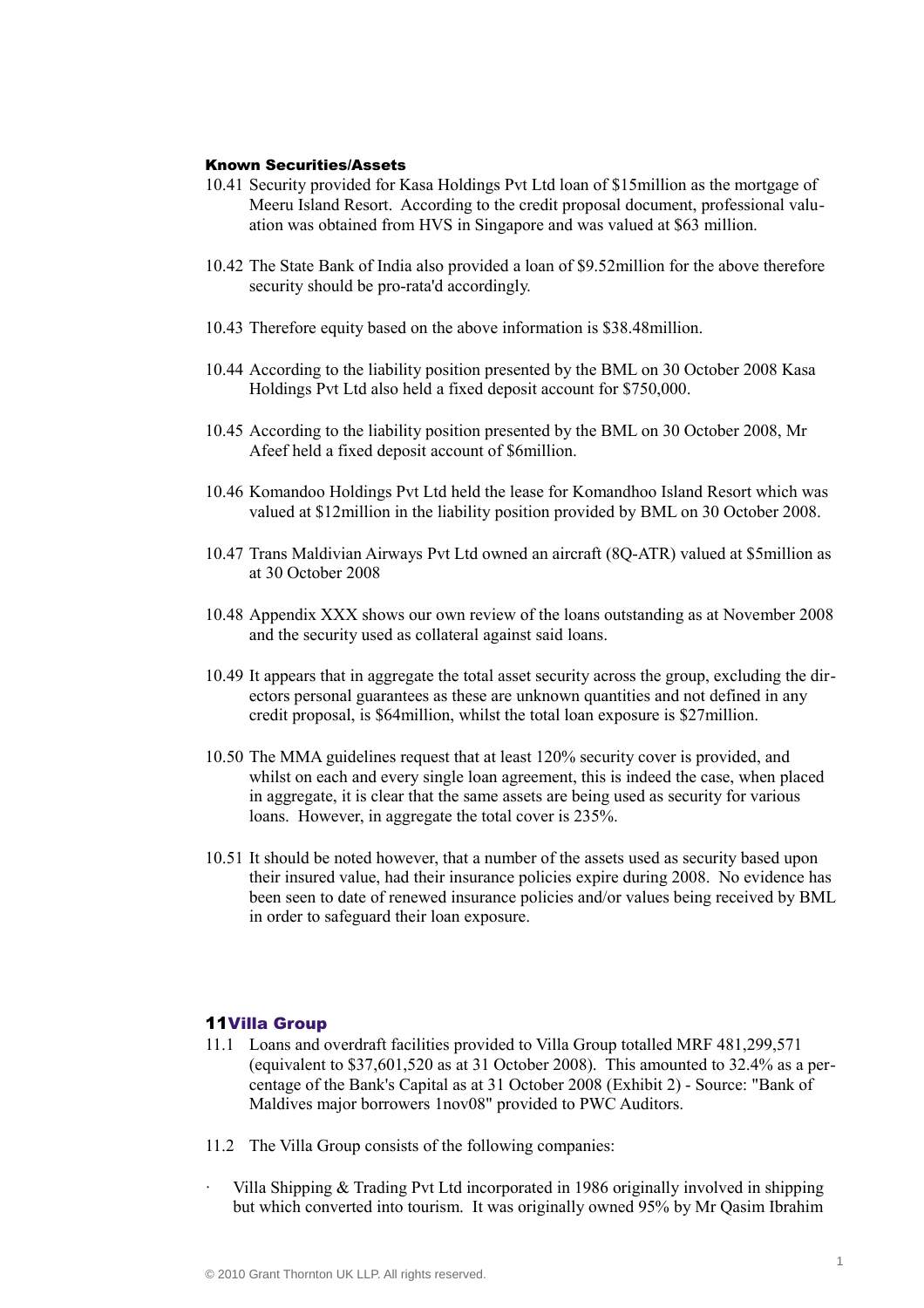until Dec 2004 when the structure changed to 22 shareholders, of which Mr Qasim owned 79% of the shares.

- · Villa Shipping (Singapore) Pte Limited was incorporated in Singapore in December 1991 with Villa holding a major interest. The paid up capital by Villa shipping (Singapore) now stands at S\$ 500,000.
- · Villa Holidays Touristik GmbH was incorporated on 23rd July 1997 with a paid-up capital of DM 500,000 in October 1996. It was created as a representative office, with the primary objective of promoting Villa resorts, opened in Frankfurt, Germany.
- · Villa Hotels, Tokyo and Villa Hotels, Hong Kong were established in the years 2001 and 2002 respectively.
- · Villa Hakatha Pvt Ltd trading in oil and construction
- · Villa Travels & Tours Pvt Ltd incorporated in 1998 and dealt with money transfers and travel sales.
- · Onus Pvt Ltd was established in June 2000 and is engaged in the importing and trading of construction material. The directors/shareholders of Onus Pvt Ltd are Mr Ismail Shujau with 94% and Ms Aminath Shifaza with 6% respectively.

## Directors and Shareholders

- 11.3 The main company Villa Shipping and Trading Pvt Ltd was incorporated in 1996 and as at December 2008 had 22 shareholders. The largest shareholder with 79% is Mr Qasim Ibrahim, the remaining percentage is split between 21 other persons. (exhibit XXX)
- 11.4 Shareholdings are set out for the group companies below:

|               | Villa Shipping & Trading Com- |
|---------------|-------------------------------|
| <b>VSTCPL</b> | pany Pyt Ltd                  |
| <b>VTTPI</b>  | Villa Travels & Tours Pyt Ltd |
| OPI           | Onus Pyt Ltd                  |

|                           | <b>VSTCPL</b> | VTTPI |      |
|---------------------------|---------------|-------|------|
| <b>Oasim Ibrahim</b>      |               | 79%   | 75%  |
| Rabia Ibrahim             |               | 2%    |      |
| <b>Fathimath Tasleems</b> |               | 2%    |      |
| Aminath Tharmeema         |               | 2%    |      |
| Mariyam Sama              |               | 2%    |      |
| Khadeeja Sana             |               | 2%    |      |
| Ibrahim Siyad             |               | 2%    |      |
| Ismail Shiyan             |               | 2%    |      |
| Mohamed Yaghzan           |               | 2%    |      |
| Umar Arkan                |               | 2%    |      |
| Ibrahim Zahir             |               |       | 5%   |
| <b>Mohamed Rashid</b>     |               |       | 5%   |
| <b>Mohamed Nazim</b>      |               |       | 5%   |
| Ali Ibrahim               |               |       | 5%   |
| <b>Abdul Ghafoor</b>      |               |       | 5%   |
| <b>Others</b>             |               | 3%    |      |
| Total                     |               | 100%  | 100% |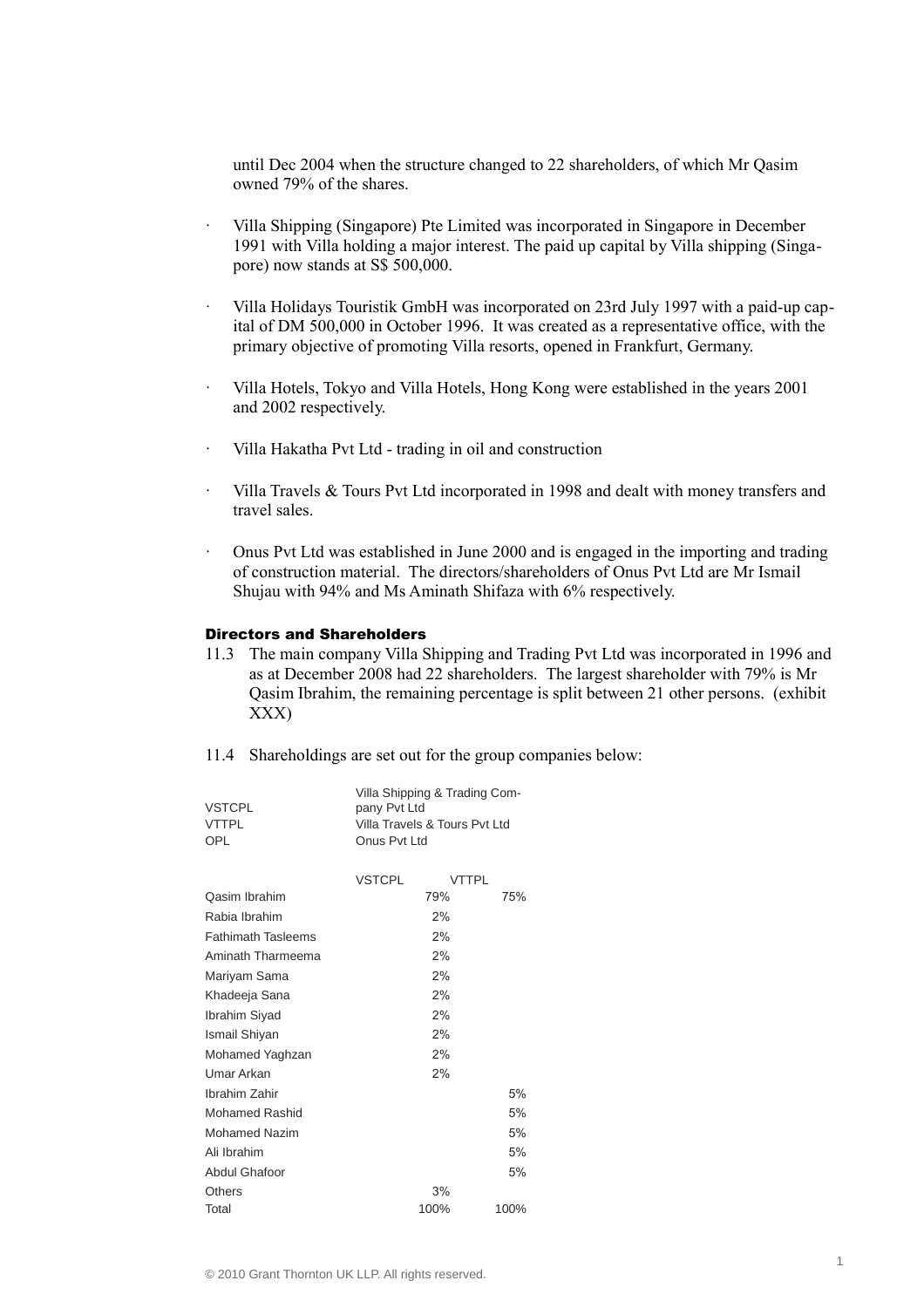#### Financial transactions for Villa Shipping and Trading Company Pvt Ltd

- 11.5 Villa Shipping and Trading Company Pvt Ltd (VSTC) holds account number 112379. A temporary overdraft limit was requested in July 2008, to be repaid within the month of MRF 25,700,000 for working capital purposes.
- 11.6 The following comment was placed on the credit proposal stating that "approval of the above is not within the authority level of the Management, however due to the urgency expressed by the party, it is placed for approval of the MD/CEO to be subsequently ratified by the Board".
- 11.7 Bearing in mind that the MD/CEO is appointed by the Finance Minister and that Mr Ibrahim is a Board Member this would clearly raise issues of conflict.
- 11.8 The exposure to the bank is shown as 36.4% as at XXX (exhibit XXX).
- 11.9 A letter dated 5 June 2008 (exhibit XXX) from Mr Ibrahim to the Manager of the Bank of Maldives states that "we request you to arrange a short term temporary loan of MRF 6million to meet urgent financial commitments and the same will be repaid on or before 30 June 2008. We shall be drawing the cash today. Your timely assistance would be appreciated."
- 11.10 It may be commented that the style of the letter implies that the loan would be organised on the same day as the request was made. Further investigation would be needed to confirm if the appropriate documentation or ratification from the Board was provided prior to the drawing of said funds.
- 11.11 In August 2008 a Letter of Credit cum overdraft facility of \$11million was requested for working capital and secured against Holiday Island.
- 11.12 Total temporary overdrafts in the period to October 2008 totalled MRF 37million and had not been repaid as promised.
- 11.13 Exhibit XXX shows that the EIB loan of EUR12.5million was to be used to pay off the existing facilities with the BML including the bridging loan and temporary overdraft, however it appeared that this did not in fact happen. Funds were received in July 2008 and the facilities with BML remained outstanding as of October 2008.
- 11.14 No attempts were made to foreclose on the assets provided as security including the personal guarantee of Mr Qasim Ibrahim, the mortgage of the island Maamigili Island, Fun Island Resort, partly secured through the EIB loan facilities, or the personal guarantee of Fathimath Nasheed.
- 11.15 A letter was sent to Mr Ibrahim on 6 October 2008 that due to non-repayment, Villa Shipping and Trading Pte Ltd would now be classed as a non performing asset, and 5% would be charged on the entire outstanding amount as of 4 October 2008. (exhibit XXX)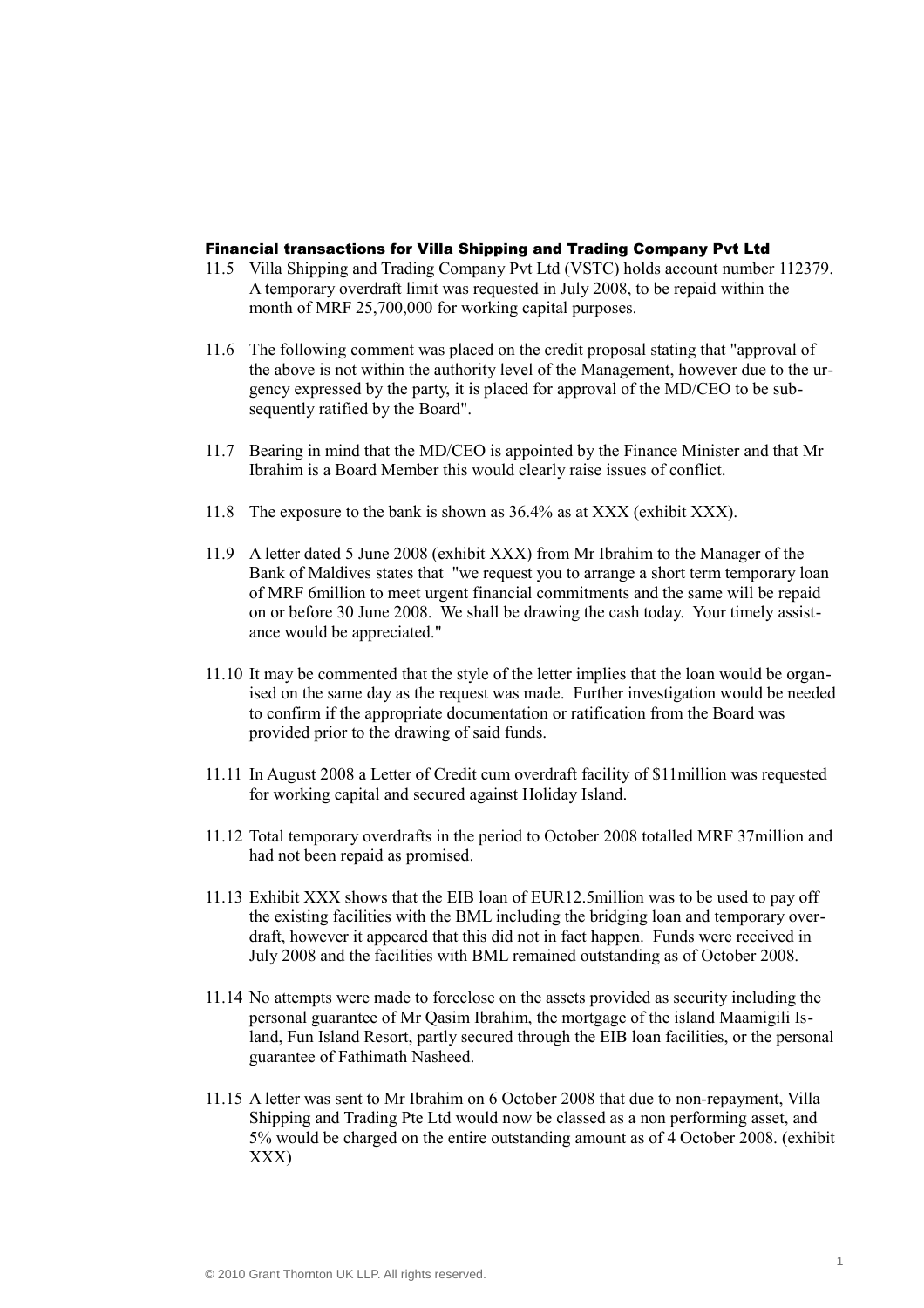- 11.16 A further letter from the Managing Director of the BML stated that "there are loan repayments due for the months of July 2008, August 2008 and September 2008 for the demand loan of EUR 12.5million and as such we implore you to settle the overdue payments at the earliest" (exhibit XXX).
- 11.17 It could be commented that the style of the letter written appeared desperate, bearing in mind her position in authorising these loans on behalf of the person who recruited and appointed her.
- 11.18 In September 2008 it was agreed to transfer the personal guarantee of Mr Qasim Ibrahim to Villa Shipping and Trading Pvt Ltd for the overdraft facility of MRF 3.5 million provided to Fathimath Nasheed and Hassan Sujau.
- 11.19 Security was again provided in the form of a mortgage over the airport and of Fun Island by Villa Shipping and Trading. (O400)
- 11.20 As at 31 December 2008, the account of Villa Shipping and Trading Pvt Ltd was classed as a non-performing asset. The date for this re-classification was given as 4 October 2008 "due to non-settlement of outstanding of TOD (temporary overdraft) limits of MRF 37.70 million. party has been sent reminder letter on 16 December 2008 to settle the overdue loan payments, TOD outstanding and matured LC bills at the earliest. Party has verbally informed that they will settle the above mentioned payments by April 2009. Another reminder letter will be sent to party before 15 Jan  $09"$
- 11.21 Exhibit XXX shows that the Villa Shipping and Trading Company Pvt Accounts that were classed as non-performing assets. The non performing accounts as at that date totalled Euros 13,962, 984.93, MRF 40,045,338.60 and US\$ 9,542,905.92. A total of approximately \$31,137,245.00. (Source BML Audit Working papers, File 6 NPA' s)

## Financial transactions for Villa Travels & Tours Pvt Ltd

- 11.22 Account number 126263 has a \$500,000 temporary overdraft facility sanctioned on May 2008 and personally guaranteed by Mr Ibrahim. (s100)
- 11.23 This was still outstanding as of December 2008 (exhibit XXX) (Source)
- 11.24 Mr Ibrahim is a 75% shareholder, the remaining shares are split equally between Ibrahim Zahir, Mohamed Rasheed, Mohamed Nazim, Ali Ibrahim, Abdul Ghafoor Moosa with 5% each.

# Financial transactions for Onus Pvt Ltd

- 11.25 Account number 112379 owned by Onus Pvt Ltd was provided with a \$1million pound overdraft facility sanctioned in June 2007 as per their request for working capital purposes.
- 11.26 Following a letter from Mr Shujau on 10 July 2007, BML agreed to reduce the interest rate from 13% pa to 11% pa effective from the date of sanction (Exhibit XXX File 1 red tab). There is no evidence seen to date showing why the reduction was approved.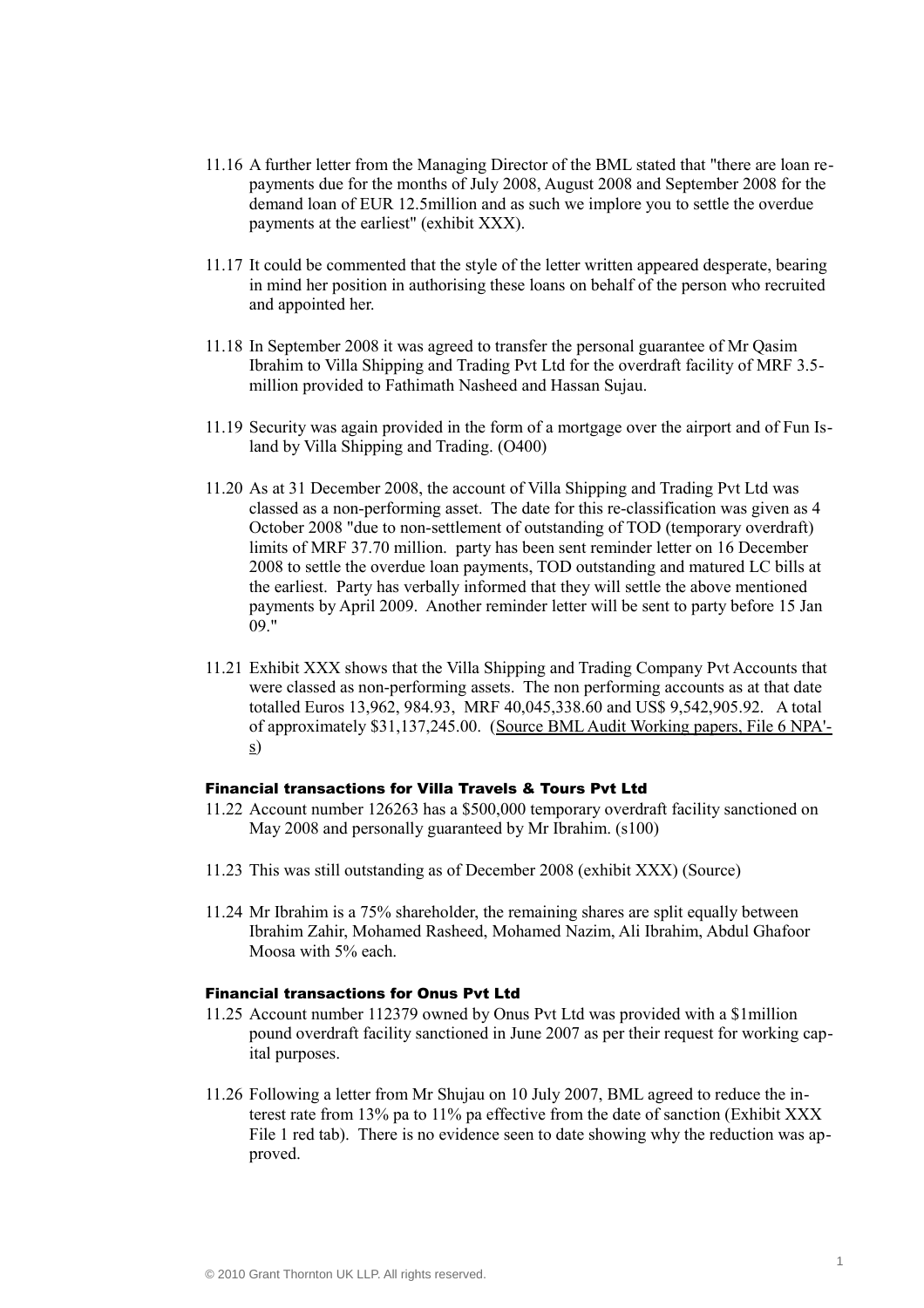- 11.27 The credit proposal in June 2007 noted that the party had approached the bank in December 2002 for a loan of \$2.5million but was declined by the bank. It also noted that Onus Pvt Ltd banked with Habib Bank Pvt ltd and did not enjoy any credit facilities with the bank, although the directors of the company did do so in their personal name and that performance was satisfactory. At this time it was also noted that no written report from Habib Bank had yet been received.
- 11.28 The company required the \$1million overdraft limit to meet increased working capital requirements to satisfy sales to Villa Group and Athama Marine Pvt Ltd to supply construction materials for their ongoing resort construction projects.
- 11.29 It was enhanced in January 2008 to \$2million. The terms were continued at an interest rate of 11% pa, and for repayment to be in one lump sum on expiry of the limit. The new expiry date was determined as 31 December 2008.
- 11.30 It was secured via a corporate guarantee of Villa Shipping and Trading Co Pvt Ltd, a personal guarantee from Mr Ibrahim, despite having no direct and obvious relationships with Onus Pvt Ltd other than that it supplied construction materials for Mr Ibrahim's resorts. It was also secured via personal guarantees from Mr Shujau and Ms Shifaza.
- 11.31 Further investigation may be required to understand why Mr Ibrahim chose to personally support a company of which he had no direct ties, and did not seek to purchase supplies through other construction companies.
- 11.32 A condition of the enhancement was that "All disbursements under the EIB loan will be made provided that total exposure of Hon Qasim's group are in compliance with MMA's guidelines for single borrower exposures".
- 11.33 It is further noted that "MMA has advised to keep the Villa Group exposure within 30% of banks capital on 31 Oct 2007. Facilities extended to Villa Shipping for the development of Maamigili project and the recently approved loan under the EIB post tsunami line of credit for the redevelopment of Fun Island Resort amounts to 30.1% of Bank's Capital. Facilities of Villa Shipping and related parties (Mrs Naheed  $\&$ Onus Pvt Ltd including the proposed enhancement) amounts to 32.3%".
- 11.34 Despite clear guidelines from the MMA that the Villa Group exposure should remain within 30% of the banks capital, and the current group exposure excluding related parties had already breached that figure, the proposal was still placed for board approval.
- 11.35 "Villa Shipping has committed to fully settle the LC outstanding prior to the drawdown of the EIB loan as such LC liabilities are not included in the above calculations. Further disbursement under EIB loan will be made such that the total exposure to Hon Qasim's group is within the cap imposed by MMA"
- 11.36 This did not include the letter of credit provided of \$10million as Villa Shipping had committed to settling the LC.
- 11.37 Liquidity position of the company has been below 1 (0.80 in 2006 and 0.70 in 2005). The weak liquidity position of the company is due to amounts due to directors and related company II Shujau & Co Pvt Ltd amounting to MRF 41.6 in 2006 representing 99.4% of current liabilities. The liquidity position of the company substantially im-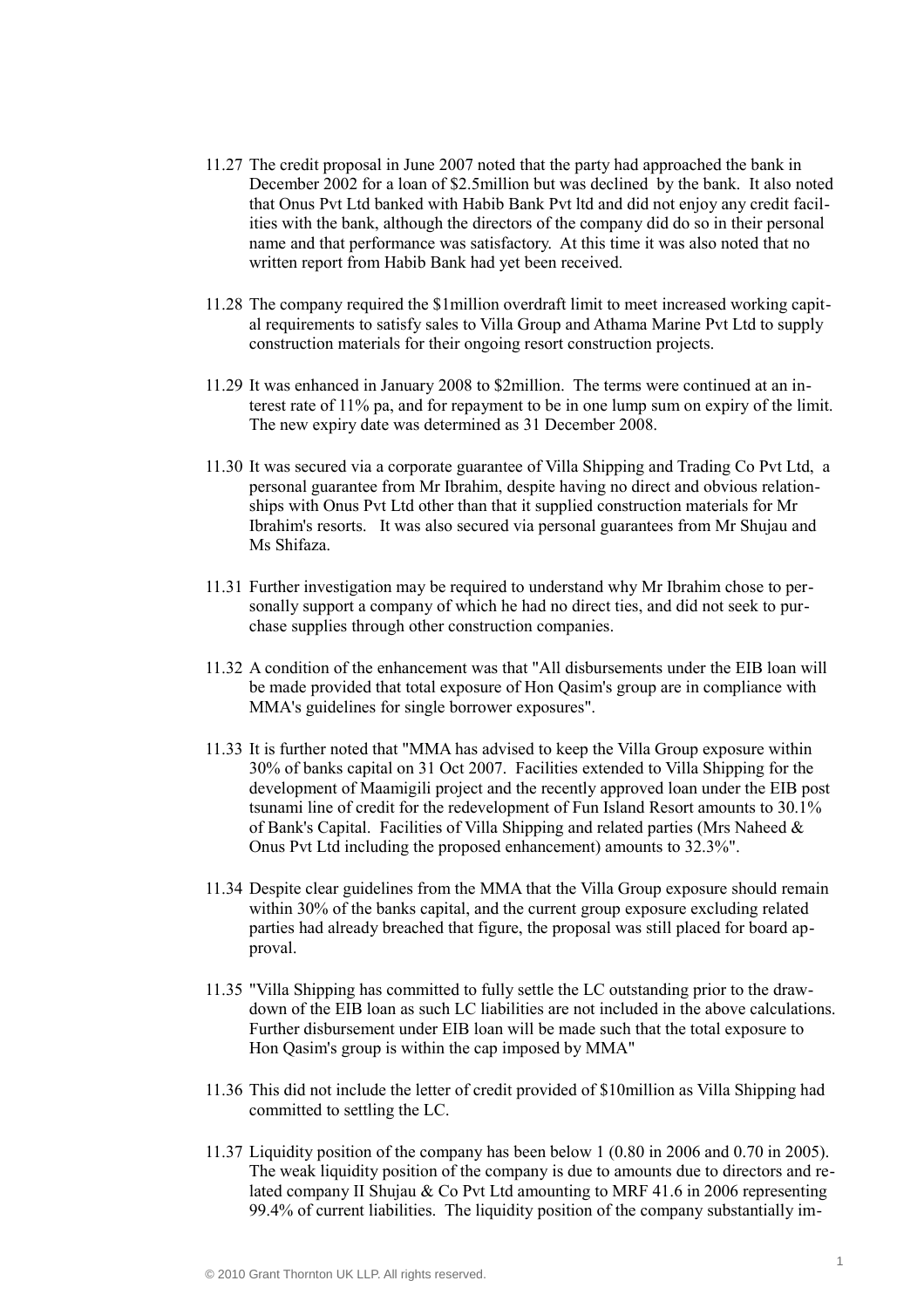proves if the amounts due to Directors and related company are excluded as current liabilities".

- 11.38 Despite the breaches of MMA guidelines, the current liabilities due (99.4%) to the directors, and the poor liquidity ratios, consideration was given to the proposal through removing the amounts due to the directors and related company.
- 11.39 Further, a reduction in the interest rate, noted in 11.26 which was continued on in the enhanced overdraft facility was provided, despite the liquidity issues noted above.
- 11.40 "No tangible security has been offered for the proposed OD facility. BML's exposure is covered by the corporate guarantee of Villa Shipping Pvt Ltd and personal guarantee of Hon Qasim Ibrahim. Villa Shipping is a well established company with good market reputation and financials of the company are healthy with total assets of \$178 million and equity to total assets ratio of 71%. Further based on the high net worth of Hon Qasim Ibrahim, the risk is considered acceptable".
- 11.41 So far, no information has been found within the documents provided that show Mr Ibrahim's personal wealth and it is not possible to say at this time if the above statement is correct.
- 11.42 Mr Shujau also owns 99% of shares of I.I. Shujau & Co Pvt Ltd, the other 1% is owned by Ms Shifaza. the company is involved in the business operations of Onus Pvt Ltd and the agreement to provide construction material for resort construction of Athama Marine Pvt Ltd was signed between them.
- 11.43 Athama Marine Pvt Ltd is owned by Mr Adam Zahir, former Police Commissioner of the Maldives from 1978 to 2008.
- 11.44 Although Mr Qasim Ibrahim is not a director or shareholder of the company so far as we are able to evidence, he was prepared to offer corporate guarantee of Villa Shipping and Trading Co Pvt Ltd and his own personal guarantee for the overdraft facilities provided to Onus Pvt Ltd. Onus Pvt Ltd also appears under the group exposure for BML limits due to the guarantees being provided by Mr Ibrahim.

#### Non Performing Assets/Outstanding Loans

- 11.45 As at 31 December 2008, the account of Villa Shipping and Trading Pvt Ltd was classed as a non-performing asset. The date for this re-classification was given as 4 October 2008 "due to non-settlement of outstanding of TOD (temporary overdraft) limits of MRF 37.70 million. party has been sent reminder letter on 16 December 2008 to settle the overdue loan payments, TOD outstanding and matured LC bills at the earliest. Party has verbally informed that they will settle the above mentioned payments by April 2009. Another reminder letter will be sent to party before 15 Jan 09." (Exhibit XXX) (File 1 red tab)
- 11.46 As at 24th December 2008 Villa Travels Pvt Ltd account was classified as NPA. "party was sent a reminder to settle the TOD outstanding. Party reports they will settle TOD outstanding before 11 Jan 09".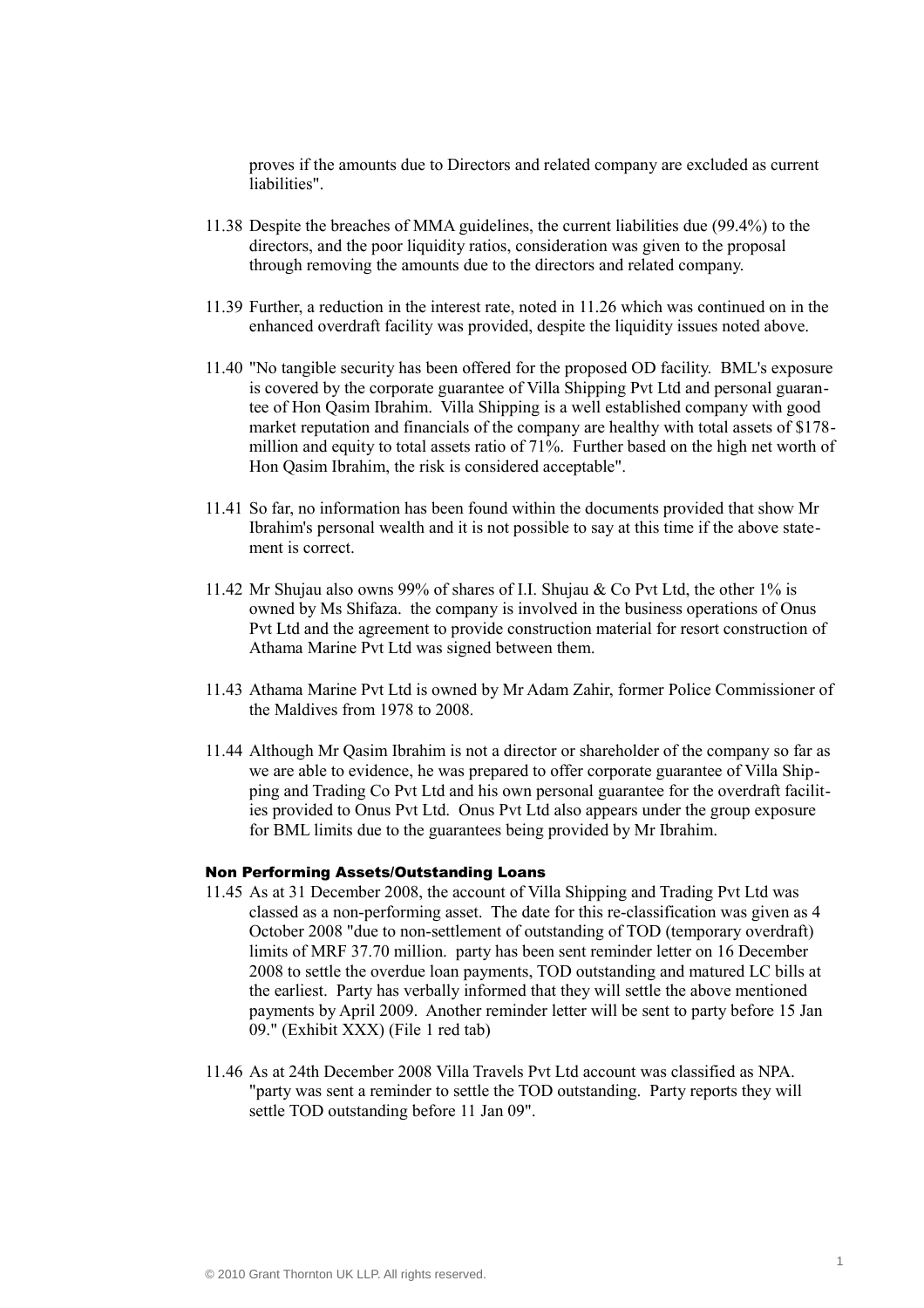#### Known Security/Assets

- 11.47 As per exhibit XXX dated August 2008 for BML the following were noted as assets of the Villa Group
- 11.48 Resorts in full operation; Sun Island Resort, Paradise Island Resort and Holiday Island Resort, Royal Island Resort is operated under Island Travel and Trade Pvt Ltd where Mr Ibrahim holds 80% shares. Total valuation undertaken by Knight Frank (India) Pte Ltd in June 2007 is \$467 million.
- 11.49 Resorts under construction (as of the date of the exhibit) were Fun Island, Elaa and Gazeera, with investment costs of \$175million.
- 11.50 Villa Hakatha was valued at \$41million by JB Boda Surveyors Pvt Ltd in May 2008. It is the sole agent for Shell and Agfa petroleum products in the Maldives. It is 90% owned by Villa Shipping and Trading Pvt Ltd and 10% by Mr Qasim Ibrahim.
- 11.51 As at FYE 2006, the Villa Group had outstanding total borrowings of approx \$47.6 million with other banks, excluding BML as per exhibit XXX (File 1 red tab).
- 11.52 Assets were declared as \$178million as at 31 December 2006According to a financial analysis by BML including the review of audited statements of the group in 2007, total borrowings was \$52million with BML and other banks, and had a debt to equity ratio of 0.45. (exhibit XXX)
- 11.53 It is reported that Villa Shipping & Trading obtained a loan for the building of Maamigili Airport Island. Villa Groups website states that "VSTC is presently developing a Modern Private Airport in Maamigili Island, to cater to the convenience of the guests by way of immediate transfers upon their arrival at Male' International Airport using in house TMA aircrafts to the tourist resorts in Ari Atoll".
- 11.54 The loan was apparently provided in 2001, yet has not been completed as of the date of this report (according to the company website).
- 11.55 Further analysis of bank statements during that period would be required to determine if the loan was used for the purposes described in the credit proprosal.
- 11.56 Appendix XXX shows our own review of the loans outstanding as at November 2008 and the security used as collateral against said loans.
- 11.57 It appears that in aggregate the total asset security across the group, excluding the directors personal guarantees as these are unknown quantities and not defined in any credit proposal, is \$50million, whilst the total loan exposure is \$37million.
- 11.58 The MMA guidelines request that at least 120% security cover is provided, and whilst on each and every single loan agreement, this is indeed the case, when placed in aggregate, it is clear that the same assets are being used as security for various loans. However, in aggregate the total cover is 133%.
- 11.59 It should be noted however, that the mortgage of Maamigili Island Airport was based on the construction cost. We have been informed that this airport island is still not built. Further research on Villa Group's website confirms that this is still outstanding.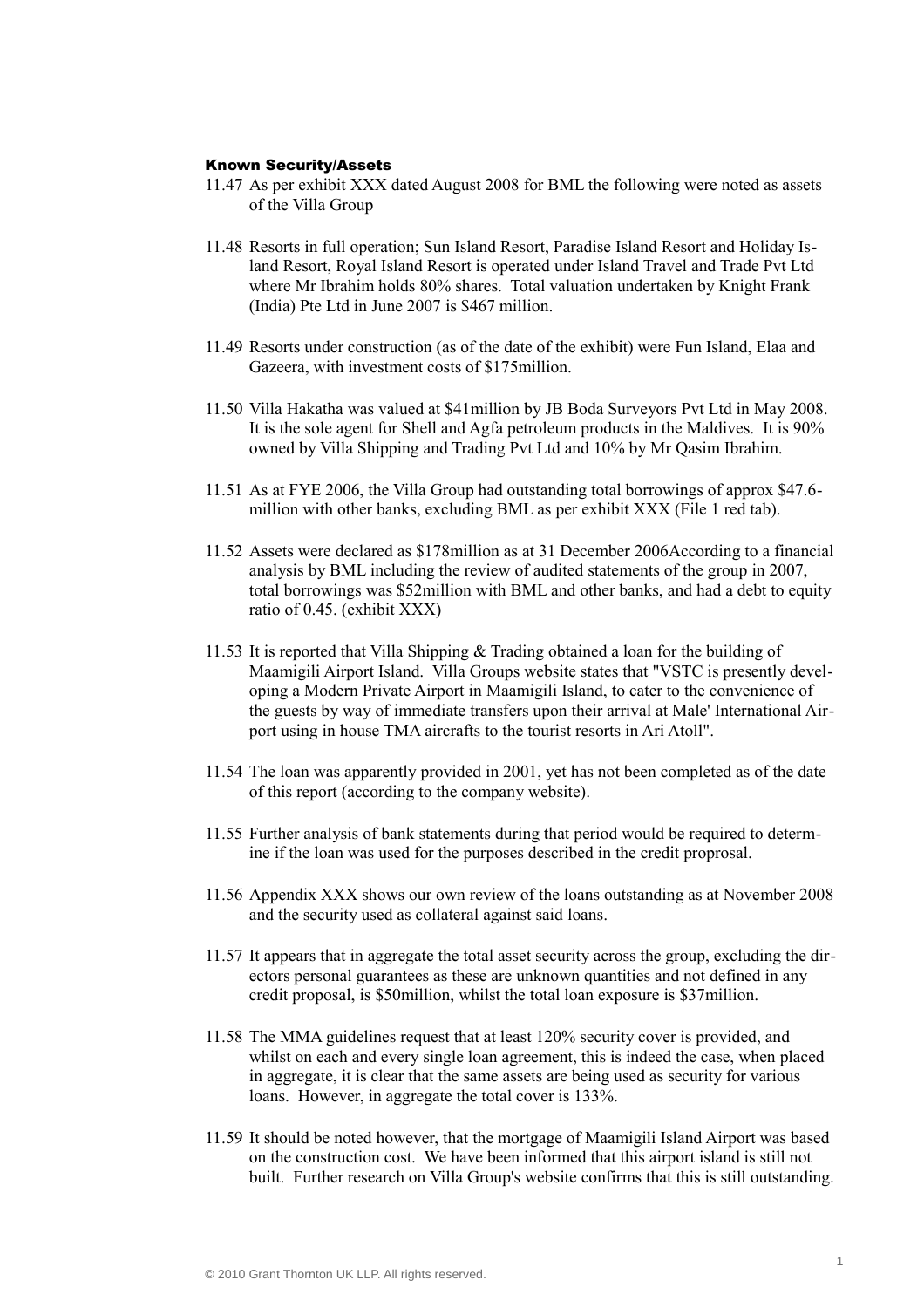11.60 Therefore further investigation is required to understand if the loan purpose was fulfilled bearing in mind that the loan was provided a number of years ago and that construction was promised.

## 12Rainbow Group

- 12.1 Loans and overdraft facilities provided to Rainbow Group totalled MRF 323,626,547(equivalent to \$25,283, 320 as at 31 October 2008). This amounted to 21.8% as a percentage of the Bank's Capital as at 31 October 2008 (Exhibit 2) - Source: "Bank of Maldives major borrowers 1nov08" provided to PWC Auditors.
- 12.2 However the above figure does not include LC opened for \$5million "as it is fully covered against undisbursed funds of \$17million for Malefushi Project. If the project loan of \$17.5million was included along with the \$5million LC total aggregated exposure would be MRF564,340,832 (equivalent \$44,089,127) being 37.9% of banks capital.
- 12.3 The Rainbow Group of companies contain the following entities
	- · Rainbow Enterprises Pvt Ltd
	- · Rainbow Construction Pvt Ltd
	- · Rainbow Aluminium Pvt Ltd
	- · Rainbow Travels Pvt Ltd
	- Rainbow Retreats Pvt Ltd
	- · Maldives Structural Products PL
	- · Maalefushi Investment Co.
- 12.4 Rainbow Enterprises Pvt Limited is the parent company of the group, the company shareholdings are as follows:

| RFPL | Rainbow Enterprises Pvt Ltd  |
|------|------------------------------|
| RCPL | Rainbow Construction Pyt Ltd |
| RAPI | Rainbow Aluminium Pyt Ltd    |
| RTPI | Rainbow Travels Pyt Ltd      |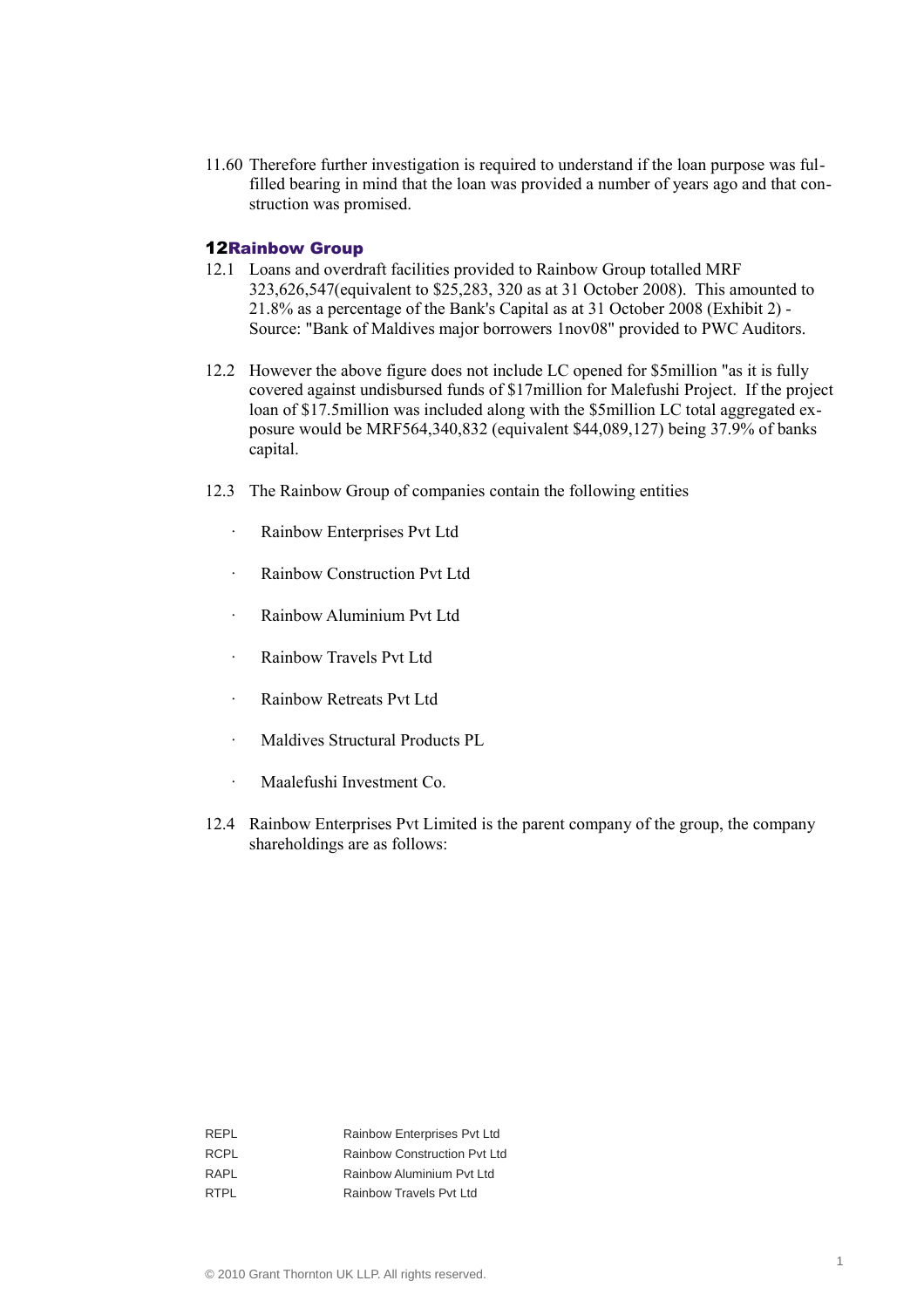| <b>RRPL</b><br><b>MSP</b><br><b>MICO</b> | Rainbow Retreats Pyt Ltd<br><b>Maldives Structural Products PL</b><br>Maalefushi Investment Co |             |      |             |             |            |             |  |  |
|------------------------------------------|------------------------------------------------------------------------------------------------|-------------|------|-------------|-------------|------------|-------------|--|--|
|                                          | RFPI                                                                                           | <b>RCPL</b> | RAPL | <b>RTPL</b> | <b>RRPL</b> | <b>MSP</b> | <b>MICO</b> |  |  |
| Ibrahim Rafeeq                           | 41.50%                                                                                         | 55%         |      |             | 50%         |            |             |  |  |
| Rugiyya M Qasim                          | 18.60%                                                                                         |             |      |             |             |            |             |  |  |
| Khadeeja M Qasim                         | 18.60%                                                                                         |             |      |             |             |            |             |  |  |
| Rainbow Aluminium                        | 10%                                                                                            |             |      |             |             |            |             |  |  |
| Hawwa Zahira                             | 5.30%                                                                                          |             |      |             |             |            |             |  |  |
| Aishath Sameena                          | 5.10%                                                                                          |             |      |             |             |            |             |  |  |
| Ameena M Didi                            | 0.80%                                                                                          |             |      |             |             |            |             |  |  |
| Rainbow Ent                              |                                                                                                | 45%         |      | 95%         |             | 50%        | 51%         |  |  |
| <b>STO</b>                               |                                                                                                |             |      |             |             | 50%        |             |  |  |
| Abdulla A Didi                           |                                                                                                |             |      |             |             |            | 49%         |  |  |
| Unknown                                  |                                                                                                |             | 100% | 5%          | 50%         |            |             |  |  |
| Total                                    | 100%                                                                                           | 100%        | 100% | 100%        | 100%        | 100%       | 100%        |  |  |

## Rainbow Enterprises Pvt Ltd

- 12.5 Rainbow Enterprises Pvt Limited (REPL) is the parent company of the group. The majority shareholder (41.5%) and Managing Director of REPL is Ibrahim Rafeeq, the Minister of Housing and Urban Development. He is also majority share holder of Rainbow Construction Pvt Ltd (RCPL) (55%) and Rainbow Retreats Pvt Ltd (RRPL)  $(50\%)$ .
- 12.6 A enhancement loan of MRF 3.5million was requested in addition to the original MRF1million loan, to meet shortfall of funds due to purchase of 1400sq ft of land.
- 12.7 This demand loan was granted with interest set at 10% rather than 12%. This decision was approved by the management.
- 12.8 An agreement relating to other bank facilities showed that the interest rate had been reduced from 14% to 11% on August 2004 and then reduced further to 9.5% on September 2005, all of which were approved by management.
- 12.9 Clause 9(1)(a) of the MMA regulations for Banks and financial institutions state that the Bank should not exceed 15% of its unimpaired capital and reserves to one single company. Rainbow group had an exposure of 22%. A letter from MMA on 2 January 2008 agreed to allow the Group limit to rise to 40% of the Banks capital funds. The single company exposure was increased to 15%.
- 12.10 On one credit proposal it states that the existing security cover of 83% is low. Under the "mitigating factors" section, it states that a corporate guarantee from STO and Rainbow are enough to cover any "unlikely" default.
- 12.11 A note on a credit proposal requesting an increase of \$1m overdraft states that security cover of 49% is low. Under "mitigating factors", it states that the requirement is for working capital requirements for specific government projects which will be remitted to an account with BML and as such are self liquidating.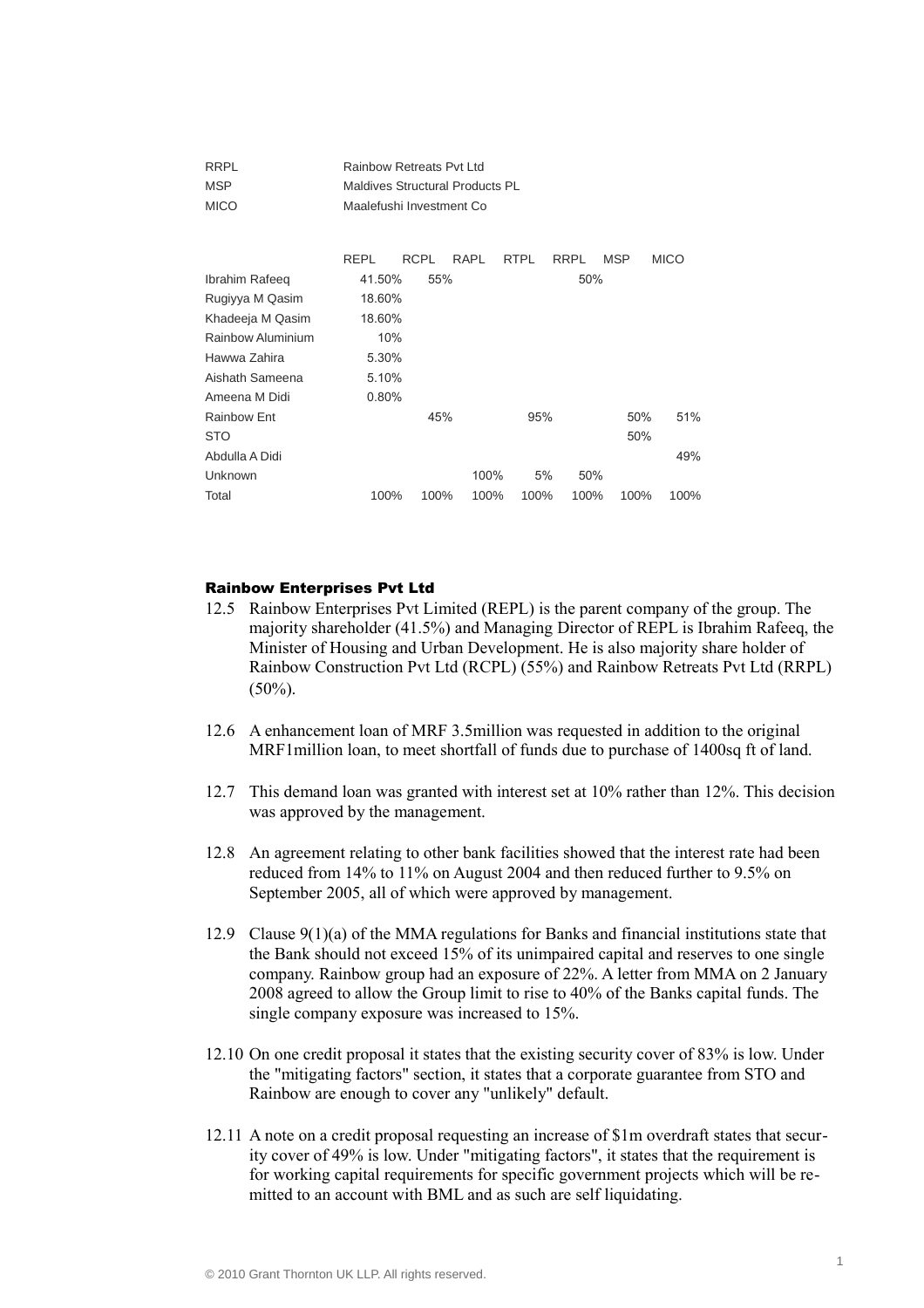12.12 This new arrangement pushes the single borrower exposure limit of Rainbow to 28%  $(15%$  is the limit).

#### Maalefushi Investment Company Pvt Ltd

- 12.13 Maalefushi Investment Company Pvt Ltd (MICO) was formed to develop and operate a proposed resort to be developed on Maalefushi Island.
- 12.14 A demand loan was granted in October 2006 for \$17.5m demand loan which also had an 18month grace period, capitalizing 70% of the interest when due, taking it to April 08. This was later extended to March 09.
- 12.15 BML granted the loan of \$17.5m to MICO based on 70% debt and 30% equity.
- 12.16 The total cost of the project was assessed at being US\$25m, thus US\$7.5m equity and US\$17.5m debt. However, the equity is projected to come from future profits which are obviously subject to high levels of risk.
- 12.17 The credit proposal states that the loan is subject to low security cover of 123% upon completion. The mitigating factors given are that Mr Rafeeq has a good reputation and Rainbow has a profitable track record.
- 12.18 The recommendation in the credit proposal states that additional credit should not be granted unless the party requires working capital for specific projects and receivables of the project are assigned to the bank.

## Known Assets/Securities

- 12.19 From a review of the audit files a security assessment was obtained. The security assessment analysed the groups assets and the following valuations were formed
	- Rf5.4m shops and godowns
	- Rf54.5m Residential property
	- $\blacksquare$  Rf 15.4m stock

Total Rf75.3m (cUS\$5.9m)

- 12.20 A security cover proposal date October 2008 shows that the US\$4m of exposure for the Rainbow group, excluding Malefushi, is covered by security of \$5.4m. However, if the stock is not taken into account then the security is reduced to \$1.6m.
- 12.21 Bearing in mind that as stock is valued on the lower of cost or net realisable value, the security on the stock would becomes worthless if they were unable to realise it.
- 12.22 Appendix XXX shows our own review of the loans outstanding as at November 2008 and the security used as collateral against said loans.
- 12.23 It appears that in aggregate the total asset security across the group, excluding the directors personal guarantees as these are unknown quantities and not defined in any credit proposal, is \$50million, whilst the total loan exposure is \$37million.
- 12.24 The MMA guidelines request that at least 120% security cover is provided, and whilst on each and every single loan agreement, this is indeed the case, when placed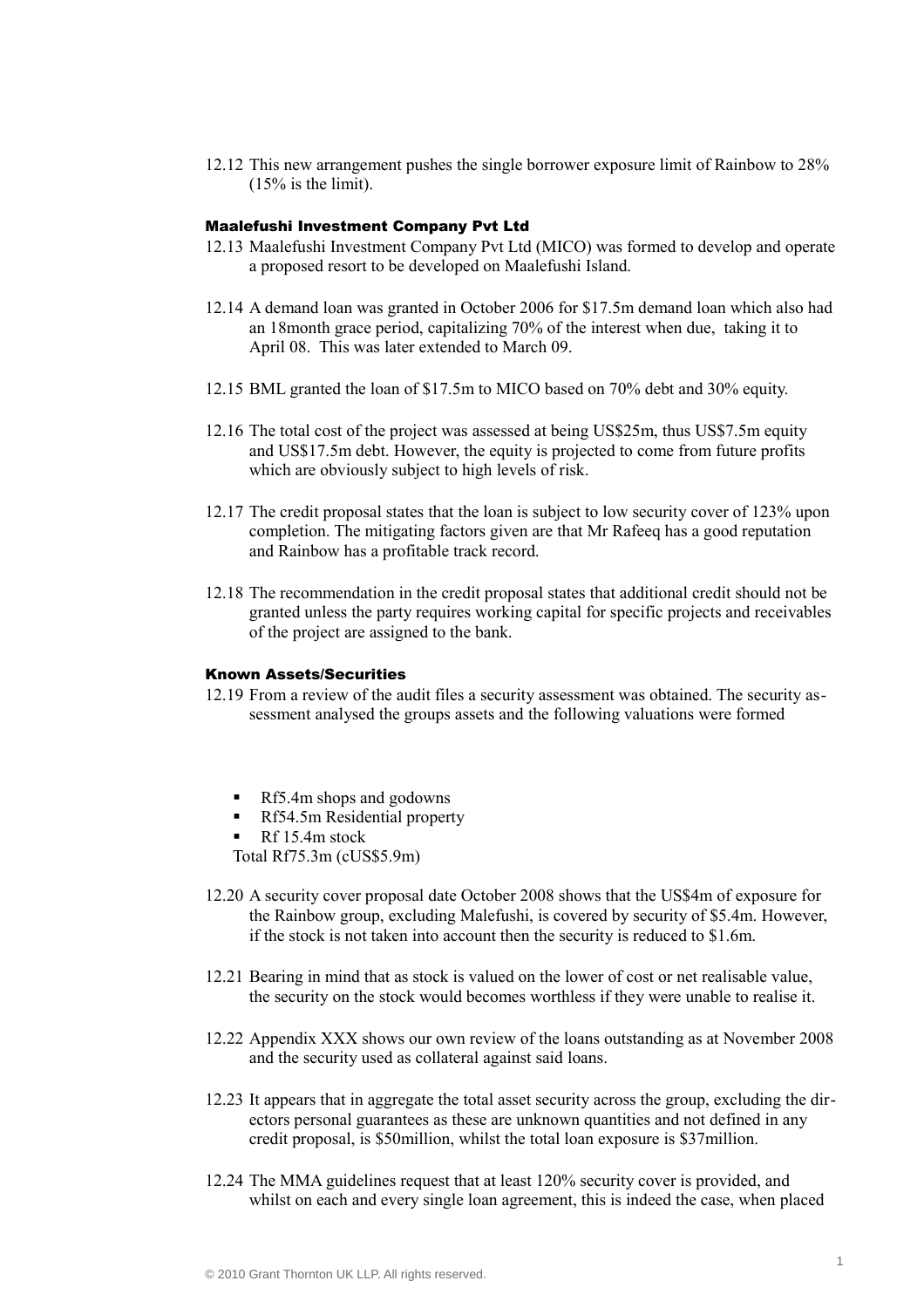in aggregate, it is clear that the same assets are being used as security for various loans. However, in aggregate the total cover is 133%.

## 13Sultans of the Seas

- 13.1 Loans and overdraft facilities provided to Sultan of the Seas Group totalled MRF 569,281,467 (equivalent to \$43,941,300 as at 31 October 2008). This amounted to 38.3% as a percentage of the Bank's Capital as at 31 October 2008 (Exhibit XXX) - Source: "Bank of Maldives major borrowers 1nov08" provided to PWC Auditors.
- 13.2 This consists of four loans in USD and EUR On Demand Loans.
- Sun Group consists of the following companies, also shown in Exhibit 6:
- Sultans of the Seas Cruising Pvt Ltd
- Sultans of the Seas Marine Pvt Ltd
- Sultans of the Seas Shipping Pvt Ltd
- Sultans of the Seas Fisheries Pvt Ltd
- Sultans of the Seas Aqua Sports Pvt Ltd
- Reethi Rah Resort Pvt Ltd
- Sultans of the Seas Pvt Ltd

## Sultan Group Directors/Shareholders

- 13.3 Directorship/Shareholding of Sultan Group: The main Director/Shareholder of the Sultan Group is Mr Mohamed Adil who was a Member of the Board of BML from October 2001 to 31 May 2008.
- 13.4 Mr Ali Ahmed is also a director of the Sultan Group. The groups shareholdings are set out below:

#### **SULTANS GROUP**

| <b>SSPL</b>         |      | Sultans of the Seas Pyt Ltd              |                                       |      |       |      |                         |        |  |  |  |  |
|---------------------|------|------------------------------------------|---------------------------------------|------|-------|------|-------------------------|--------|--|--|--|--|
| <b>RRRPL</b>        |      | Reethi Rah Resort Pyt Ltd                |                                       |      |       |      |                         |        |  |  |  |  |
| <b>SSAASPL</b>      |      | Sultans of the Seas Agua Sports Pvt Ltd  |                                       |      |       |      |                         |        |  |  |  |  |
| <b>SSCPL</b>        |      | Sultans of the Seas Cruising Pyt Ltd     |                                       |      |       |      |                         |        |  |  |  |  |
| <b>SSTPL</b>        |      | Sultans of the Seas Trading Pvt Ltd      |                                       |      |       |      |                         |        |  |  |  |  |
| <b>SSMTPL</b>       |      | Sultans of the Seas Marine Taxis Pyt LTD |                                       |      |       |      |                         |        |  |  |  |  |
| <b>SSTravelPL</b>   |      | Sultans of the Seas Travel Pyt Ltd       |                                       |      |       |      |                         |        |  |  |  |  |
| <b>SSFPL</b>        |      |                                          | Sultans of the Seas Fisheries Pyt Ltd |      |       |      |                         |        |  |  |  |  |
|                     |      |                                          |                                       |      |       |      |                         |        |  |  |  |  |
|                     | SSPL | RRRPL                                    | SSAASPL SSCPL                         |      | SSTPL |      | SSMTPL SSTravelPL SSFPL |        |  |  |  |  |
| <b>Mohamed Adil</b> | 90%  | 54%                                      | 95%                                   | 95%  | 77%   | 95%  | 93%                     | 63%    |  |  |  |  |
| Ali Ahmed           | 10%  | 46%                                      | 5%                                    | 5%   | 9%    | 5%   | 7%                      | 7%     |  |  |  |  |
| Umar Ziyad          |      |                                          |                                       |      | 15%   |      |                         |        |  |  |  |  |
| Ibrahim Hishan      |      |                                          |                                       |      |       |      |                         | $30\%$ |  |  |  |  |
| Total               | 100% | 100%                                     | 100%                                  | 100% | 100%  | 100% | 100%                    | 100%   |  |  |  |  |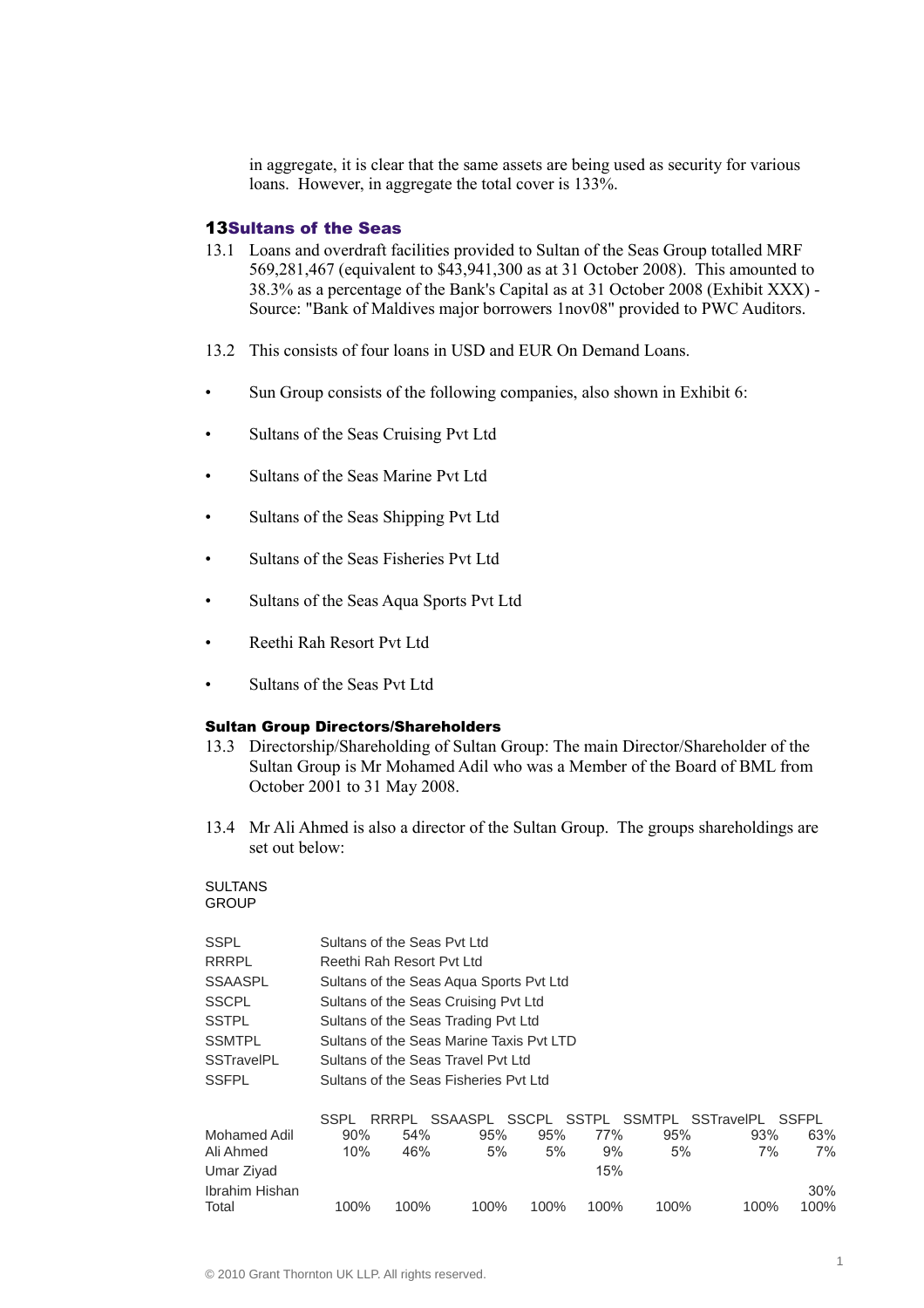- 13.5 Significant loans were also provided to the Fonaddu Group (described in Section XXX). It should be noted that both of these groups of companies belong to the same family.
- 13.6 The owner of Fonaddu Group, Mr Thasmeen Ali was a Home Minister of the former Government, is currently Vice President of a the DRP a political party and a member of the parliament. He was also the running mate of Maumoon Abdul Gayoom the former President in the 2008 elections.
- 13.7 Mr Mohamed Adil is the brother of Thasmeen Ali, the Home Minister under the former regime.

# Financial transactions for Sultans of the Seas Pvt Ltd Review this loan structure properly

- 13.8 A loan of Euros 12,000,000 was provided in July 2007, (equivalent \$15,300,000) the majority of which was transferred to Art Marine LLC, a sales agent for yachts. (Exhibit XXX)
- 13.9 This was arranged via an on-lending agreement for the same amount by BML from Commerzbank (exhibit XXX) (Source BML Audit working papers, file 2 SUL)
- 13.10 Further loans of \$8.7million and \$15,300,000 were requested in 2008 to pay off the existing facility.
- 13.11 During the 331st Board meeting at which Mr Adil was present, discussion was made over the re-financing of the Sultan Group debt due to it's inability to pay interest and repayments. (exhibit XXX) (SUL)
- 13.12 Although a number of comments were made, such as the interest rate being too low and the current state of financial affairs it was agreed by the Board (with Mr Adil contributing to the decision) to refinance the agreement via a EUR 12million loan.
- 13.13 It was explained by the MD that if interest was not rescheduled then the account would become a non-performing asset.
- 13.14 This would appear to represent a clear conflict of interest by the Board in approving loans for companies owned by a Board Member that would otherwise render it non performing.
- 13.15 In addition it is clear conflict to allow the same owner and Board Member to agree to the decision to refinance any debt.
- 13.16 It is further noted that the repayment of the loan was delayed by 6 months.
- 13.17 On 17 June 2008 a further loan was provided of Euros 12,000,000 in order to pay off existing facilities and was secured on the vessels owned by the company. (exhibit XXX). (source: BML Audit Report, working papers, j200)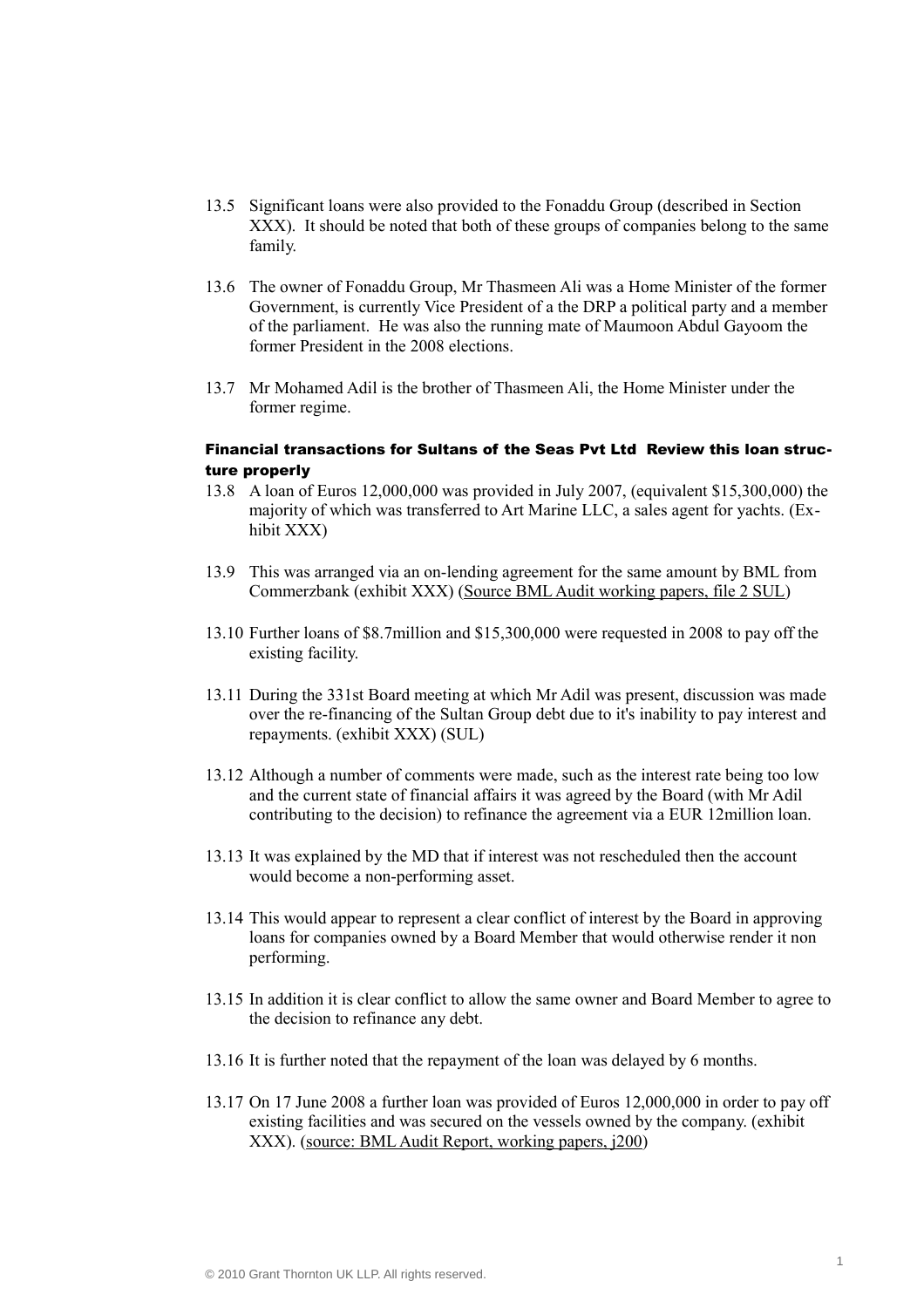- 13.18 This was secured against a large number of assets, including vessels, land and personal guarantees. Personal guarantees were given by Mr Mohamed Adil and Mr Ali Ahmed.
- 13.19 Corporate guarantees were also provided under the other Sultan Companies within the group with the exception of Reethi Rah Resort Pvt Ltd.
- 13.20 Eventually and despite the rescheduling, a letter dated 20 October 2008 declared the account as non-performing due to non-payment of loans and charged 5% of interest upon total outstanding sums (exhibit XXX) (SUL) however this was rescinded on account of an error from the bank acknowledging that there had been re-financing of the facilities and that the "first overdue payment" was in September 2008. As such it waived all fees.
- 13.21 It did continue to request details for the insurance certificates of vessels secured under the agreement and for PWC to be appointed as financial advisor as part of it refinancing terms.

#### Current Known Securities/Assets

- 13.22 A list of vessels as per the insurance policy in 2008 and their insured values approximately \$20million are shown in exhibit XXX.
- 13.23 However it is noted that the insurer had not received payment of the premium and had informed the Managing Director of BML of the same and their proposal to cancel the insurance if payments were not subsequently received. Exhibit XXX (Source BML Audit working papers file 2, J500)
- 13.24 Further verification is required to confirm if the vessels are still in ownership of the Sultan Group and if insurance premiums have been paid.
- 13.25 Appendix XXX shows our own review of the loans outstanding as at November 2008 and the security used as collateral against said loans.
- 13.26 It appears that in aggregate the total asset security across the group, excluding the directors personal guarantees as these are unknown quantities and not defined in any credit proposal, is \$54million, whilst the total loan exposure is \$44million.
- 13.27 The MMA guidelines request that at least 120% security cover is provided, and whilst on each and every single loan agreement, this is indeed the case, when placed in aggregate, it is clear that the same assets are being used as security for various loans. However, in aggregate the total cover is 122%.
- 13.28 It is noted that a number of the assets were based upon insured values, which expired in 2008 and early 2009. No evidence has been sighted requesting new documentation and to ensure that those assets are still insured as of November 2008.

# Outstanding Loans or NPA's, Known Write Offs

13.29 It is stated in the Auditor general's report that the Sultan Group did not make any payments towards its loans until 31 December 2008 and were re-classified as Non Performing Assets ("NPA"), (see Exhibit XXX) (source: Bank of Maldives plc Credit Department).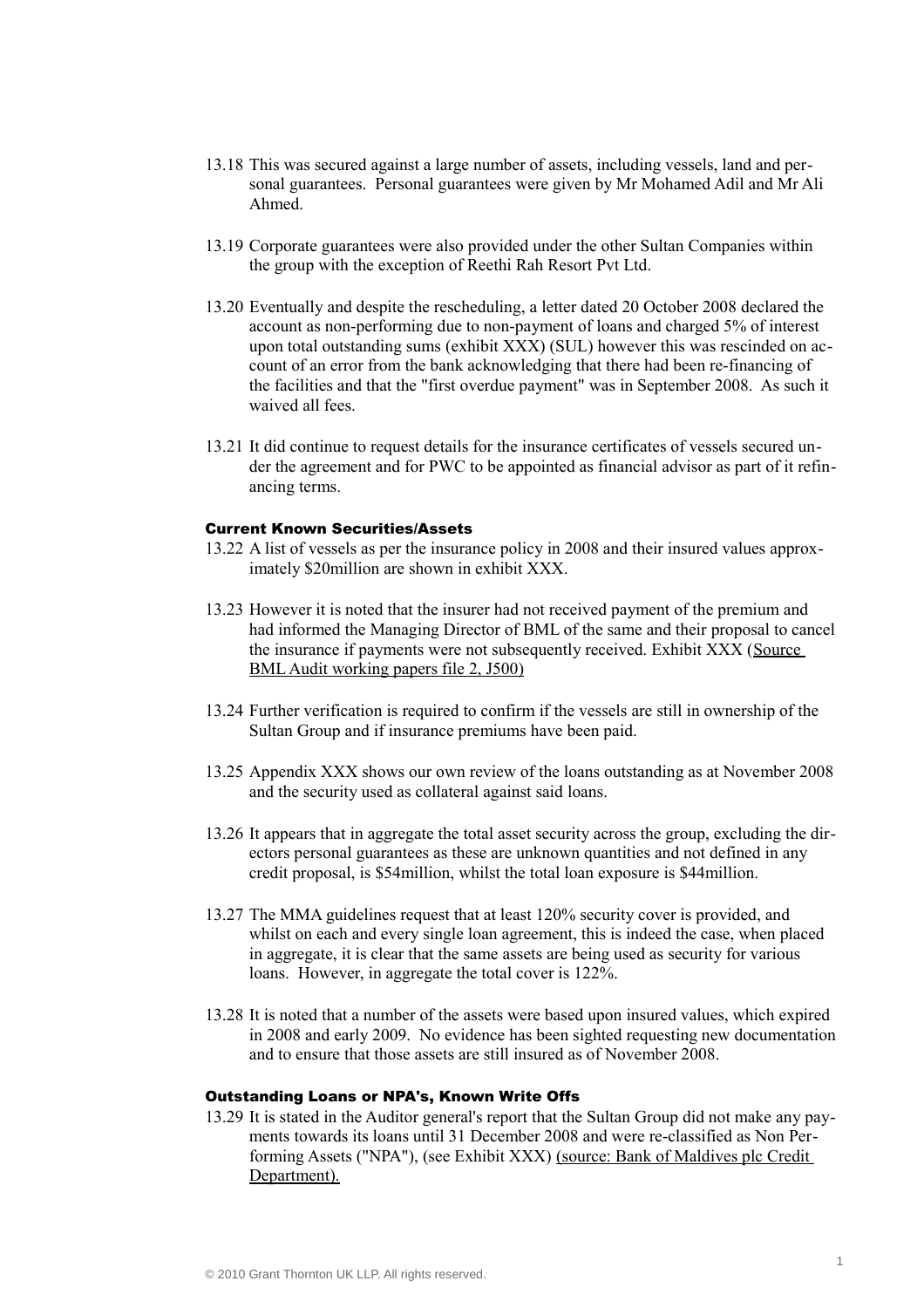- 13.30 The total overdue as at that date was \$2,251,247. Further information is required to establish up to date amounts that are still outstanding.
- 13.31 The total outstanding as at that date was including interest is approximately \$42,478,310
- 13.32 According to news reports, the Sultan Group was ordered to repay \$50 million:

"The civil court yesterday ordered luxury yachting company Sultans of the Seas to pay over Rf654 million (US\$50 million) in unpaid loans, fines and accumulated interest to the Bank of Maldives (BML) in the course of one year"

Ruling in favour of the bank, Judge Aisha Shujoon said the company was liable for loans of US\$15.3 million, US\$8.7 million and  $E$ 12.5 million as well as US\$500,000 in combined credit limit facilities as agreed upon in June 2008.

The judge ruled that records and documents presented to court proved that as of 7 December, Sultans owes US\$18 million on the first demand loan, US\$10 million on the second and  $E14$  million on the third.

Sultans would have to pay the loans back in monthly installments of about US\$4.2 million, the court ruled. If the company failed to make the payments by 7 December 2010, yachts and property mortgaged by the company will be sold in auction after a 15 day period" (Source Minivan News, Maldives, December 2009, Ahmed Naish)

## 14VA Group

- 14.1 Loans and overdraft facilities provided to the VA Group totalled MRF 519,515,315 (equivalent to \$40,099,400 as at 31 October 2008). This amounted to 34.9% as a percentage of the Bank's Capital as at 31 October 2008 (Exhibit 6).
- 14.2 As will be referred to further in this section, aggregated exposure request by the BML to MMA was requested at 61% for related parties to Mr Hamza.
- 14.3 The corporate structure of the VA Group, consists of the following companies:
- VA Pvt Ltd
- · AAA Trading Company Pvt Ltd
- AAA Travels & Tours Pvt Ltd
- · Hondaafushi Investment Pvt Ltd
- · Dholhiyadhoo Investments Pvt Ltd
- · AAA Shipping Pvt Ltd
- VA Fisheries International Pvt Ltd
- VA Properties Pvt Ltd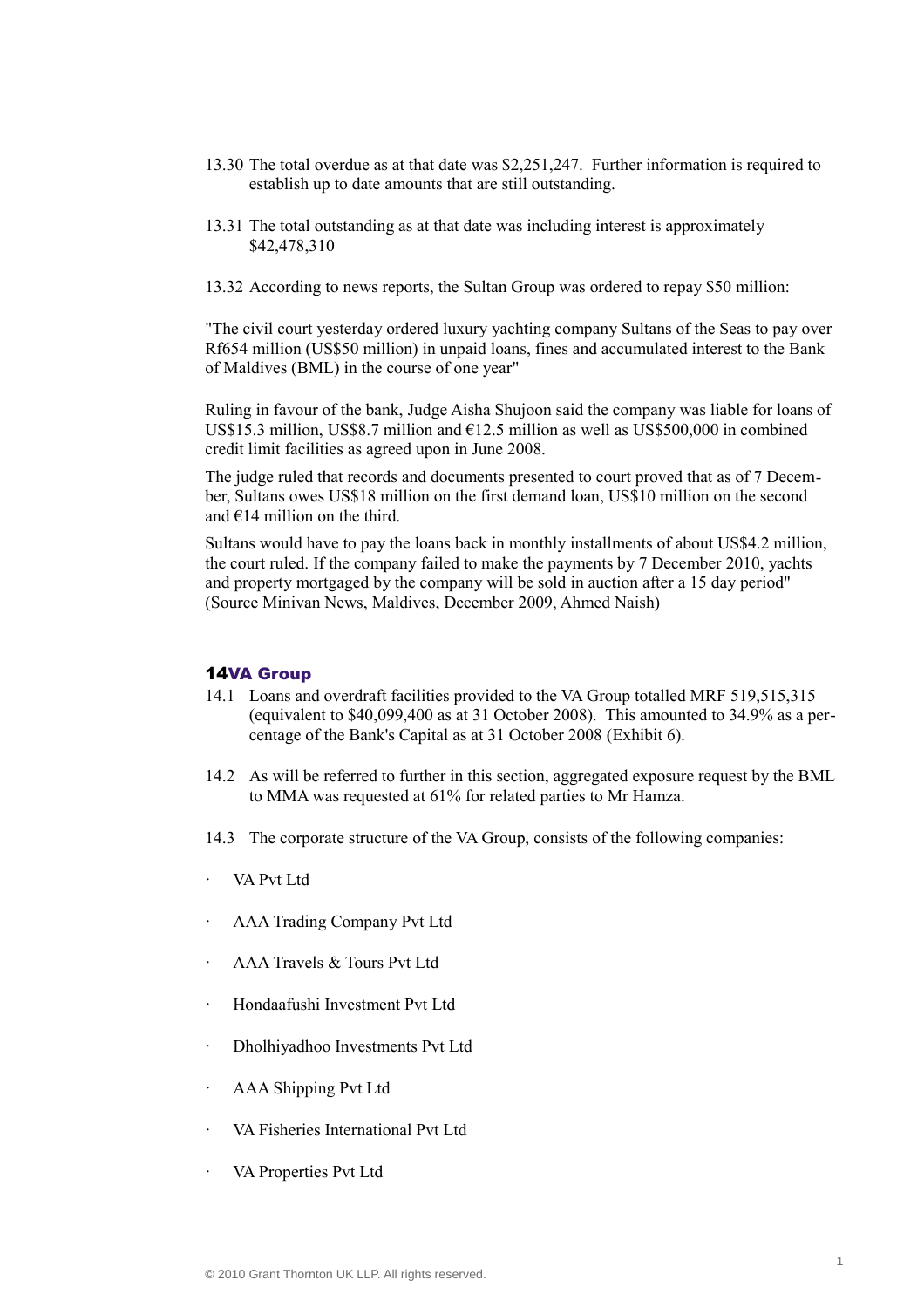- · Capital Edge Pvt Ltd
- · Medhufushi Investments Pvt Ltd
- · VA Construction & Engineering Pvt Ltd
- · Jihad & Hussain Pvt Ltd

# VA Group Directors and Shareholders

- 14.4 The Chairman of the Group is Mr Abdulla Ali who is majority shareholder in most of the companies lists (exhibit XXX) file 1 red tab).
- 14.5 Majority shareholders of VA Pvt Ltd are Mohamed Latheef, Ali Shiyam, Ahmed Hamza holding 14 - 15% each, with a number of smaller shareholders holding 7% each being Shamsul Muna, Ibrahim Jihad, Shamoona Abdulla Ali, Hussain Muzanmil, Hussain Shiyam Abdulla Ali, Moosa Shiyam Abdulla Ali, Aishath Sheena Abdulla Ali and Ismail Shiyam Abdulla Ali.
- 14.6 The groups shareholdings are set out below:

#### VA GROUP

| <b>VAPL</b>                                | VA Pvt Ltd | AAA Trading Company Pvt            |                      |             |            |                               |      |                         |            |      |                                                 |             |  |
|--------------------------------------------|------------|------------------------------------|----------------------|-------------|------------|-------------------------------|------|-------------------------|------------|------|-------------------------------------------------|-------------|--|
| <b>AAATCPL</b>                             | Ltd        |                                    |                      |             |            |                               |      |                         |            |      |                                                 |             |  |
| AAATTPL                                    |            | AAA Travels & Tours Pyt Ltd        |                      |             |            |                               |      |                         |            |      |                                                 |             |  |
| <b>HIPL</b>                                |            | Hondaafushi Investments Pyt Ltd    |                      |             |            |                               |      |                         |            |      |                                                 |             |  |
| <b>DIPL</b>                                |            | Dholhiyadhoo Investments Pvt Ltd   |                      |             |            |                               |      |                         |            |      |                                                 |             |  |
| <b>AAASPL</b>                              |            | AAA Shipping Pvt Ltd               |                      |             |            |                               |      |                         |            |      |                                                 |             |  |
| <b>VAFIPL</b>                              |            | VA Fisheries International Pvt Ltd |                      |             |            |                               |      |                         |            |      |                                                 |             |  |
| <b>VAPPL</b>                               |            | VA Properties Pvt Ltd              |                      |             |            |                               |      |                         |            |      |                                                 |             |  |
| <b>CEPL</b>                                |            | Capital Edge Pvt Ltd               |                      |             |            |                               |      |                         |            |      |                                                 |             |  |
| <b>MIPL</b>                                |            | Medhufushi Investments Pvt Ltd     |                      |             |            |                               |      |                         |            |      |                                                 |             |  |
| <b>VACEPL</b>                              | Ltd        | VA Construction & Engineering Pvt  |                      |             |            |                               |      |                         |            |      |                                                 |             |  |
| <b>JHPL</b>                                |            | Jihad & Hussain Pyt Ltd            |                      |             |            |                               |      |                         |            |      |                                                 |             |  |
|                                            |            |                                    |                      |             |            |                               |      |                         |            |      |                                                 |             |  |
|                                            |            | <b>VAPL AAATCPL AAATTPL</b>        |                      | <b>HIPL</b> |            | DIPL AAASPL VAFIPL VAPPL CEPL |      |                         |            |      | <b>MIPL VACEPL</b>                              | <b>JHPL</b> |  |
| <b>Mohamed Latheef</b>                     | 15.0%      | 6.0%                               | 13.0%                |             | 0.2% 99.2% | 0.2%                          |      | 6.0% 13.2%              | 4.5%       | 6.0% | 13.2%                                           |             |  |
| Ali Shiyam                                 | 15.0%      | 6.0%                               | 3.0%                 | 0.2%        | 0.2%       | 0.2%                          |      | 6.0% 13.2%              | 4.5%       | 6.0% | 13.2%                                           |             |  |
| Ahmed Hamza                                | 14.0%      | 5.6%                               | 2.8%                 | 0.1%        | 0.1%       | 0.1%                          |      | 5.6% 12.3%              | 4.2%       | 5.6% | 12.3%                                           |             |  |
| Shamsul Muna                               | 7.0%       | 2.8%                               | 1.4%                 | 0.1%        | 0.1%       | 0.1%                          | 2.8% | 6.2%                    | 2.1%       | 2.8% | 6.2%                                            |             |  |
| Ibrahim Jihad                              | 7.0%       | 2.8%                               | 1.4%                 | 0.1%        | 0.1%       | 0.1%                          | 2.8% | 6.2%                    | 2.1%       | 2.8% |                                                 | 6.2% 50.0%  |  |
| Shamoona Abdulla Ali                       | 7.0%       | 2.8%                               | 1.4%                 | 0.1%        | 0.1%       | 0.1%                          | 2.8% | 6.2%                    | 2.1%       | 2.8% | 6.2%                                            |             |  |
| Hussain Muzanmil<br>Hussain Shiyam Abdulla | 7.0%       | 2.8%                               | 1.4%                 | 0.1%        | 0.1%       | 0.1%                          | 2.8% | 6.2%                    | 2.1%       | 2.8% | 6.2%                                            |             |  |
| Ali                                        | 7.0%       | 2.8%                               | 1.4%                 | 0.1%        | 0.1%       | 0.1%                          | 2.8% | 6.2%                    | 2.1%       | 2.8% |                                                 | 6.2% 50.0%  |  |
| Moosa Shiyam Abdulla Ali                   | 7.0%       | 2.8%                               | 1.4%                 | 0.1%        | 0.1%       | 0.1%                          | 2.8% |                         | 6.2% 32.1% | 2.8% | 6.2%                                            |             |  |
| Aishath Sheena Abdulla<br>Ali              | 7.0%       | 2.8%                               | 1.4%                 | 0.1%        | 0.1%       | 0.1%                          | 2.8% | 6.2%                    | 2.1%       | 2.8% | 6.2%                                            |             |  |
| Ismail Shiyam Abdulla Ali                  | 7.0%       | 2.8%                               | 1.4%                 | 0.1%        | 0.1%       | 0.1%                          | 2.8% | 6.2%                    | 2.1%       | 2.8% | 6.2%                                            |             |  |
| Abdulla Ali                                |            | 60.0%                              |                      | 60.0% 99.0% |            | 60.0%                         |      | 60.0% 12.0% 40.0% 60.0% |            |      | 12.0%                                           |             |  |
| <b>Mohamed Anees</b>                       |            |                                    | 10.0%                |             |            |                               |      |                         |            |      |                                                 |             |  |
| Total                                      | 100.0%     | 100.0%                             | 100.0% 100.0% 100.0% |             |            |                               |      |                         |            |      | 61.0% 100.0% 100.0% 100.0% 100.0% 100.0% 100.0% |             |  |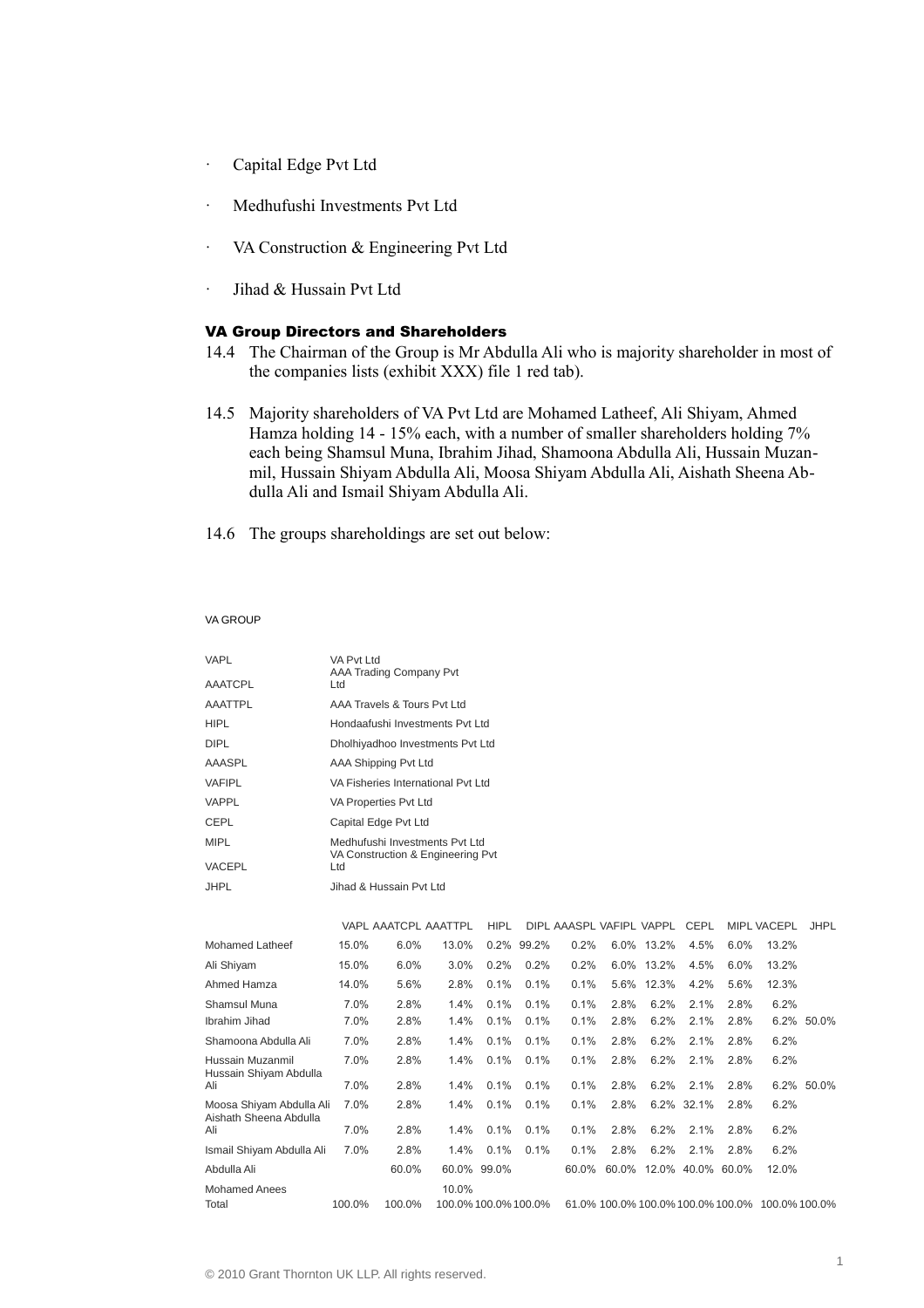- 14.7 Director Ahmed Hamza was a Board Director of BML. The BML Financial Statements for 2008 state the following:
- 14.8 "Uz. Ahmed Hamza was elected to the Board of Directors on 29 June 2005….He is a Director of the VA group. Uz. Hamza graduated from the International Islamic University of Malaysia obtaining his LLB in 1995 and completed his Masters at the International Maritime Law Institute, Malta in 1997. Uz. Hamza is an Honourable Member of Parliament elected for Faafu Atoll Biledhdhoo constituency. He retired from Bank's Board on 13 June 2008. Uz. Hamza owns 72 shares in BML."
- 14.9 Abdulla Ali, a shareholder and director of VA Pvt Ltd was provided with a bank guarantee was sanctioned for \$2.99million for the construction of a resort at Hondaafushi secured by 60% shares of AAA Trading Company Pvt Ltd and a personal guarantee of the borrower Mr. Ali.
- 14.10 The sanction was extended to September 2008 from the original expiry date of April 2007.
- 14.11 The remaining amount as at November 2008 was \$999,414. (L200)
- 14.12 Another major shareholder is Mr. Mohamed Latheef, who prior to becoming Ambassador to the United Nations in 2002 held a number of posts in [Maldivinian govern](http://en.wikipedia.org/wiki/Politics_of_the_Maldives)[ment,](http://en.wikipedia.org/wiki/Politics_of_the_Maldives) including posts at the Educational Development Centre, the Ministry of Education, the Ministry of Foreign Affairs and the Maldivian [Embassy](http://en.wikipedia.org/wiki/Embassy) in [Sri Lanka.](http://en.wikipedia.org/wiki/Sri_Lanka)
- 14.13 He became Deputy [Speaker,](http://en.wikipedia.org/wiki/Speaker_(politics)) and appointed a Member of the Peoples' Special Assembly in 1979, retaining this post until 1997. Latheef was also the National Director of the Project for Public Administration Reform, and Director General of the Maldives Centre for Management and Administration, both from 1992 to 1993. Also in 1993, he was made Deputy Minister of the Ministry of [Atolls](http://en.wikipedia.org/wiki/Atolls_of_the_Maldives) Administration.
- 14.14 Finally, before moving into a diplomatic post, Latheef served as the Minister of Education from 1993 until 2002, and served as a Member of the Maldives Parliament (the [Majlis\)](http://en.wikipedia.org/wiki/Majlis_of_the_Maldives) between 2000-2002.

#### Requests to MMA for approval of credit facilities to Mr. Hamza's group

- 14.15 On 3 April 2007, Ms Khuen the then CEO and Managing Director of BML wrote to the MMA with regards to its compliance under MMA Regulations for Banks and Financial Institutions.
- 14.16 It submitted details of "facilities to be proposed to be granted to VA Pvt Ltd and extensions of the existing Performance Bank Guarantee granted to related party Mr. Abdulla Ali. MMA compliance was being sought on count of related party transaction due to involvement of Mr. Hamza as a Director and 14.6% shareholder of the company, who is also a Director of the Bank's Board." (source BML Audit Report supporting papers A500)
- 14.17 It noted that financing for the resort development of Hondaafushi for the loan amount of \$17.6million has been arranged through EXIM bank, Malaysia and therefore bank's risk was low. Approval was being sought through the normal lending policies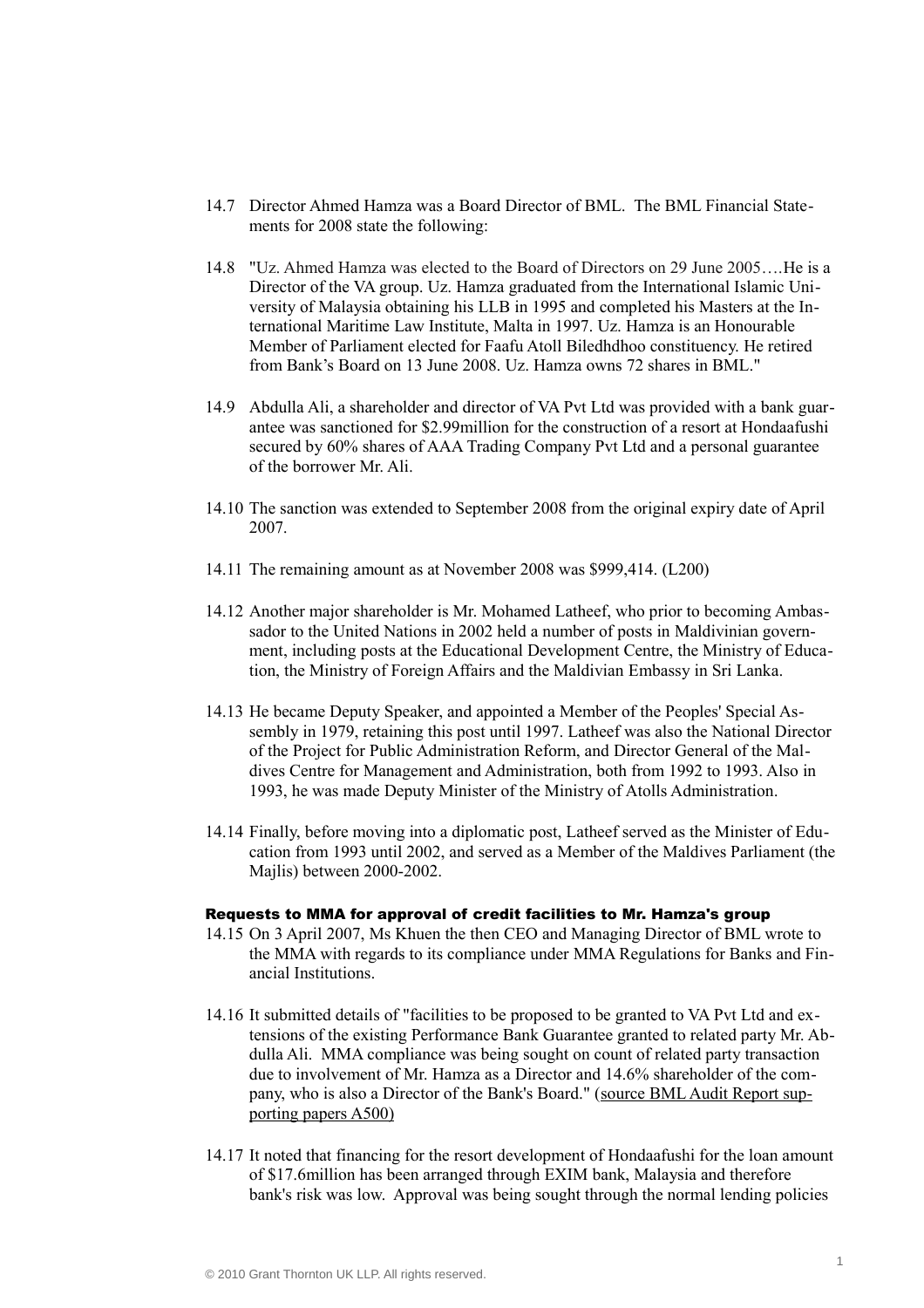and would be placed before the Board for approval with quorum excluding Mr. Hamza, but they therefore would seek approval for the above.

- 14.18 The facilities were for MRF 1.3million and \$3million.
- 14.19 It should be noted that approval was being sought before the BML Board's own approval had been granted. This could infer that its approval had already been guaranteed and that the only potential obstacle would be through the MMA due to its regulations on single party exposure.
- 14.20 A further letter was sent on 24 April 2007 to the MMA with the same content however in relation to Capital Edge Pvt Ltd and AAA Shipping Pvt Ltd for \$18.5million in total.
- 14.21 A response from MMA was dated on 21 August 2007. It states clearly that; "while proposed credit facilities to related parties require MMA's approval, it is more critical that they comply with the banks single borrower limit and prudent risk diversification practices by limiting the size of concentrations of credit.
- 14.22 You will recall that following he on-site examination of BML conducted by the MMA in early 2005, MMA advised BML to initiate efforts to reduce the banks concentrations of credit granted to individual and related groups of borrowers to less than 320% of the banks total capital. In letters dated 23 October 2005 and 2 January 2006 under the signature of the Chairman, BML agreed and undertake to attend to these matters.
- 14.23 Despite MMA's concerns and BML's commitment to reduce credit concentrations and additional caution for MMA in 2006 to control concentrations of credit, BML granted a \$15million loan to Medhufushi Investments Pvt Ltd which as of April 2007 represented about 23% of BML's total capital. As of April 2007 this credit facility when combined with other outstanding credit facilities to related interests of Director Hamza total MRF 330.5million and represent 39% of BML's total capital including reserves and retained earnings of the bank. (As of July 2007 this would represent 35% of total capital and reserves).
- 14.24 Now BML is seeking further approval to grant new facilities totaling MRF 191.6million to related interests of Director Hamza which would increase concentration of credit to Director Mr. Hamza and related parties to MRF 522.1million representing a staggering 61% of BML's total capital and reserves as of April 2007. (As of July 2007 this would represent 55% of total capital and reserves).
- 14.25 Such concentration of credit is far in excess of the legal lending limits of the bank and it could seriously threaten the bank's position, and the stability of the whole financial sector. As such being legally mandated to supervise and regulate the banking sector to ensure safety and stability and considering the risk inherent in such high concentrations of credit the MMA is not in an a position in this instance to approve the proposed new credit facilities or extensions of the Bank Performance Guarantee as outlined in your letters.
- 14.26 However MMA would pose no objection to the proposed credit facilities provided the total amount of credit facilities to Mr. Hamza's and his related interested is contained within the 30% of BML's total capital of the bank whether by taking syndications or otherwise.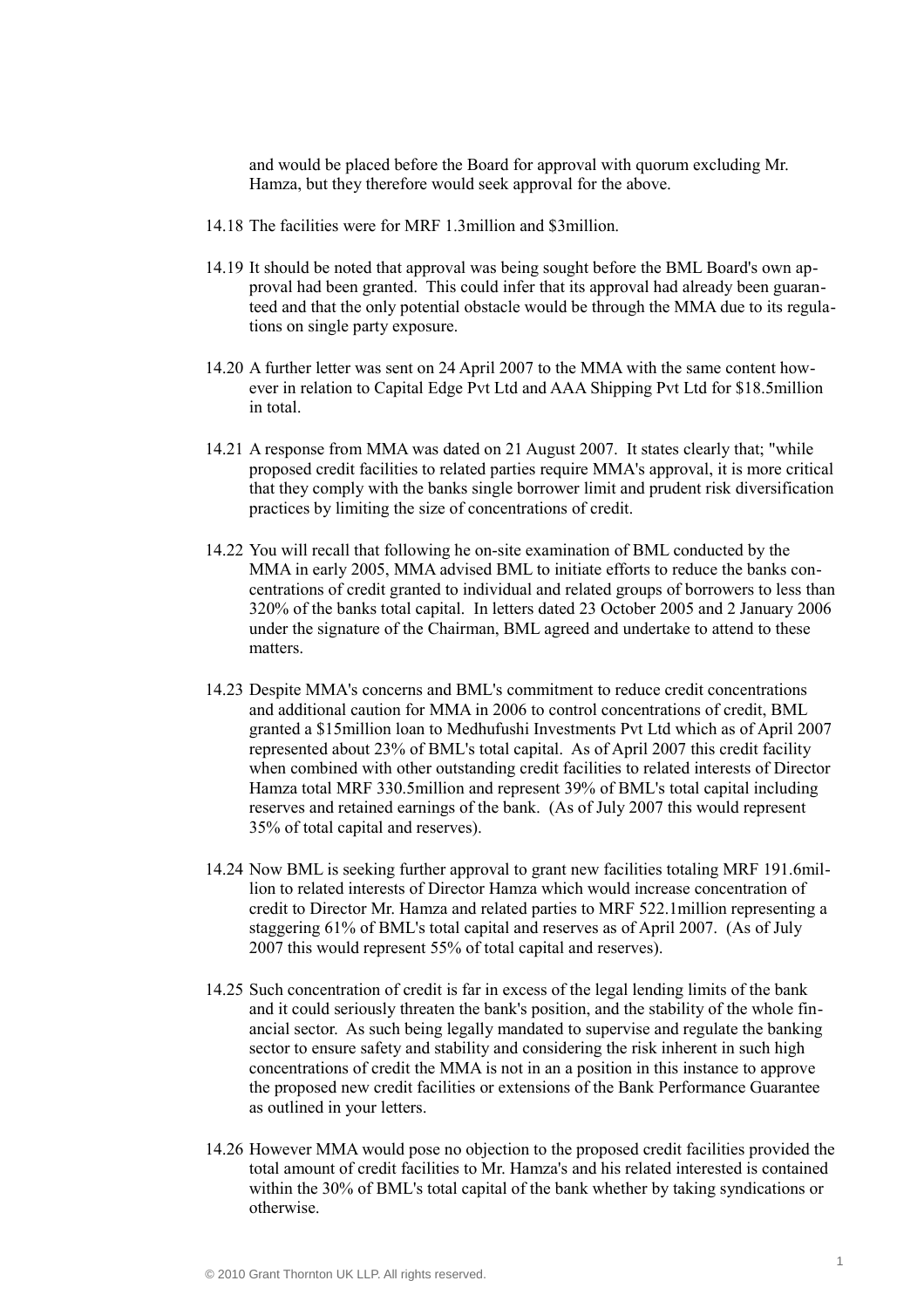#### 14.27 Therefore we instruct BML:

- a. Not to grant the proposed credit facilities or renew the Bank Performance Guarantee as referred in your letters.
- b. reduce the total exposure of the bank to Mr. Hamza's group to not more than 30% of the bank's capital, and
- c. initiate action to reduce credit concentration within other groups also to within 30% of the bank's total capital and advise MMA of the actions being taken to comply with these instructions."
- 14.28 Following the above letter from the MMA, a further letter from BML to the MMA dated 29 August 2007 of which a copy is provided at exhibit XXX, BML provided responses to the above, noting that "Due to the fact that Maldives has no country rating the offshore banks are mostly confined to banks in Sri Lanka and Mauritius. Most of the Sri Lankan and Mauritius banks are almost full on the Maldives country limits and the opportunity to sell down exposure are limited.
- 14.29 "Although the amended regulations are yet to be legislated, BML has used the 40% limit as a guideline to manage the concentration risk to large corporate groups.
- 14.30 It also requested that the MMA " remove the cap of 30% on corporate group exposures….and exclude the loan of \$15million to Medufushi Investment form the Hamza related group exposure [as it is] back to back financing by a supranational agency to assist the recovery of the Maldives Economy."
- 14.31 It is clear in my view that from the above correspondence, approval had already been given from the Board of BML despite not as yet having the formal meeting,
- 14.32 Despite clear objections from the MMA, BML tried to obtain approval and was seeking ways of obtaining this finance for Mr. Hamza through various methods of excluding the source of financing (e.g. the on-lending agreement with EIB with regards to Medhufushi Resort).
- 14.33 A letter from the MMA, in response to the above objections stated the following:
- 14.34 "The draft Regulations on corporate group exposure/single borrower limit are not yet in place and as such the current arrangements will continue to apply.
- 14.35 Single exposure and other calculations do not take into account the source of the banks' funding. Therefore the borrowings from EIB will not attract any exemptions in calculation of the single borrower limit."
- 14.36 Finally, a letter personally signed by Mr. Abdulla Hameed on 6 December 2007 further requested the MMA to reconsider the financing arrangements to 40% of bank's capital.
- 14.37 Subsequently it was agreed by the MMA to increase exposure to 40% but to remain single exposure at 15%.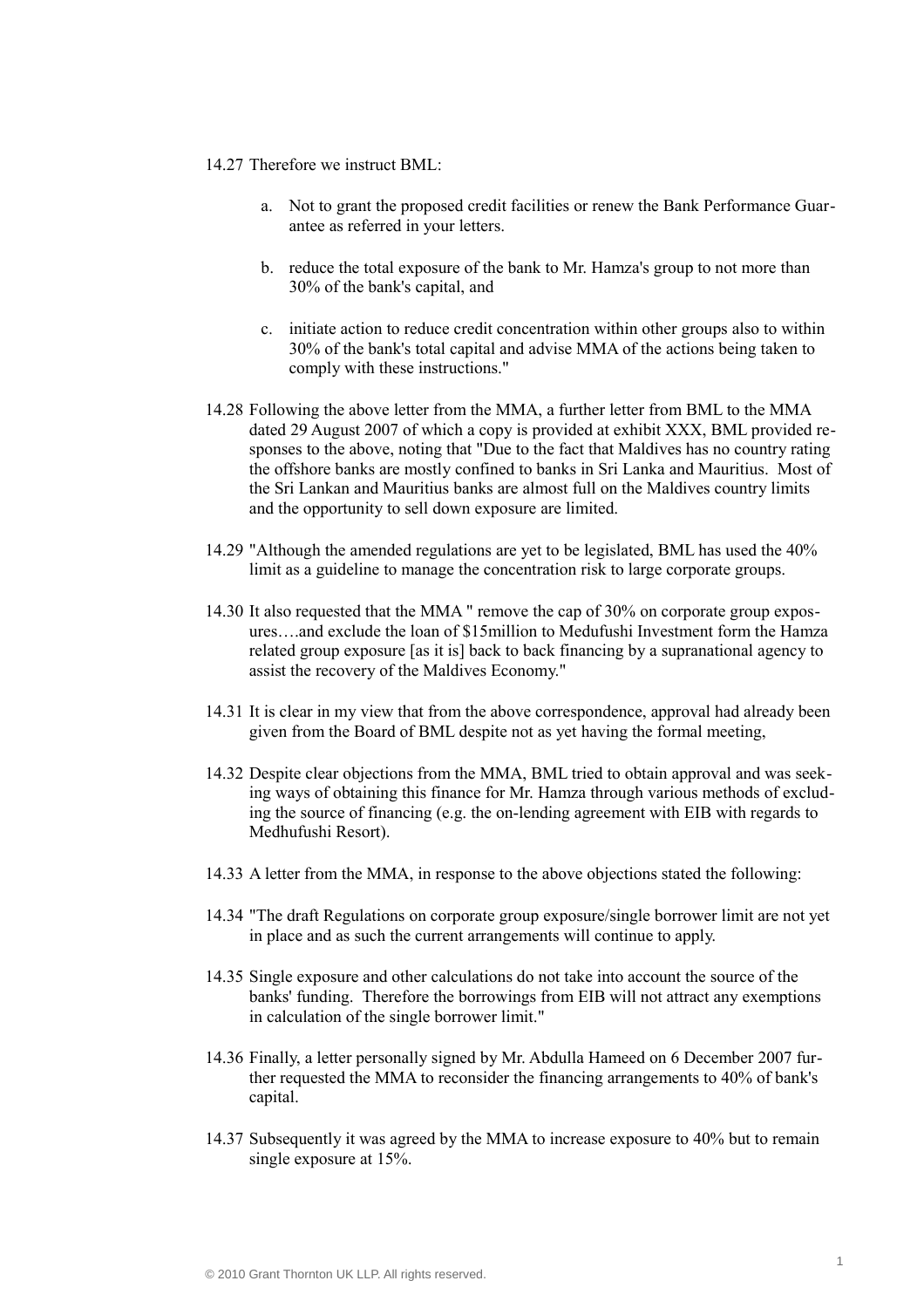14.38 As this letter was written and signed personally by Mr. Abdulla Hameed, the brother of the former President, it could be commented that certain influences affected the MMA's decision and potentially placed the BML at financial risk.

# Financial transactions for VA Pvt Ltd

- 14.39 Account 140223 was provided with a letter of credit/overdraft facility of \$2million on 18 June 2008 for working capital, secured by a mortgage over Medhufushi Island Resort (lessee being Medhufushi Investments Pvt Ltd.
- 14.40 It was guaranteed by personal guarantees of the directors of the VA Pvt Ltd being the following persons, Ms Shamsul Muna, Mr Mohamed Latheef, Mr Ali Shiyam, Mr Ahmed Hamza, Mr Ibrahim Jihad, Ms Shamoon Abdulla Ali.
- 14.41 It should be noted that Mr Ahmed Hamza was a Director of the Board of BML from 2005 to 13 June 2008. Letters of request in relation to this overdraft were dated 1 April and 4 June 2008 prior to his departure.
- 14.42 A temporary 3 month overdraft limit was requested and sanctioned in September 2008 for MRF 11million, for which Medhufushi Island Resort and the personal guarantees of the directors provided security as before. The request was in anticipation of the disbursement of a loan from Hatton National Bank in Colombo for \$4million. (k200)
- 14.43 A further overdraft of \$5million was sanctioned on 16 June 2008 for working capital expiring on June 2009, secured by a mortgage over Medhufushi Island Resort and the personal guarantees of the directors.
- 14.44 However the account exceeded this limit by approx \$1.3million. No visible attempt was seen with regards to recalling any loans. However a further \$1.3million overdraft was provided on 19 October 2008 to cover the exceeded amount.
- 14.45 This was also to be repaid from the first disbursement of the \$4million loan from Hatton National Bank. (k300)
- 14.46 Financial transactions for Capital Edge Pvt Ltd
- 14.47 Account number 165299-300 received a loan of \$6,000,000 sanctioned December 2007. two more enhancements to the loan were granted for \$4,000,000 and \$5,000,000 in February 2008 and April 2008 respectively.
- 14.48 The loans were granted initially to settle temporary facilities availed for the construction and development of a 100 bed tourist resort at Kudafunafaru and to partially adjust the loan of Mr Abdulla Ali, utilized to pay the advance payment to secure the leasehold rights over the island. and to meet the construction costs of the island
- 14.49 Financial Transactions for Medhufushi Investment Pvt Ltd
- 14.50 A demand loan was provided to the above company for \$15,000,000 in November 2006, for rehabilitation, reconstruction and development of the resort following the tsunami.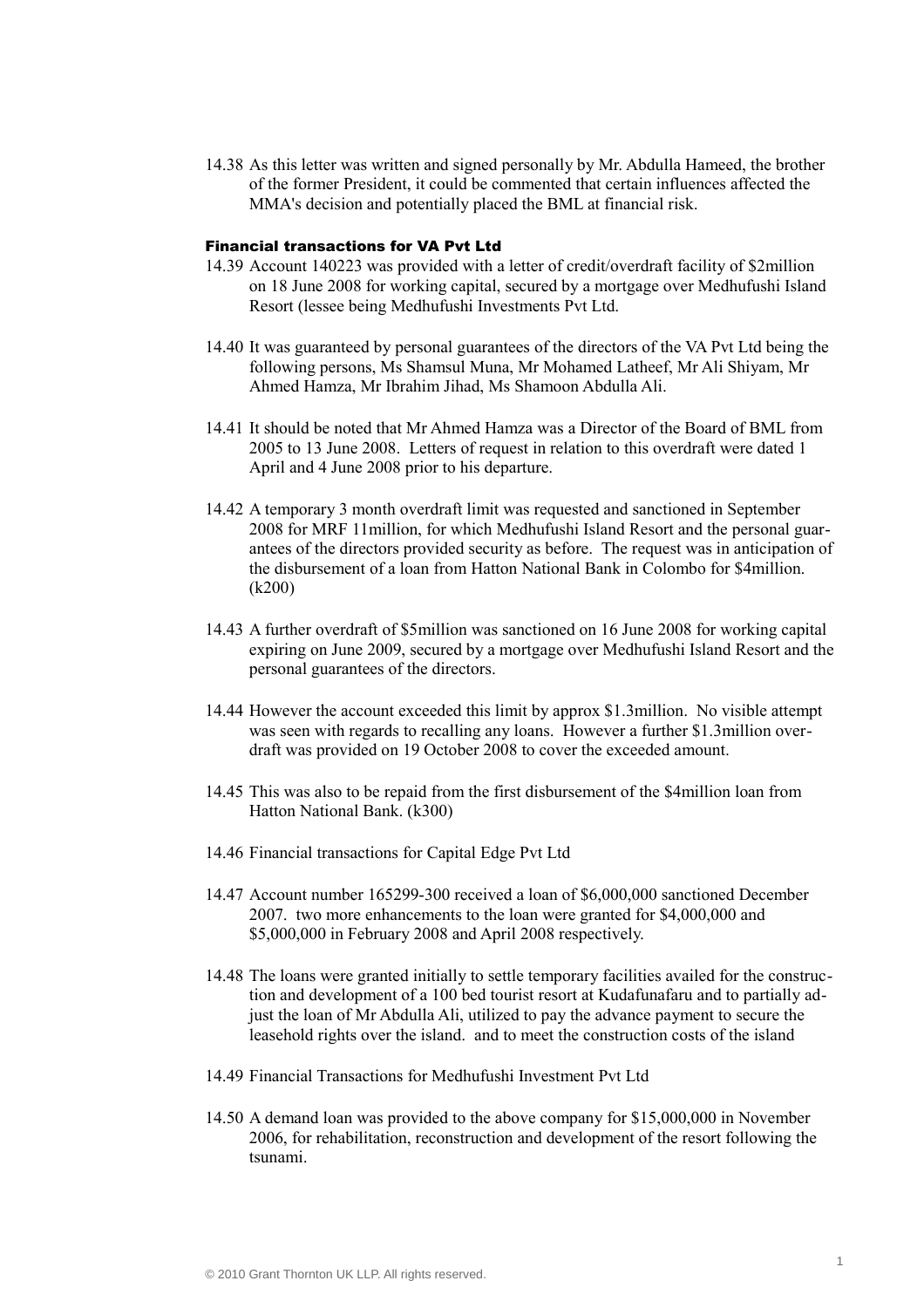- 14.51 The loan was to be submitted to the European Investment Bank (EIB) for its approval as part of the EUR 50 million package provided to the Government of the Maldives in support following the Tsunami of 2005.
- 14.52 The loan was subject to the following amongst receipt of articles of association and board resolutions etc:
	- · corporate guarantee of AAA Pvt Ltd
	- · personal guarantee of Mr Abdulla Ali
	- mortgage agreement registering the island with the Ministry of Tourism
- 14.53 The loan was stated to be repayable upon demand, and the borrower undertook to use the loan exclusively for the redevelopment of the resort.
- 14.54 Further investigation is required to confirm if the amount was used solely for the redevelopment of the resort.

## Known securities and assets

- 14.55 Appendix XXX shows our own review of the loans outstanding as at November 2008 and the security used as collateral against said loans.
- 14.56 It appears that in aggregate the total asset security across the group, excluding the directors personal guarantees as these are unknown quantities and not defined in any credit proposal, is \$40million, whilst the total loan exposure is \$50million.
- 14.57 The MMA guidelines request that at least 120% security cover is provided, and whilst on each and every single loan agreement, this is indeed the case, when placed in aggregate, it is clear that the same assets are being used as security for various loans. However, in aggregate the total cover is 81%, far below that required.

#### 15VB Group

- 15.1 Loans and overdraft facilities provided to VB Group totalled MRF 259,428,026 (equivalent to \$20,267,810 as at 31 October 2008). This amounted to 17.4% as a percentage of the Bank's Capital as at 31 October 2008 (Exhibit 2) - Source: "Bank of Maldives major borrowers 1nov08" provided to PWC Auditors.
- 15.2 VB Brothers was established as a separate company in December 2002 due to disputes among the family who were engaged in business under AAA & Trading Company under VA Group.
- VB Group Pvt Ltd consisted of the following companies:
- Platinum Capital Holdings Pvt Ltd
- · VB Brothers Pvt Ltd
- · Umet Construction Pvt Ltd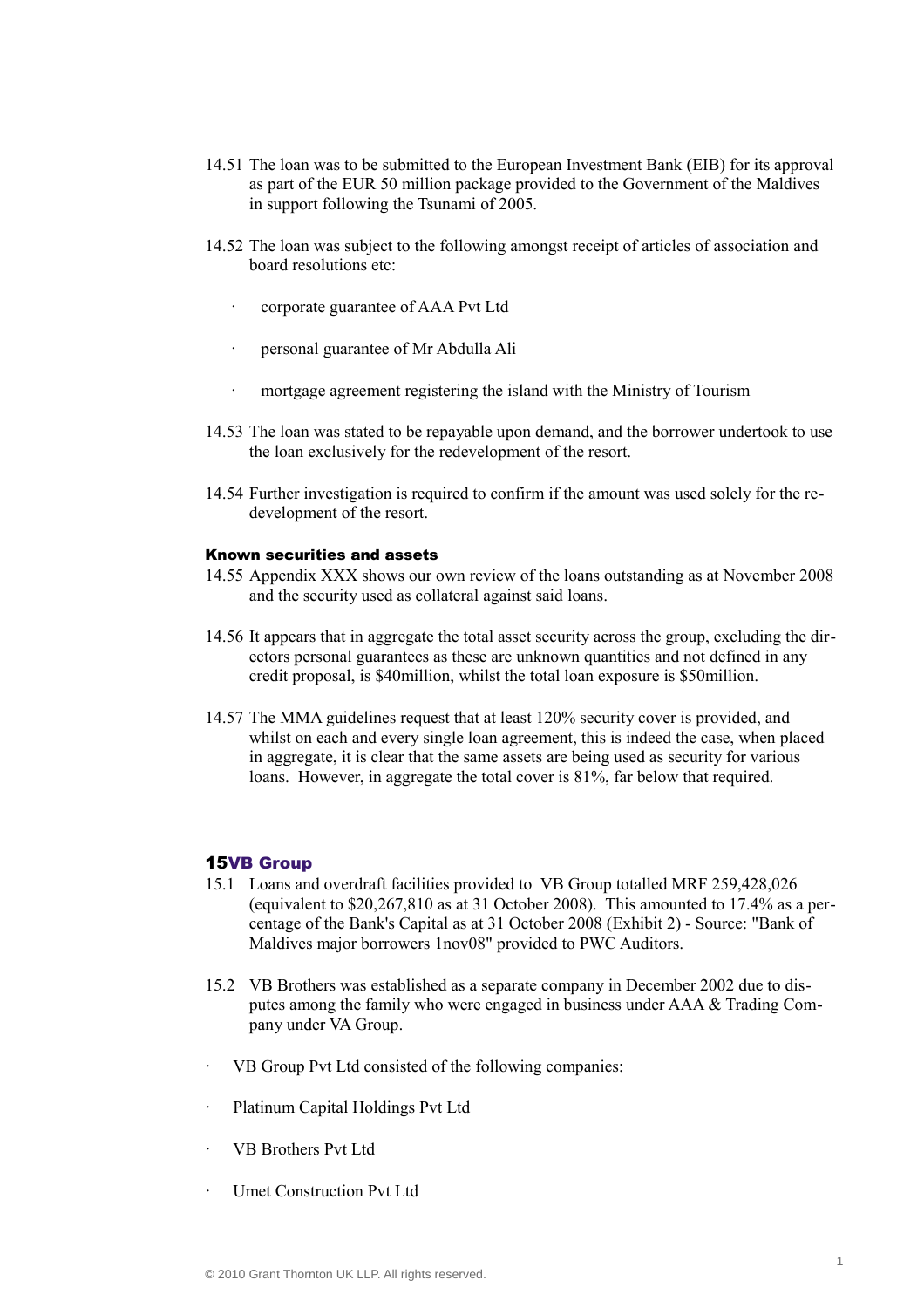- · Crystal Lagoons Resort Pvt Ltd
- · Focus Infocom
- 15.3 The directors of the main company, Platinum Capital Holdings Pvt Ltd are Mr Mohamed Shaweed, Mr Ahmed Shiyam, Mr Ali Shiyam, Mr Hassan Shiyam, all holding 19% each, with Ms Faheem, Mrs Ashfa and Ms Shifa each holding 8% each.
- 15.4 In addition, Mr Ahmed Shiyam and Mr Shahweed both own 50% of VB Brothers Pvt Ltd established in 2002.
- 15.5 The group company shareholdings are set out as per below:

VB GROUP PVT LTD

| Capital Lagoons Resort Pvt Ltd    |
|-----------------------------------|
| Platinum Capital Holdings Pvt Ltd |
| VB Brothers Pvt Ltd               |
| Umet Construction Pyt Ltd         |
| Focus Infocom                     |
|                                   |

|                         | <b>PCHPLVBBPL</b> |        | UCPL   | CLRPL<br>FI |        |
|-------------------------|-------------------|--------|--------|-------------|--------|
| Mr Mohamad Shaweed      | 19.00%            | 50.00% | 9.50%  | 40.00%      | 14.61% |
| Mr Ahmed Shiyam         | 19.00%            | 50.00% | 9.50%  | 40.00%      | 14.61% |
| Mr Ali Shiyam           | 19.00%            |        | 9.50%  |             | 14.61% |
| Mr Hassan Shiyam        | 19.00%            |        | 9.50%  |             | 14.61% |
| Khawlath Faheem         | 8.00%             |        | 4.00%  |             | 6.15%  |
| Aminath Ashfa           | 8.00%             |        | 4.00%  |             | 6.15%  |
| Mariyam Shifa           | 8.00%             |        | 4.00%  |             | 6.15%  |
| Umet Pyt Ltd            |                   |        | 50.00% |             |        |
| Abdul Mueed Abdulla     |                   |        |        | 20.00%      |        |
| Focus Computers Pvt Ltd |                   |        |        |             | 7.85%  |
| Mohamed Salih           |                   |        |        |             | 6.18%  |
| <b>Others</b>           |                   |        |        |             | 9.05%  |
| Total                   | 100%              | 100%   | 100%   | 100%        | 100%   |

- 15.6 Crystal Lagoons Resort Pvt Ltd was established in May 2004 and won the bid for Konotta Island to be developed as a resort. 80% of the shares are held by VB Brothers Pvt Ltd and 20% by Mr Abdul Mueed Abdulla.
- 15.7 Umet Construction Pvt Ltd owned 50% by PCH Pvt Ltd and 50% by Umet Pvt Ltd was incorporated in March 2006 and is involved in the construction business.
- 15.8 Umet Construction Pvt Ltd is involved in the construction of the new resort named Konatta (owned by Crystal Lagoons Resort Pvt Ltd, an associate company).
- 15.9 Mr Abdulla Mueed is 95% shareholder and managing director of Umet Pvt ltd represents Umet Construction Pvt Ltd. The other 5% is owned by Mr Mohamed Jamsheed.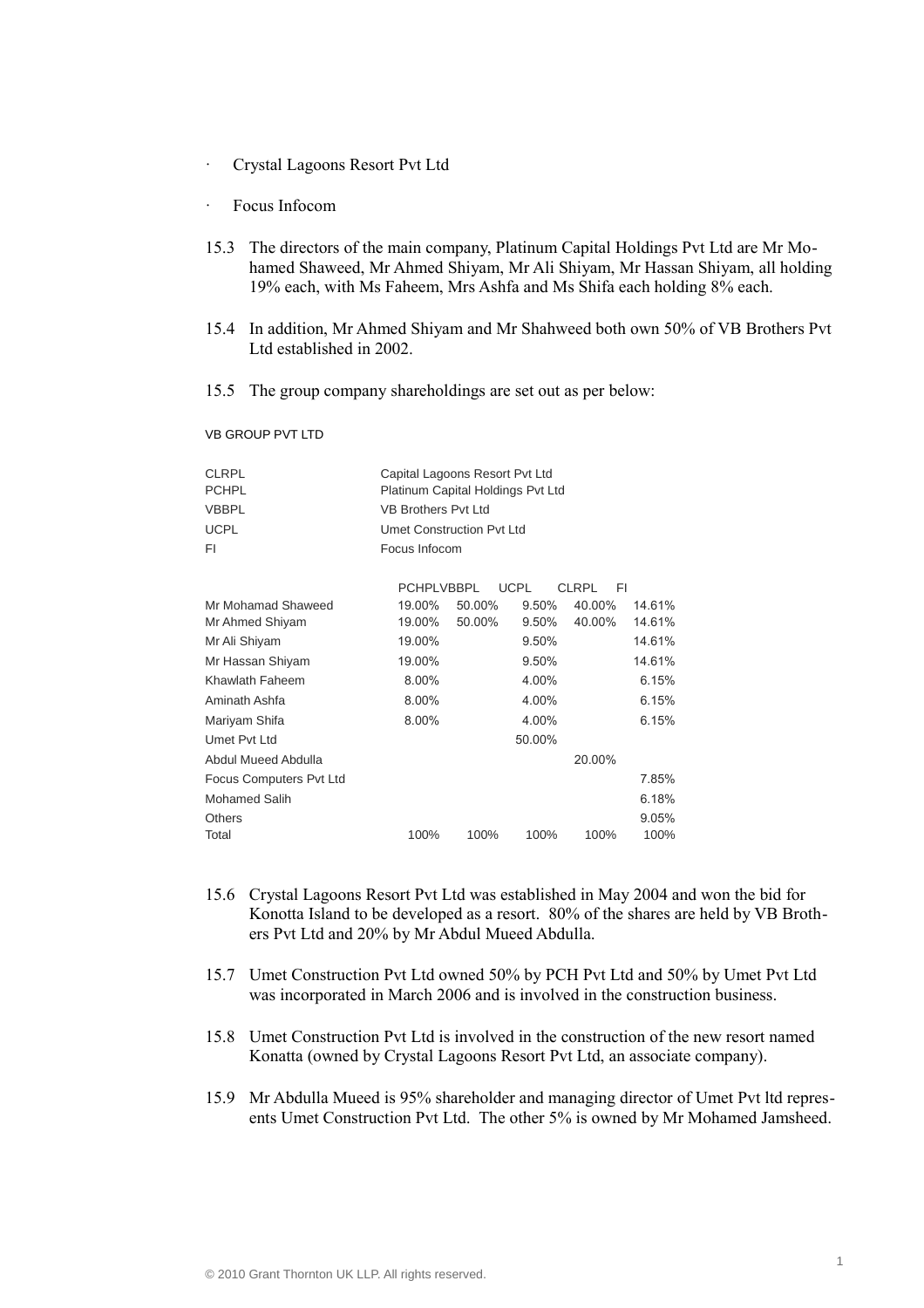- 15.10 Focus Infocom pvt Ltd is owned by PCH Pvt Ltd (76.92% of shares) and incorporated in February 2003 providing information communication services. In May 2003 the company was awarded the license for providing and operating commercial internet services by the Telecommunications Authority of Maldives.
- 15.11 The company structure and shareholdings of the above are shown in exhibit XXX (file 1, red tab)

### Financial Transactions with Platinum Capital Holdings Pvt Ltd

- 15.12 On 16 July 2006 BML granted overdrafts of \$500,000 and MRF 2million for the working capital of Vilamendhoo Island Resort, at 10.5% pa interest to be repaid in one lump sum on expiry of the limit, determined as 31 July 2007.
- 15.13 It was secured via personal guarantees from Mr Mohamed Shaweed and Mr Ahmed Shiyam.
- 15.14 This overdraft was increased from \$500,000 to \$750,000, along with the renewal of the MRF 2million overdraft facility on 12 June 2007, at 10% pa rather than the original 10.5% pa and was secured with personal guarantees of directors of platinum Capital Holdings Pvt Ltd, and the mortgage of Vilamendhoo Island Resort.
- 15.15 This facility was amended on 8 May 2008 so that the new expiry date of the facility was 31 July 2009.
- 15.16 The US\$ facility was enhanced from \$2million to \$3million in May 2008, again secured via mortgage over Vilamendhoo Resort and personal guarantees from the directors. It was to expire on 31 July 2009.
- 15.17 A new overdraft facility was granted on 12 June 2007 for \$2 million to settle the outstanding combined credit limit of VB Brothers Pvt Ltd, and was secured by mortgage over Vilamendhoo Island resort and personal guarantees of the directors.
- 15.18 A temporary overdraft limit of \$1million was provided to account 7701-158284 -002on 24 July 2008 for 3 months from the date of disbursement to meet urgent working capital requirements.
- 15.19 It was secured via a mortgage on Vilamendhoo Island Resort and the personal guarantees of the directors.
- 15.20 The same credit proposal document Exhibit XXX (source BML Audit Report working papers, File 4, ZQ200), shows that the total exposure for Platinum Capital Holdings Pvt Ltd was \$12,212,059 as at 31 June 2008 which was 11.6% of the bank's capital.
- 15.21 A performance guarantee was also provided for MRF 4,365,478 for the construction of condominium housing at Hulhumale, secured via personal guarantees of Mr Mohamed Shaweed and Mr Ahmed Shiyam in May 2006, the security was increased to include the mortgage of Vilamendhoo Island Resort in June 2007. (source BML Audit Report Working Papers File 4 ZQ600)
- 15.22 A demand loan was granted to account 7701-158284-300 of MRF 25,700,000 for the construction of the condominium housing unit at Hulhumale at 10.5% pa for the peri-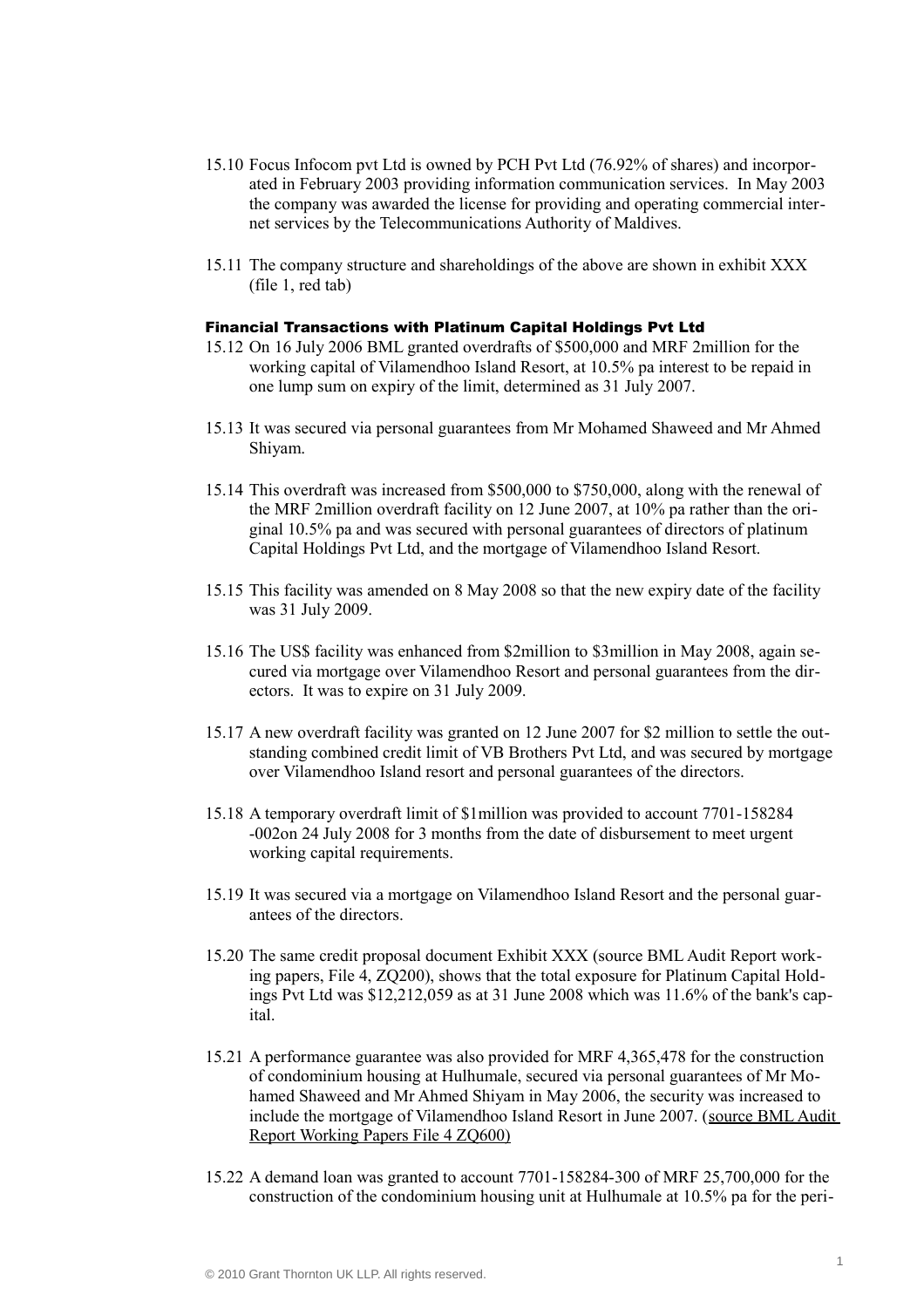od of 54 months. It was secured via a mortgage on house named M Ruvaa, valued at MRF 5,504,800, the mortgage of a commercial building named MF Shop valued at MRF 24,457,437, mortgage over leasehold rights of the plot of land at Hulhumale valued at \$3million and the personal guaranteed of the directors of PCH Pvt Ltd.

- 15.23 A \$5million loan was also granted in June 2007 as part finance for the construction project of Konatta resort, over 84 months and secured by the mortgage of Vilamendhoo Island Resort and personal guarantees of the directors.
- 15.24 According to the credit proposal total construction cost was due to be \$24million and equity contribution would be 35%. Debt financing would be \$16million, whereby the State Bank of India had provided a loan of \$10 million, and would provide another \$1million if requested. (source BML Audit Report Working Papers File 4 ZQ800). It was to be managed by Raffles Singapore for 20 years from July 2008.

## Known Assets

- 15.25 Pricewaterhouse Coopers performed a valuation of Vilamendhoo Island Resort in March 2006 and determined the value at \$29.541million according to the overdraft facility renewal letter of 12 June 2007 to Platinum Capital Holdings Pvt Ltd. The insured value is noted in the credit proposal documents as being \$8.8million,
- 15.26 A credit proposal document dated 22 July 2008 also states that Eiyadhu Resort and Vilamendhoo Resort were valued together at \$42.5million in 2006, as well as the inclusion of Konotta Resort from 2008.
- 15.27 Security for PCH was provided as the mortgage of leasehold of 75,051sq ft of land at Hulhulemale valued at \$3million as at June 2008.
- 15.28 Personal guarantees provided against a number of banking facilities did not have any value placed against them in the files.
- 15.29 Appendix XXX shows our own review of the loans outstanding as at November 2008 and the security used as collateral against said loans.
- 15.30 It appears that in aggregate the total asset security across the group, excluding the directors personal guarantees as these are unknown quantities and not defined in any credit proposal, is \$40million, whilst the total loan exposure is \$21million.
- 15.31 The MMA guidelines request that at least 120% security cover is provided, and whilst on each and every single loan agreement, this is indeed the case, when placed in aggregate, it is clear that the same assets are being used as security for various loans. However, in aggregate the total cover is 186%.

# 16Other Individuals

## Thasmeen Ali

- 16.1 Mr Ahmed Thasmeen Ali is the former [Minister of Atolls Development](http://www.presidencymaldives.gov.mv/pages/default.php?NVFiBzlfM1I3QjNfZhJjUzEANg4=) of the [Mal](http://en.wikipedia.org/wiki/Maldives)[dives](http://en.wikipedia.org/wiki/Maldives) from 2007.
- 16.2 His first Cabinet portfolio was Minister of Home Affairs and has been an MP for Baa atoll since the 1990s. Before being Minister of Home Affairs he was also the Deputy Director for Ministry of Trade and Industries. Ahmed Thasmeen Ali became [Atoll](http://www.presidencymaldives.gov.mv/pages/eng_news.php?news:4197:1)  [Development Minister](http://www.presidencymaldives.gov.mv/pages/eng_news.php?news:4197:1) in 2007. Ahmed Thasmeen Ali owns resorts and other busi-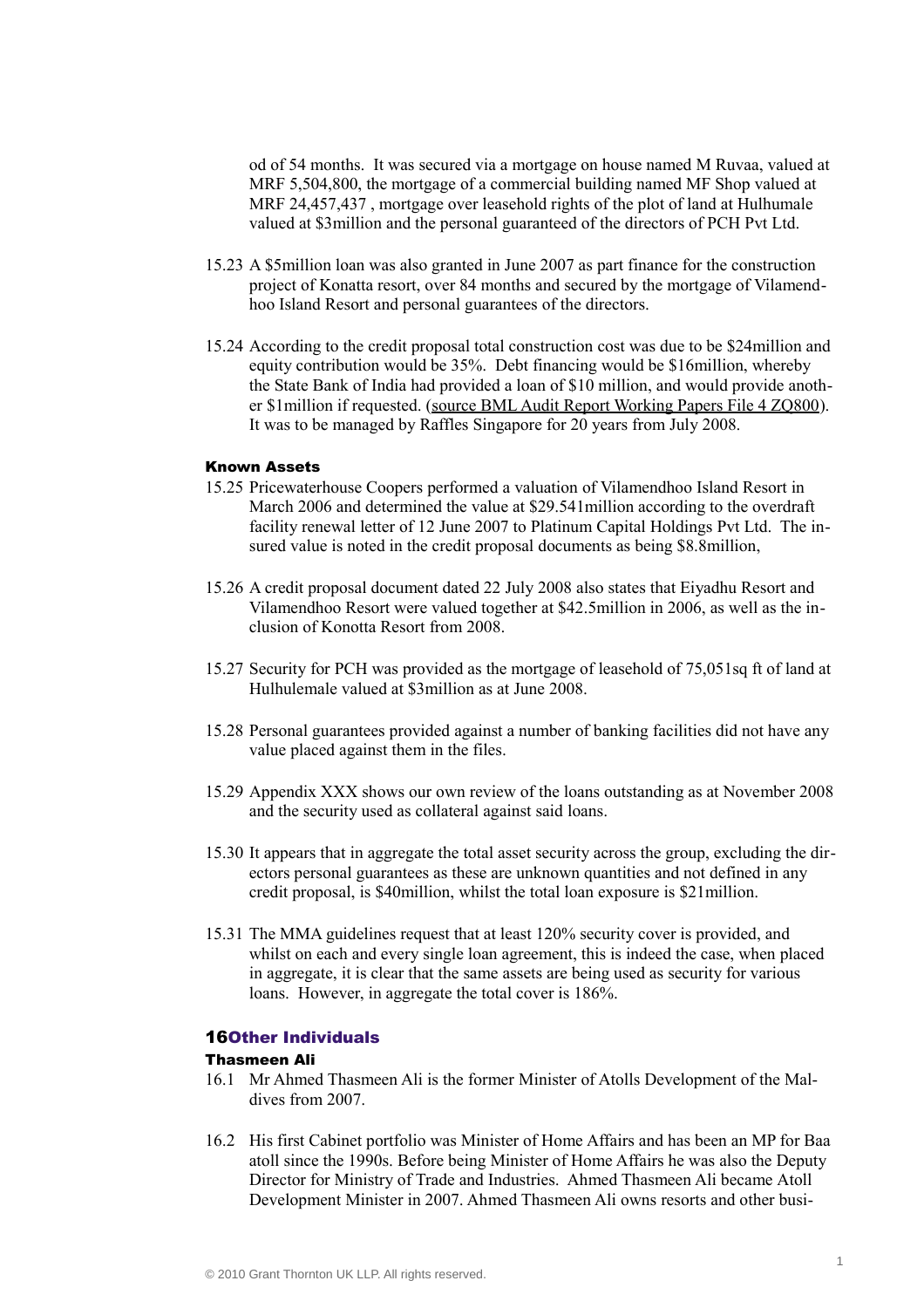nesses, including Reethi Beach Resort and [Fonaddhoo](http://en.wikipedia.org/wiki/Fonaddhoo) Tuna Products. (source: Wikipedia)

16.3 In the [October 2008 presidential election,](http://en.wikipedia.org/wiki/Maldives_presidential_election,_2008) he was the [running mate](http://en.wikipedia.org/wiki/Running_mate) of the then serving President Gayoom

#### Funadhoo Tuna

- 16.4 In 2003 Mr Thasmeen Ali signed an agreement with the Ministry of Fisheries for a 25 year agreement of fishing rights within "zone 3" The operation "Funadhoo Tuna" commenced in 2004. (The Maldives are known for their abundance of tuna and other fish).
- 16.5 In 2008, due to Mr Thasmeen Ali's wish to run for the Presidential Candidate he undertook an agreement to assign his rights to Shamzil Pvt Ltd, a subsidiary of AAA Pvt Ltd, for which BML credit facilities were to be settled by Shamzil Pvt Ltd.
- 16.6 To date we know of \$1.1mil that was settled with \$8.1 million outstanding as of July 2008. We believe this would have been settled due to the requirements of running for office, however this will need to be confirmed.
- 16.7 It should be noted that Mr Hamza, Board Director of BML held 6% of shares in AAA Pvt Ltd as did Mr Mohamed Latheef, who held various ministry posts before becoming Ambassador to the UN in 2002

# Madhadhoo Resort

- 16.8 Madhadhoo Resort was granted by the Ministry of Tourism the development of a resort on Madhadhoo Island, for 50 rooms with agreed annual lease rental of \$15,000 per bed, the total advance to the government was \$2.2million, which was funded by a \$3.5million demand loan by BML.
- 16.9 The construction of the resort was requested by Mr Thasmeen Ali, and BML financed \$15million of the proposed \$25million cost. The facility was approved by the 319th Board in September 2007.
- 16.10 Further to this agreement, it was agreed to lease the resort to Emerald Vacation Club LLC (EVC), and negotiations were made to increase the resort by another 47 rooms, of which another \$8.5million was required in financing to complete the project.
- 16.11 \$3million was requested to be placed in EVC's bank account, held with BML of which the full amount would be drawn upon by the bank if EVC failed to meet two quarterly lease payments.
- 16.12 The agreement was drafted by Mr Shuaib Shah who was also company secretary of Reethi Rah Pvt Ltd.
- 16.13 The other directors/shareholders of Madhadhoo Investments Pvt Ltd was Mohamed Rashid, a cousin of Mr Thasmeen Ali and Mr Ali XXX.
- 16.14 Mr Thasmeen Ali intended to run as Presidential Candidate in 2008, and as such was required to have limited dealings with state controlled institutions i.e. XXX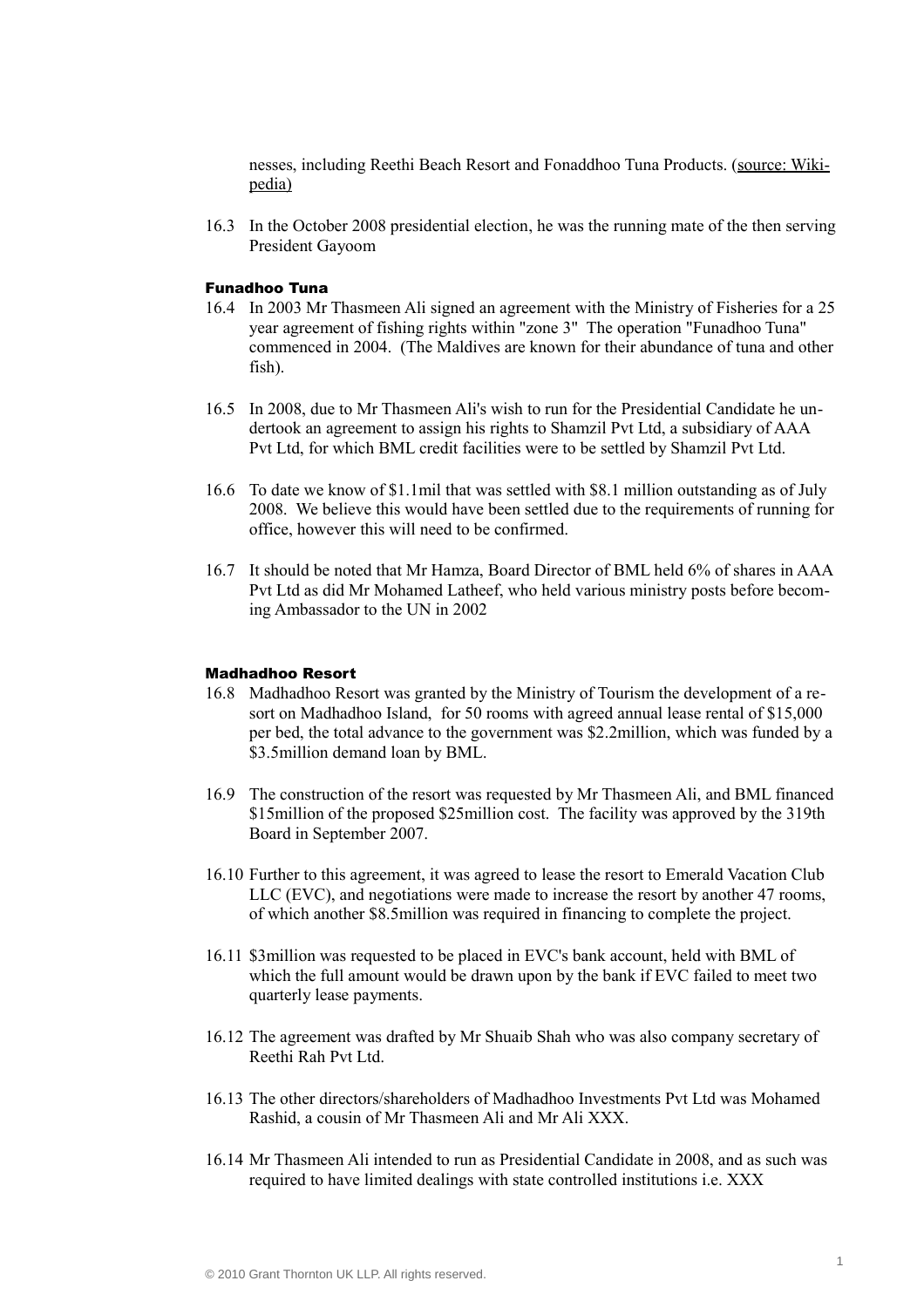- 16.15 As such he transferred ownership of all of his shares to Madhadhoo Investments Pvt Ltd.
- 16.16 Madi Construction Pvt Ltd undertook the construction work for the resort. This company was owned by Mr Ahmed Ali (Thasmeen Ali's father) and Mr Mohamed Rashid, owner of Madhadhoo and cousin of Thasmeen Ali.
- 16.17 A review of the invoices received from Madi Construction by the Auditor General's office were deemed to be lacking in any substance and did not detail what work had been undertaken.
- 16.18 This will require further investigation into Madi Construction accounts to determine what monies were received from Madhadhoo Investments and what was spent on construction of the resort to be able to reconcile any differences.

## Kanbaalifaru Island Resort

- 16.19 According to proposal documents, Mr Thasmeen Ali was planning on building a 100 room resort on Kanbaalifaru, costing \$30million of which the Mauritius Commercial Bank was going to provide \$22million, subject to evidence of a leased agreement regarding the management of the resort.
- 16.20 The \$3.3million required to purchase the resort lease from the government was provided by BML as an overdraft which was extended
- 16.21 Total exposure of Mr Thasmeen Ali as of June 2008 was 35% of banks capital, despite guidelines requesting that single party borrowers should be no more than 15% unless secured with suitable collateral, the security still needs to be reviewed in total.

## 17ADB Loan

- 17.1 On 29 January 2008 a letter was received by Ms Serene Ho Oil Khuen, CEO of BML regarding the potential loan from the Asian Development Bank (ADB) of \$20million to be used by BML to provide BML's lending business in support of small and medium sized enterprises or SME's.
- 17.2 This was defined as "privately owned enterprises that have no more than 100 employees or annual revenues of less than \$10million per annum, and which do not carry on any of the activities set out in ADB's prohibited list of activities as per appendix 1". (Exhibit XX) Specifically, "tourist resorts shall not be eligible for financing from the proceeds of the ADB loan".
- 17.3 Further examination is required to determine where the funds for the ADB loan were distributed.

#### 18General Findings

## Related Parties/Board Relationships

- 18.1 Our findings show that the of the largest exposures highlighted by both PWC in their management letter, and the Auditor General's report in 2008 for the Bank of Maldives were for the following group of companies, and for each group there were significant relationships with either the former President, his Cabinet or his political party.
- 18.2 The Sun Group: The majority owner is Mr Ahmed Shiyam Mohamed, who is an MP, and Vice President of the DRP, the political party of the former President.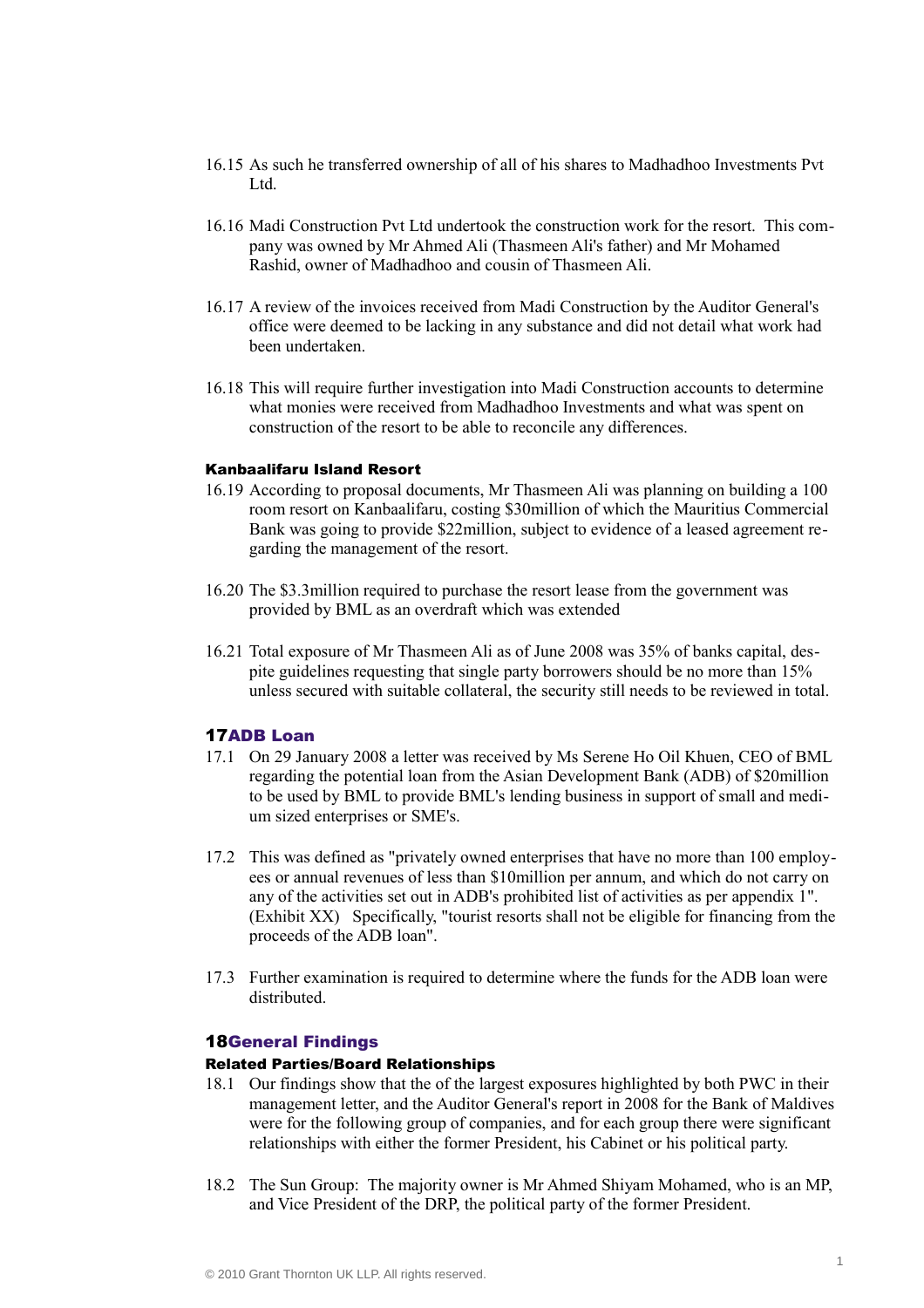- 18.3 Lily Group: The majority shareholder Mr Nasir is a member of the DRP, and reportedly has major dealings in resort developments with Mr Shuaib Shah, the son in law of the former President. He is also co-shareholder of a company with the former Attorney General.
- 18.4 Sultans of the Seas majority owner Mr Mohamed Adil was the brother of the Atolls Minister and later vice presidential candidate of Gayoom. He was also a member of the Board and on at least one occasion approved his own refinancing.
- 18.5 Mohamed Ahmed Didi who was on the Board of Directors of BML had shares in the Sultans Group. He was also the husband of Azima Shukoor. Ms Shukoor is Mr Abdulla Yameen's (the Former Presidents Brother) lawyer and the former Attorney General. She was also formerly a deputy at the Ministry of Home Affairs.
- 18.6 Wikipedia states the following "She is a member of parliament appointed by the President and President of Women's Wing of Dhivehi Rayyithunge Party (DRP).
- 18.7 VA Group: Mr Hamza who was a Board Member is majority shareholder of VA Pvt Ltd
- 18.8 Afeef Group: Mr Hussain Afeef is the majority owner who was the former Presidents economic advisor.
- 18.9 Villa Group : The majority owner is Mr Qasim Ibrahim, former Finance Minister with 51% vote of the Board of BML, who also appoints the majority board members and the Managing Director of the Bank of Maldives.
- 18.10 Thasmeen: Previous Atolls Minister, Home Minister and Vice Presidential Candidate in 2008 elections. Mr Shuaib Shah was also appointed company secretary for Reethi Rah Resort Pvt Ltd in 2006.
- 18.11 VB Group; The directors of the main company, Platinum Capital Holdings Pvt Ltd are Mr Mohamed Shaweed, Mr Ahmed Shiyam, Mr Ali Shiyam, Mr Hassan Shiyam, all holding 19% each. In addition, Mr Ahmed Shiyam and Mr Shahweed both own 50% of VB Brothers Pvt Ltd.
- 18.12 Rainbow Group: The majority owner is Mr Ibrahim Rafeeq who was the Housing Minister under the former regime.
- 18.13 It could be inferred therefore that there were strong political ties for the majority of the above either directly with Gayoom, as members of his cabinet or advisors, with Abdulla Yameen and Mr Abdulla Hameed, the brothers of the former President; Gayoom, Mr Qasim Ibrahim as Finance Minister who held 51% of the BML vote and with Mr Maniku.
- 18.14 Examples in the report include the 331st Board meeting at which Mr Adil was present, where discussion was made over the re-financing of the Sultan Group debt due to it's inability to pay interest and repayments, although Mr Adil was shareholder/director.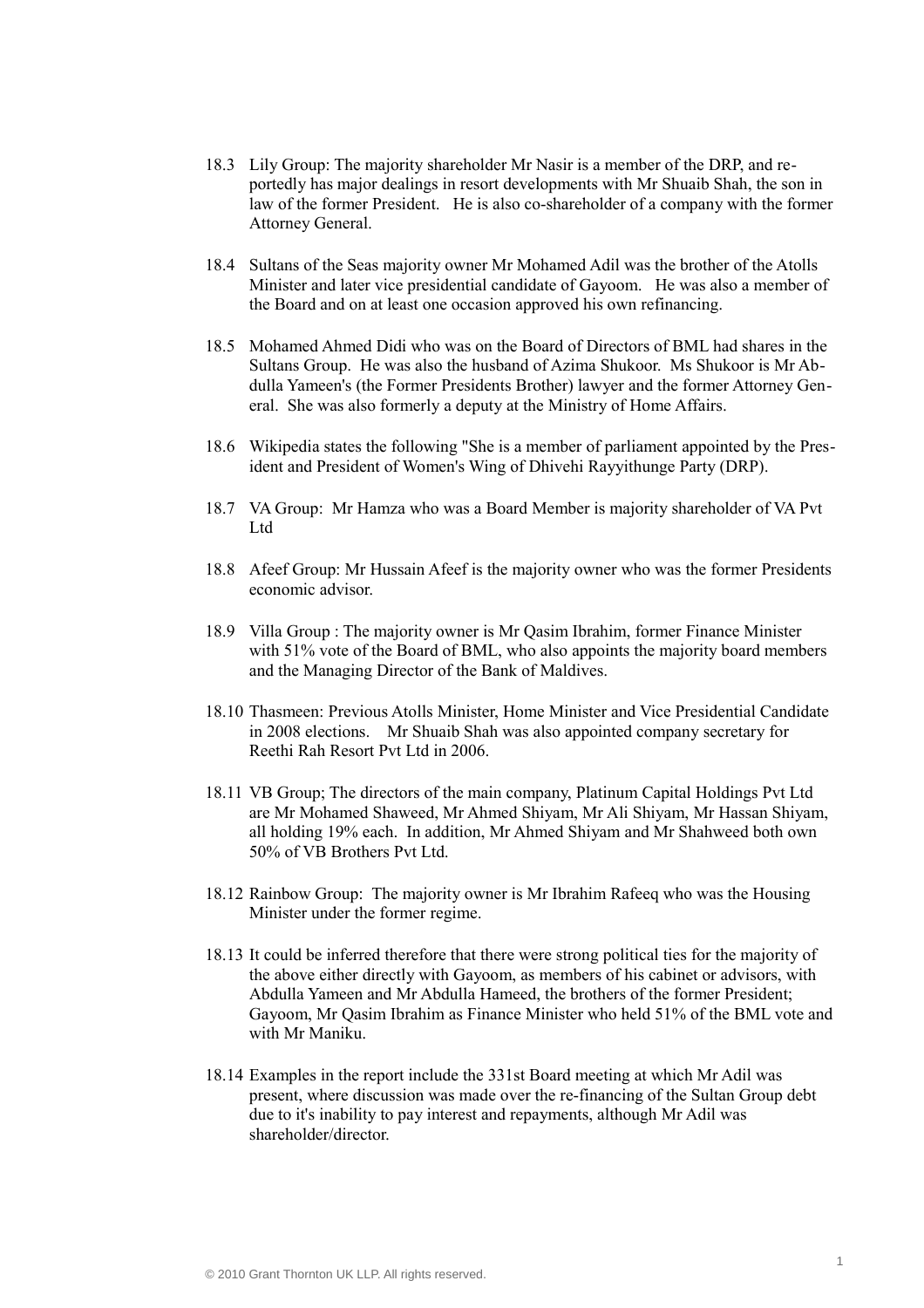- 18.15 Although a number of comments were made, such as the interest rate being too low and the current state of financial affairs it was agreed by the Board (with Mr Adil contributing to the decision) to refinance the agreement via a EUR 12million loan.
- 18.16 It was explained by the MD Ms Khuen that if interest was not rescheduled then the account would become a non-performing asset.
- 18.17 This would be a clear conflict of interest by the Board in approving loans for companies owned by a Board Member, who also voted on the decision, that would otherwise render it non performing. It is further noted that the repayment of the loan was delayed by 6 months.
- 18.18 As previously stated, it is clear that the individuals named as major shareholders, directors or company chairman, all have or did have strong connections with the previous regime, either through their position in the cabinet/Gayoom's political party, or through their relationship with members of the Gayoom family.
- 18.19 Many of the above parties benefited from loans that were used to assist in purchasing leases for resorts, related tourism businesses etc, of which would not have been achieved without the connections held by certain individuals.
- 18.20 A list of resorts owned as at 2008 can be found at Appendix XXX. This shows that of the 91 resorts available for lease from the Maldives Government, 29 belonged to the small number of individuals mentioned in this report.
- 18.21 The large exposures that BML held, were in the main, due to members of the board or their relatives.
- 18.22 Loans were granted without significant obstruction, were approved directly by the Board of which a number of these individuals sat, and their accounts were not administered according to BML's own policies (as per the letter in 2002 from Mr Keith Brown, the previous BML General Manager).
- 18.23 Due to the fact that the largest exposures of the bank were from Board members and/or their families, it would be unrealistic for the Board to provide any clear independent review of the banking facilities provided, and would in my view form conflict of interest issues for those Board Members involved.
- 18.24 It would be impossible for the Board to not have been influenced in some way to provide the proposed banking facilities
- 18.25 On occasion, requests were requested for loans, for which the borrower wished to draw upon the same day or within a very short timeframe. This would insinuate that loans were already approved before proper ratification by the Board.
- 18.26 As referred to in the report, a letter dated 5 June 2008 from Mr Ibrahim to the Manager (Ms Khuen) of the Bank of Maldives states that "we request you to arrange a short term temporary loan of MRF 6million to meet urgent financial commitments and the same will be repaid on or before 30 June 2008. We shall be drawing the cash today. Your timely assistance would be appreciated."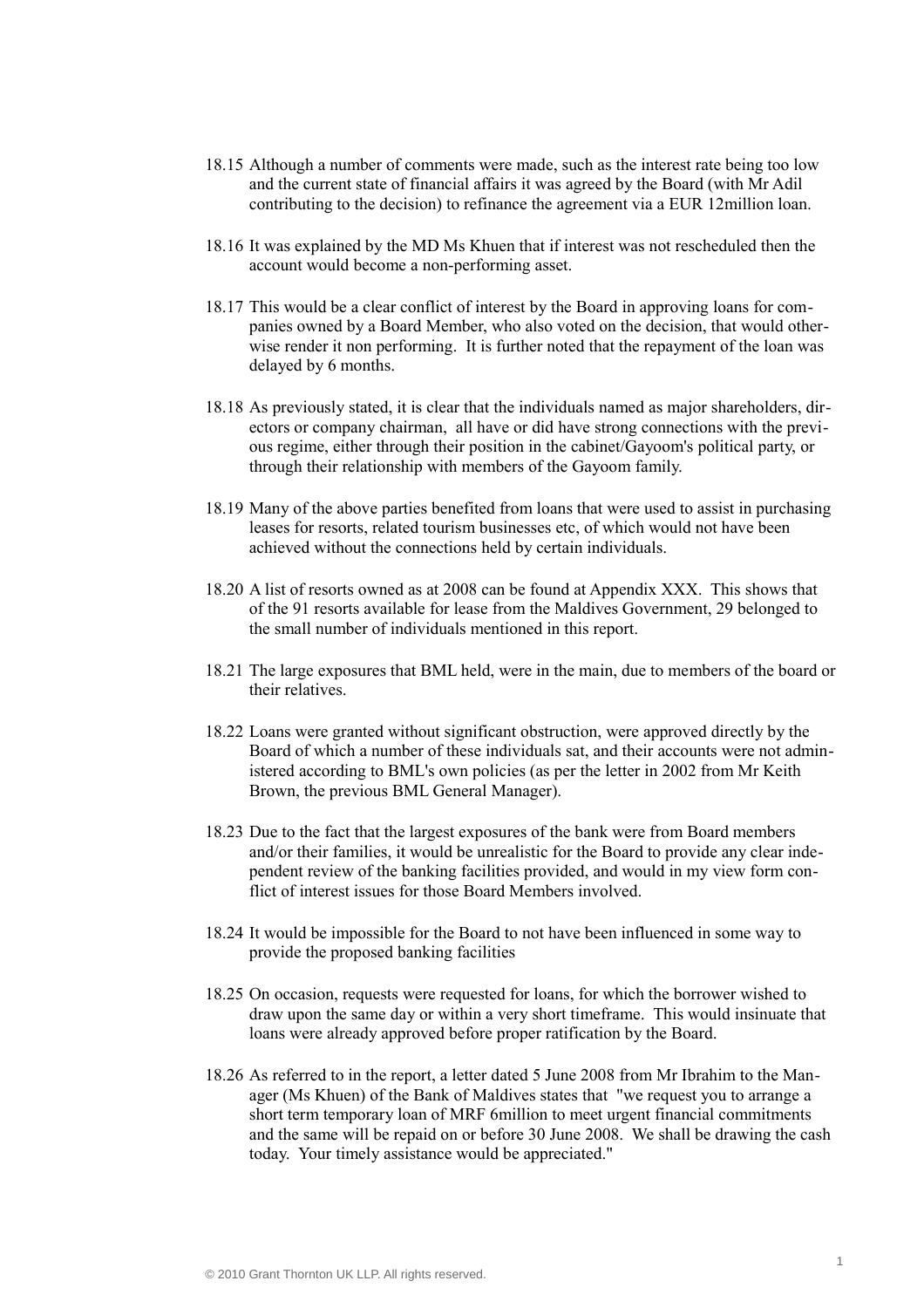- 18.27 It may be commented that the style of the letter implies that the loan would be organised on the same day as the request was made. As noted below, Ms Khuen was also appointed by Mr Ibrahim and may have found it difficult to refuse a request from her employer worded in such a way.
- 18.28 Ms Khuen in her role as Managing Director and CEO, would have had to approve the credit proposals requested by a number of the Board, including Mr Hamza, Mr Ibrahim, and Mr Didi.
- 18.29 During her tenure, there were a number of breaches of MMA guidelines, which would appear to be in order to satisfy the issuance of loans to related Board members.
- 18.30 It would also be reasonable to conclude that her position in the Bank may have been untenable if the requests for credit facilities had been denied by Ms Khuen, and that independent objective analysis of her employers facility requests would have been difficult to achieve.
- 18.31 It would also in our view be a conflict of interest for those Board Members requesting loan facilities to sit on the Board Meetings that approved their loans, however this occurred on a number of occasions.
- 18.32 Ms Fathimath Nuhuza, another member of the BML Board was also the Deputy Director General within the Ministry of Finance and Treasury. It should be noted therefore that her ultimate line manager would be Mr. Qasim Ibrahim, Finance Minister during the same period.
- 18.33 It would be reasonable to assume that any loan approval for Mr. Qasim Ibrahim and his group of companies would give rise to a conflict of interest or indeed possible undue pressure to Ms Nuhuza.
- 18.34 Finally mention needs to be made of Mr Qasim Ibrahim as in 2004 Gayoom relinquished his position as Finance Minister (amongst other positions) due to significant international pressure to reform the constitution. Qasim Ibrahim became Finance Minister in his place in 2005. The following was obtained from wikipedia:
- 18.35 "Qasim Ibrahim was elected as a Member of Parliament in 1989. In addition, he has held and still holds various other posts in a number of government committees and regional bodies.
	- President of the SAARC Chamber of Commerce and Industry
	- President of the Maldives National Chamber of Commerce and Industry (MNCCI)
	- · Vice-President of the Maldives Association of Tourism Industry (MATI)
	- · Board member of the Maldives Ports Authority (Government Appointment)
	- · Former board member of the Bank of Maldives
		- President of the Peoples Special Mailis
- 18.36 Mr. Qasim Ibrahim was the Minister of Finance and Treasury in the Maldives government from July 2005 to July 2008. He resigned from his post as the Minister of Finance and Treasury on Thursday, 10 July 2008 due to allegations of incompetence."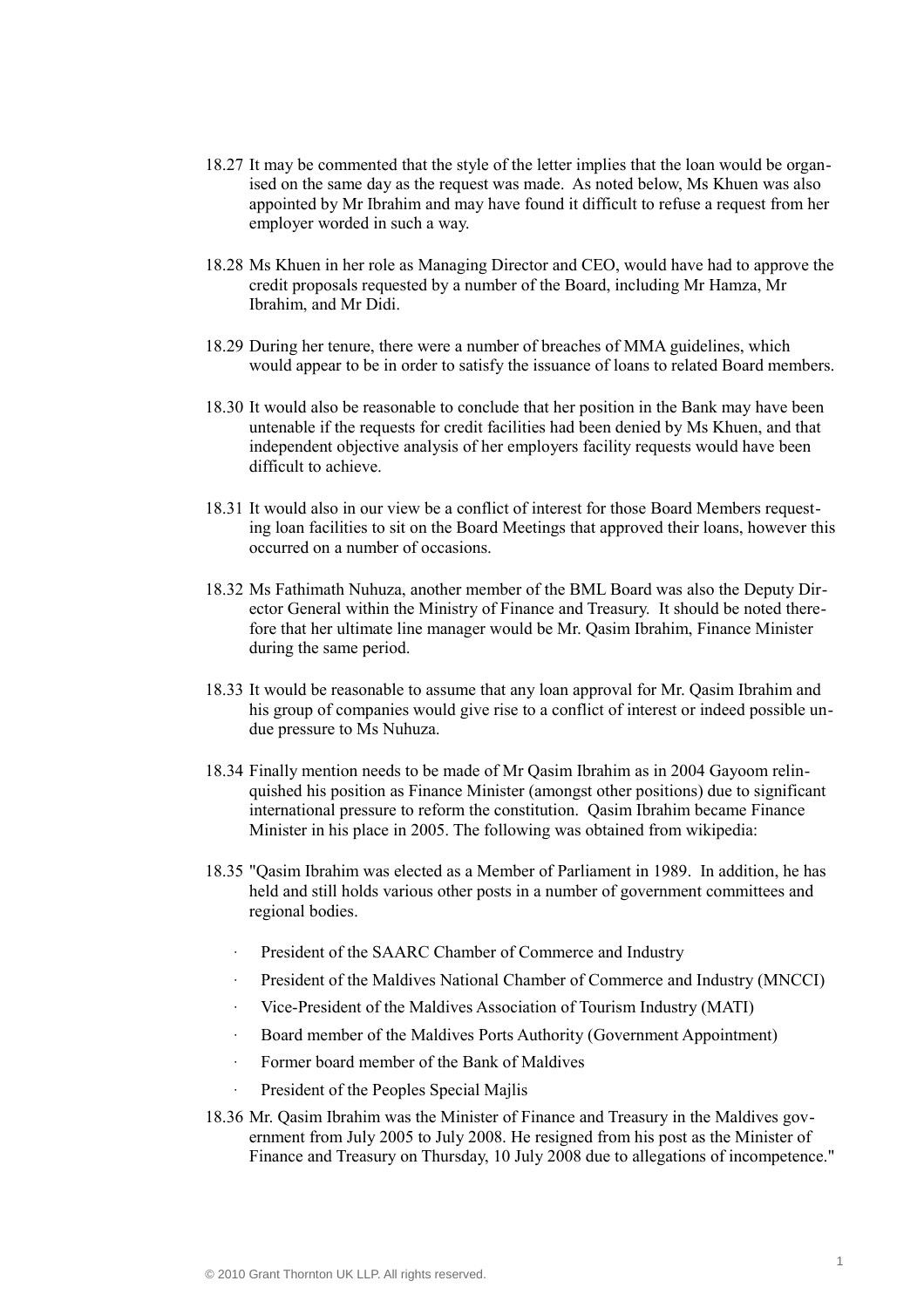- 18.37 The majority of these loans reviewed in this report took place during Mr Ibrahim's tenure as Finance Minister and ultimate Board Member of the Bank of Maldives.
- 18.38 It is also noted that statements have been received in relation to an increase of salary for the Managing Director of the Bank of Maldives from \$100,000 to \$200,000 during the period when these loans were being given. This needs to be further verified.
- 18.39 Further to the formal relationships above, attention I believe needs to be paid to the relationships between a number of the above companies and Mr Shuaib Shah the son in law of the former President and as per his own website, "special advisor" to Gayoom.
- 18.40 His website lists the following as clients he has worked with. Of the total clients listed as high net worth clients, many are connected to the former regime.
- 18.41 His website also lists a significant number of tourist resort/companies he has worked on. The majority of the resort islands have used Mr Shah as their legal advisor despite other legal firms being available.
- 18.42 According to the tender rules for island resorts, it would not have been possible for Mr Shah to be named as a director or shareholder of any company wishing to bid for resorts as local national residents received significant bidding benefits over and above any company that had a foreign national.
- 18.43 However it appears that Mr Shuaib Shah still had significant involvement in a large number of the resorts and their development process.
- 18.44 Exhibit XXX (source BML Audit Files Q100) states that "although not legal shareholders, the project was overseen by Mr Shuaib M Shah with involvement of his brother Dr Suhail Rahim. Upon completion of the project shares were to be transferred accordingly".
- 18.45 The shares were subsequently sold to Mr Nasir, Mr Hafeez and Ms Azuhaariyya which was financed through a part purchase demand loan to Lily Hotels Pyt Ltd of \$8million of which the formal shareholders, and it is believed Mr Shah and Dr Rahim received funds.
- 18.46 Mr Shah is also advertised as CEO of Island Hideaways Pvt Ltd, CEO of EoN Resorts, and was linked to Turquoise Pvt Ltd, all companies involved in the development of resorts.
- 18.47 Mr Shah was also appointed Company Secretary for Reethi Rah Pvt Ltd, owned by Mr Thasmeen Ali.
- 18.48 It is reported that a number of bids for island resorts were successful despite other bids being more qualified. Other bids were often refused on simple points or on the basis that they were "economically unfeasible" despite having lower rental figures per annum.
- 18.49 Further investigation would need to be undertaken to determine if Mr Shah benefited personally from his relationship as son in law to the President as these islands were being released for tender either from gaining the legal work or from gaining assets.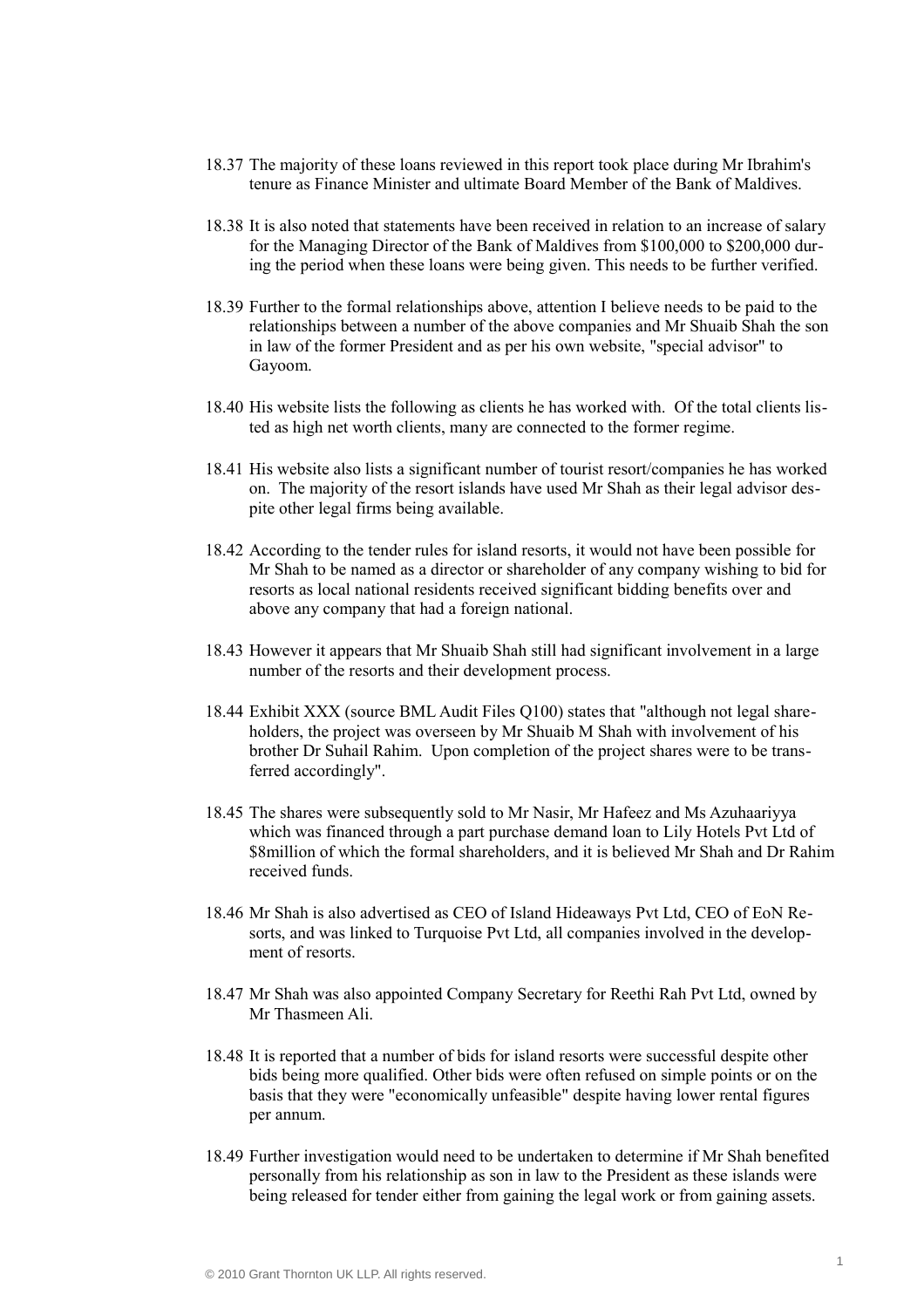- 18.50 It is also noted that during asset investigation searches in the UK, Mr Shah was a codirector of Sun T&T (UK) Ltd, believed to be part of the Sun Group.
- 18.51 Bearing in mind Gayooms Presidency spanned 30 years in total, it would be reasonable to assume that Mr Hameed would have had significant influence over the decisions of the Board and the Bank of Maldives.
- 18.52 It is noted that Mr Hameed is currently charged with assisting tender fraud during his tenure as the Minister of Atolls by signing cheques for advance payments to Mr Ahmed Nazim's company (Namira Engineering) and approving bid documents against the finance regulations. Mr Ahmed Nazim, is a former official of the Atolls Ministry. (Source: Presidents Commission Report 2009).
- 18.53 As Chairman of the Bank, and as someone who was present at the majority of the board meetings (according to the BML website) Mr Hameed would have been acutely aware of the responsibilities provided to him in his role and the risks that these loans positioned the bank.

#### Breaching MMA Guidelines

#### Loan Exposure

- 18.54 The systems and controls appear to be in place within the BML to monitor the credit decisions and exposure. However, whilst reviewing the files we found many examples of where these controls were by-passed and management/the board were able to override the controls
- 18.55 As demonstrated by the interactions between the MMA and BML regarding BML's loan exposure and BML's requests to the MMA for approval of credit facilities and related party financing, the Board and its Chairman were clearly aware of the restrictions placed upon the banks loan exposure, however credit facilities continued to be provided.
- 18.56 Where loan exposures had clearly exceeded MMA guidelines, the BML sought to seek its approval to provide further loans for members of its Board.
- 18.57 In the example of VA Pvt Ltd and its Director Mr Ahmed Hamza, it would appear from the letters written to MMA that BML had effectively pre-approved the loan facilities, otherwise the letter to MMA would not have been written in the first instance.
- 18.58 A response from MMA was dated on 21 August 2007. It states clearly that; "such concentration of credit is far in excess of the legal lending limits of the bank and it could seriously threaten the bank's position, and the stability of the whole financial sector. As such being legally mandated to supervise and regulate the banking sector to ensure safety and stability and considering the risk inherent in such high concentrations of credit the MMA is not in an a position in this instance to approve the proposed new credit facilities or extensions of the Bank Performance Guarantee as outlined in your letters."
- 18.59 Despite clear objections from the MMA, BML tried again to obtain approval and appeard to seek ways of obtaining this finance for Mr. Hamza through various methods of excluding the source of financing (e.g. the on-lending agreement with EIB with regards to Medhufushi Resort), and by requesting an increase in the bank exposure limits i.e. the letter from the BML Chairman, Mr Abdulla Hameed.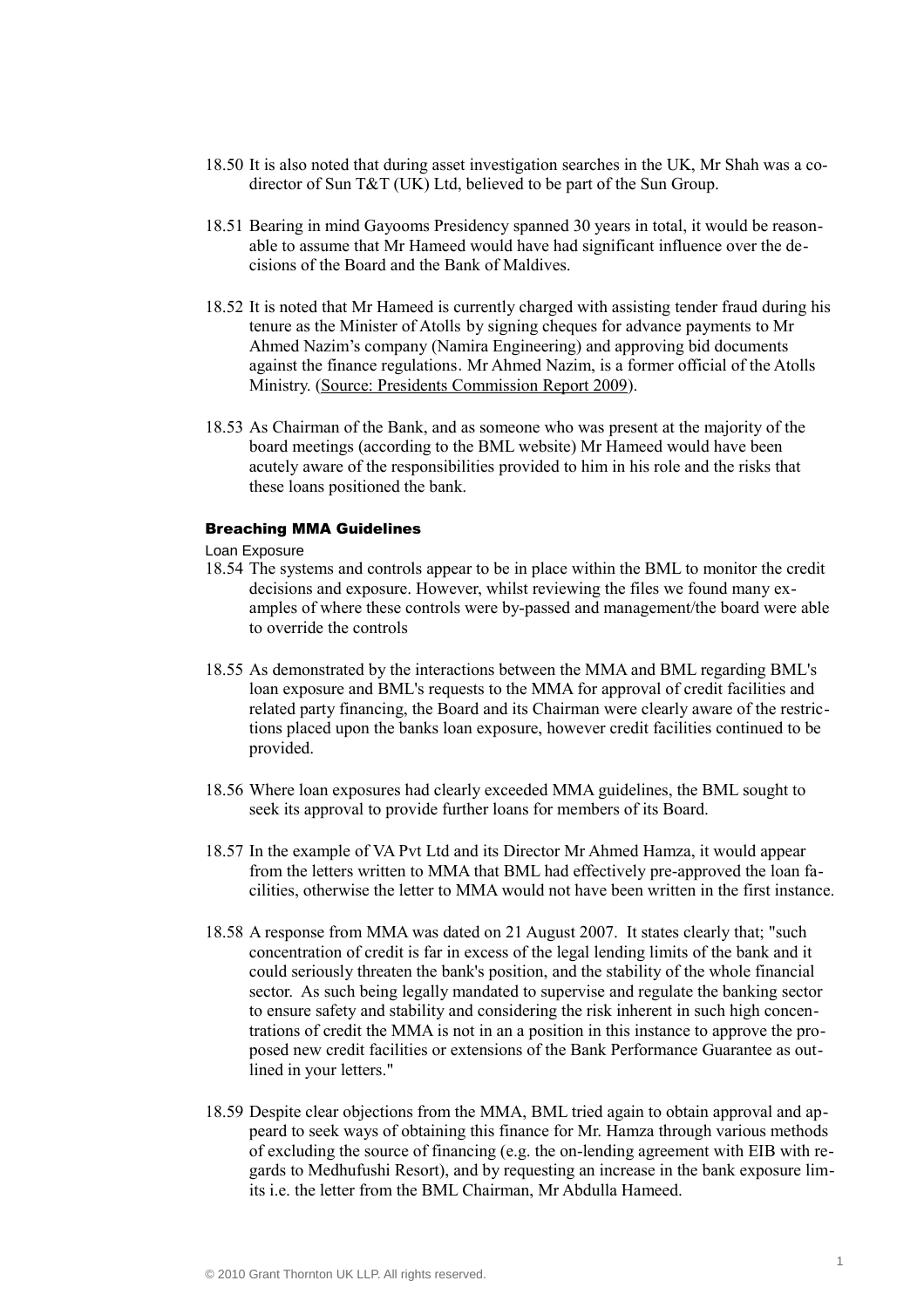- 18.60 Despite very clear objections, it will be noted that a number of individuals all continued to receive bank facilities that exceeded single borrower limits using the group exposure as a method of calculation, rather than analyzing securities offered and single borrower exposure. On occasion attempts were made to exclude the EIB loans in the credit proposals and their calculation of party exposure to the Board.
- 18.61 It would be reasonable to conclude that the request to increase the percentage of loan exposure by the BML in December 2007 was driven by fact that their current loan exposures already exceeded MMA limits for some accounts and therefore were already in breach of MMA regulations.
- 18.62 This would mean that those parties with loan facilities exceeding the regulated limits would either have to repay the excess amounts, and prevent them from requesting any further re-financing/rescheduling or other loan facilities.
- 18.63 Evidence of the above is referred to in the main body of the report, however for example in a credit proposal document for a loan for Lily Group, the BML stated that the Lily Group exposure as a % of BML Capital in December 2006 was 56%, but that "security cover on total exposure of the group exceeding 15% of capital is 227% (and) as such it is within MMA regulations."
- 18.64 It would appear that the proposal neglected to refer to the MMA guidelines stating that group exposure should be no more than 30% of banks capital, and that the referral to the security was used as a means to provide the loan.
- 18.65 Similarly for the Villa Group it was noted that "MMA has advised to keep the Villa Group exposure within 30% of banks capital on 31 Oct 2007. Facilities extended to Villa Shipping for the development of Maamigili project and the recently approved loan under the EIB post tsunami line of credit for the redevelopment of Fun Island Resort amounts to 30.1% of Bank's Capital. Facilities of Villa Shipping and related parties (Mrs Naheed & Onus Pvt Ltd including the proposed enhancement) amounts to 32.3%".
- 18.66 Despite clear guidelines from the MMA that the Villa Group exposure should remain within 30% of the banks capital, and the current group exposure excluding related parties had already breached that figure, the proposal was still placed for board approval.
- 18.67 "Villa Shipping has committed to fully settle the LC outstanding prior to the drawdown of the EIB loan as such LC liabilities are not included in the above calculations. Further disbursement under EIB loan will be made such that the total exposure to Hon Qasim's group is within the cap imposed by MMA"
- 18.68 Despite the breach of MMA regulations for the above group, which did include the letter of credit provided of \$10million (due to Villa Shipping committing to settling the LC) the loan was granted and placed to the board for approval.

#### Non Performing Assets

18.69 The MMA wrote to all banks on 25 April 1996 regarding loans, overdraft facilities and advances which were past due in payment of either principle or interest.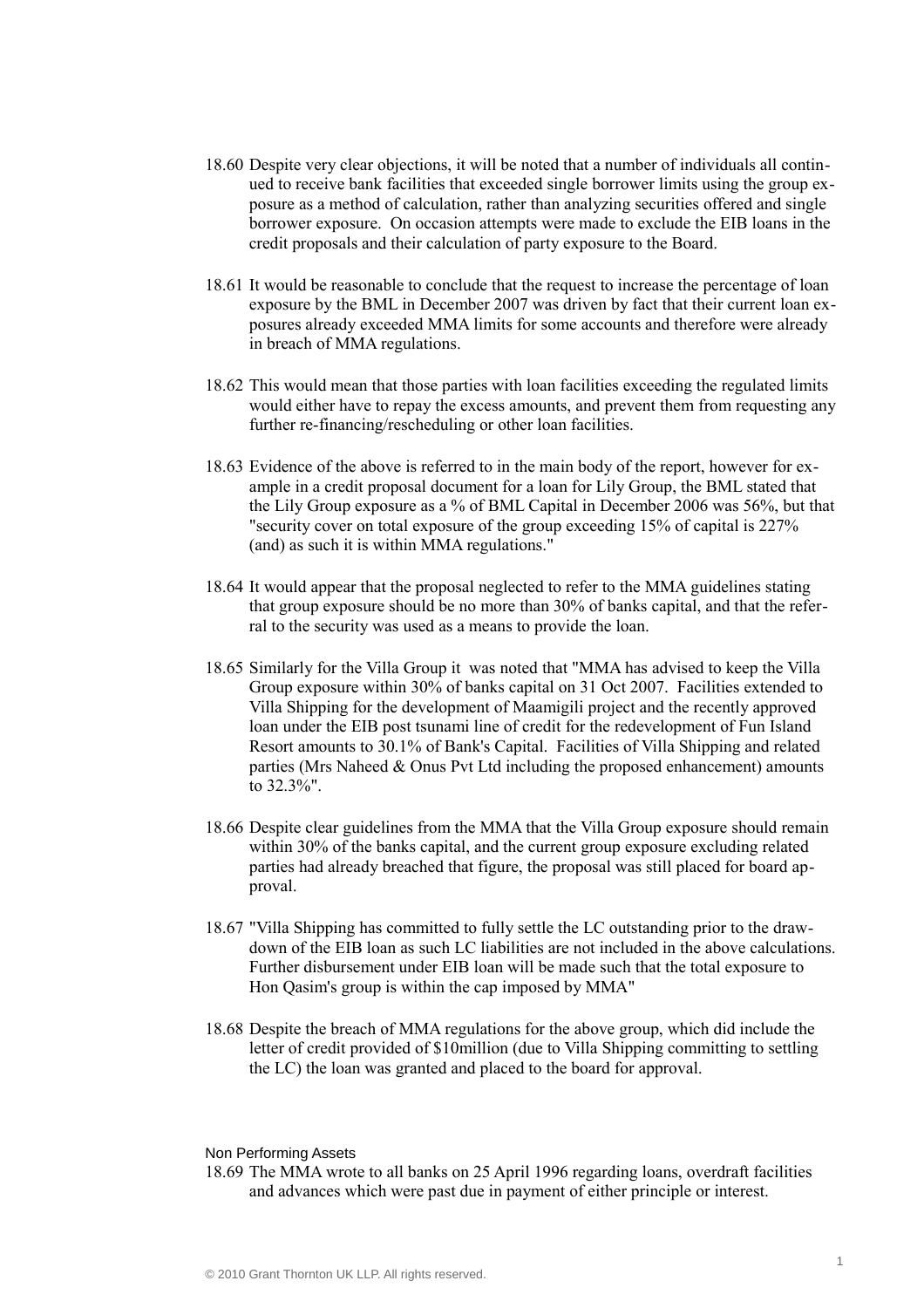- 18.70 It was required that banks shall cease the accrual of and the crediting to income of interest on all credit facilities that are classified as "non-performing" and all credit facilities for which repayment of principle or interest in full is not expected, regardless of the non-performing status.
- 18.71 It was decided that credit facilities should be classified as "non-performing advances" on the following basis unless such credit facilities are both "well secured" and "in the process of collection":
	- Overdraft: when accounts have been static and in excess of the approved limit for 90 days (3 months) or more
	- Term loans, block loans etc; when principle or interest have been in arrears for 3 months or more.
	- It was also requested that where rescheduled credit facilities occur before an account is classified as non-performing, the rescheduled amount shall be classified as non performing when in the aggregate the period of time the account is in arrears before rescheduling (if any) and after rescheduling is 3 months or more. (source BML Audit Working Papers, File 6 ZV)
- 18.72 As has been evidenced through the report a number of accounts fell foul of the requirements to monitor non performing assets as per the letter dated 25 April 1996 regarding facilities that had not received principle or interest payments as per their agreements, however they continued to be viewed as performing accounts.
- 18.73 These include the Sultan Group, Sun Group, VA Group and Villa Group Accounts.
- 18.74 Further On 28 July 2002 a memorandum from the then BML General Manager, Mr Keith Brown, regarding overdue loans and overdraft facilities stated that, "in the case of overdrafts, reminder letters must be sent to the borrower 2 months prior to expiry date to find out if the party wishes to renew. If the borrowers performance has not been satisfactory during the past year, do not ask whether party wishes to renew the limit and do not recommend renewal, instead speak to party for crystallizing the overdraft to a demand loan or full adjustment."
- 18.75 As has been seen throughout the report, the above policy was not adopted for the Sun Group, Villa Group, VA Group or Sultan Group and regular breaches took place.

#### Poor Account Maintenance/Monitoring

- 18.76 On a large number of occasions, accounts that had been provided with credit facilities exceeded their limits, or were late in making repayments. This is clearly evidenced with the following examples :
	- · Sun Group, the overdraft of \$1.5million granted which during 2007/2008 reached \$7million.
	- · Emerald Resorts Pvt Ltd: The overdraft limit of \$50,000 was breached every single month from November 2007 to October 2008 however it was extended twice to January 2009 despite the regular breaches of the current overdraft limit.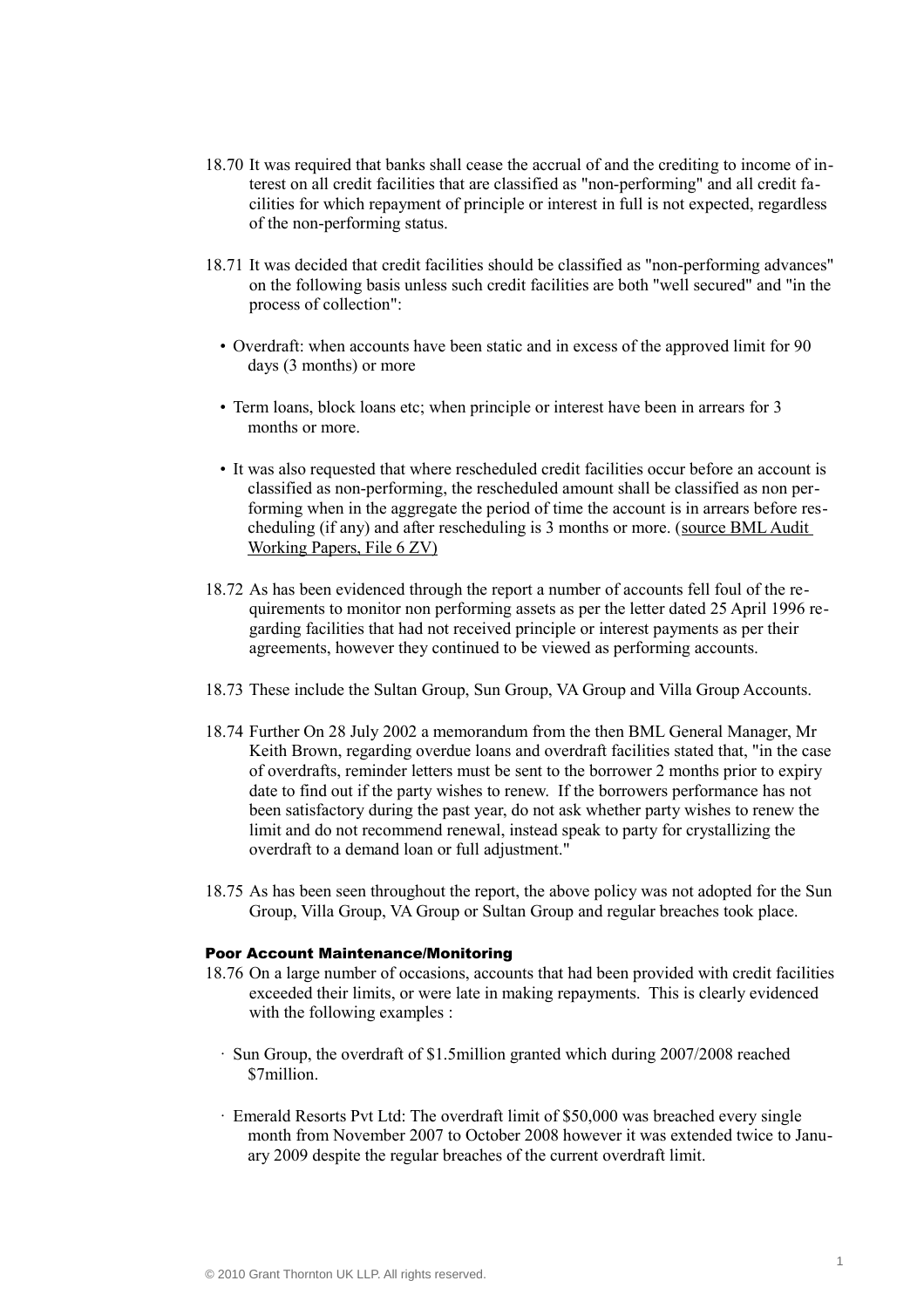- · Emerald Resorts Pvt Ltd: An overdraft facility of MRF 1million sanctioned on 27 January 2005, renewed on 10 December 2006, renewed again on 29 January 2008 , and again on 1st April 2008, the last expiry date of which is known was 31 January 2009 was exceeded on a number of occasions in 2007 and 2008. The highest balance was negative MRF 13,862,503.57 in August 2008.
- · Emerald Resorts Pvt Ltd: A US Dollar account 7701-130921-005 had no overdraft limit yet from November 2007 to October 2008 shows that the account regularly exceeded its limits, the lowest balance being in November 2007 was \$460,921.26. In every single month over the 12 month period the account exceeded its limits.
- · Tropical Maldives Pvt Ltd: Account number 7701-144892-002 showed a negative balance averaging \$2,032.,069.43 despite an agreed limit of \$1,800,000 for the 12 month period November 2007 to October 2008 inclusive. The lowest balance recorded was \$3,121,274.76, however facilities continued to be provided until early 2009.
- · Tropical Maldives Pvt Ltd: Rufiyaa account 7701-144892-001 had an overdraft limit of MRF 12,850,000. However the balance at one stage exceeded MRF 48,179,732.42 in December 2007, and did not fall under the overdraft limit until April 2008.
- Sun T&T Pvt Ltd: In March 2004 , account 7701-112222-was provided a MRF1.5million which was extended at least until October 2008. It also regularly breached its overdraft limits, the lowest balance of which was \$3,725,270.15 in April 2008.
- Sun T&T Pvt Ltd: Account 7701-112222-002 had an overdraft limit of MRF5,500,000 being the combined total of two facilities of MRF 4,000,000 and MRF 1,500,000. However it is noted that during 2008 the account balance continually exceeded this limit, averaging MRF10million and reaching MRF 16.6million in September 2008.
- Sun T&T Pvt Ltd Account 7701-112222-003 was provided with a \$500,000 overdraft originally sanctioned in December 2006 extended until January 2009. This overdraft was regularly exceeded during the period November 2007 to October 2008 inclusive, the lowest balance reaching \$758,322.64 in February 2008. The average balance of which exceeded the overdraft 5 months out of the 12.
- Sun T&T Pvt Ltd: Accounts numbered 7701-11222-015 and 016 in USD, both had no overdraft facilities. However the accounts were regularly allowed to exceed their limit, on one occasion reaching \$1.7million USD.
- Sun Investments Pvt Ltd: Account number 7701-129800-001 was provided with overdraft facilities at a limit of MRF1,000,000 in December 2006. The account regularly exceeded its agreed limit, reaching MRF 14 million in November 2008.
- Turquoise Pvt Ltd: A loan was provided of \$10million in March 2008 to account 7701- 123878-300, and enhanced with a further \$1.68million in August 2008. It is noted through a review of the account management that in September and October 2008, immediately after the enhancement was provided, both repayments were not paid and became overdue.
- Lily International Pvt Ltd Renewal of facilities were granted on the basis of security given and that "Lily hotels is currently paying loan repayments of \$166,000 per month towards the existing loan repayments, Lily Enterprises approximately \$299,700 and Turquoise \$225,000 during high season and \$96,000 during low sea-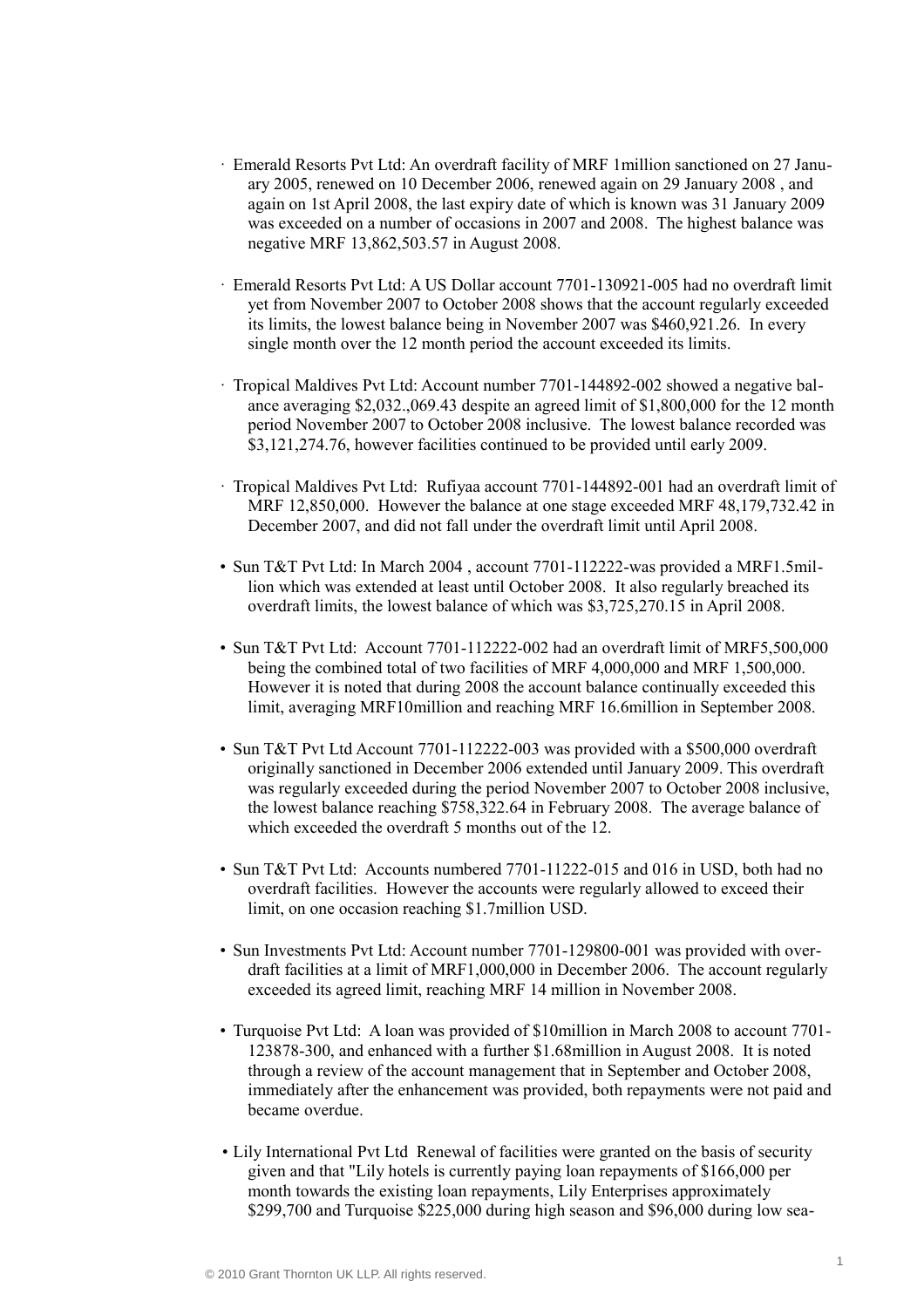son, as such Lily group and Turquoise total liabilities will reduce by \$7.5million per annually"

- The above statement in my view is unusual in that it considered repayments themselves as a mechanism to reducing the groups exposure, rather than considering the actual loan exposure itself, and therefore denying the request.
- This may be demonstrative of the lengths that the management and board were prepared to go in order to provide loan facilities, despite clearly breaching MMA guidelines on exposure limits.
- Villa Shipping & Trading Pvt Ltd: In August 2008 a Letter of Credit cum overdraft facility of \$11million was requested for working capital and secured against Holiday Island. Total temporary overdrafts in the period to October 2008 totalled MRF 37million and had not been repaid as promised.
- VA Pvt Ltd: A overdraft of \$5million was sanctioned on 16 June 2008 for working capital expiring on June 2009. However the account exceeded this limit by approx \$1.3 million.

#### Restructuring existing loans

- 18.77 It would appear that the loans for the majority of the parties referred to in this report are effectively on a revolving basis. The business purpose is supported by the many restructurings of existing loans for working capital purposes, re-financing of existing facilities and to pay loans with other banks or suppliers, as in the case of the following:
	- · Sun Group: overdraft to pay Proparco cash collateral for \$8.7mil loan.
	- · A loan of Euros 12,000,000 was provided in July 2007, (equivalent \$15,300,000) the majority of which was transferred to Art Marine LLC, a sales agent for yachts. Further loans of \$8.7million and \$15,300,000 were requested in 2008 to pay off the existing facility.
	- · During the 331st Board meeting at which Mr Adil was present, discussion was made over the re-financing of the Sultan Group debt due to it's inability to pay interest and repayments.
	- · On 17 June 2008 a further loan was provided of Euros 12,000,000 in order to pay off existing facilities and was secured on the vessels owned by the company.
	- · Eventually and despite the rescheduling, a letter dated 20 October 2008 declared the account as non-performing due to non-payment of loans and charged 5% of interest upon total outstanding sums however this was rescinded on account of an error from the bank acknowledging that there had been re-financing of the facilities and that the "first overdue payment" was in September 2008.
	- · VA Pvt Ltd: Financing for the resort development of Hondaafushi for the loan amount of \$17.6million had been arranged through EXIM bank, Malaysia. Approval was being sought through the normal lending policies and would be placed before the Board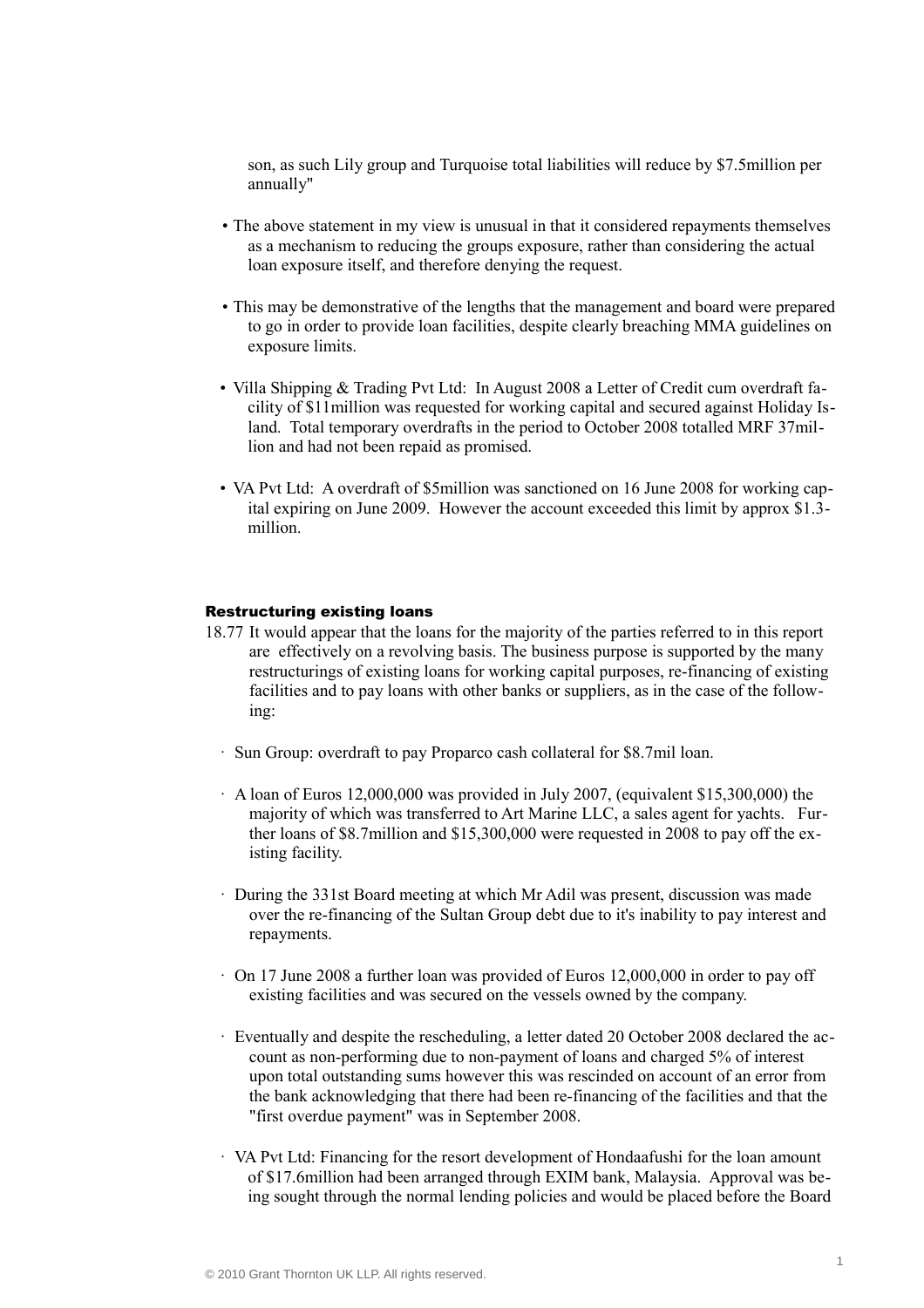for approval with quorum excluding Mr. Hamza, but they therefore would seek approval for the above from the MMA first for facilities of MRF 1.3million and \$3million.

- · It should be noted that approval was being sought before the BML Board's own approval had been granted. This could infer that its approval had already been guaranteed and that the only potential obstacle would be through the MMA due to its regulations on single party exposure.
- 18.78 From the above information it can be determined that despite evidence and financial analysis showing that a company was struggling to pay its liabilities, or had not used the original credit facility for the purpose intended, which then needed to be rescheduled, that the loans were still approved.
- 18.79 Further evidence is needed to determine where the majority of the loan funds were expended, particularly where re-financing was required. Examination of BML bank account statements will be able to determine where funds were transferred ultimately to.
- 18.80 In addition to the rescheduling itself, mention should be made with regards to the financial covenants that were in place for those facilities that were rescheduled.
- 18.81 Generally, companies will undertake loan refinancing to take advantage of better interest rates and relaxed covenants. However in the above, the companies reviewed appear to be restructuring debt in an attempt to avoid defaulting of its loan agreements and its associated expenses, manage their cash-flow problems, reduce and renegotiate delinquent debts and restore liquidity.
- 18.82 Under normal circumstances these types of loans would incur higher interest rates than the pre-existing ones, and more stringent financial covenants, however this does not appear to be the case for any of the above.
- 18.83 The majority if not all of the credit proposals were placed before the Board, and agreed without any additional interest rates or financial covenants being requested and enforced.

## Interest rates

- 18.84 Interest on loans made to related parties should in general be considered at arms length, disregarding the approval process, interest of loans etc should be made at commercial rates.
- 18.85 However this did not take place for a number of individuals, e.g. a loan request of \$5,000,000 to finance the development of Irufushi Resort pending finance agreement.
- 18.86 The consideration document stated that "the above is within the authority level of CCO under secured by unencumbered cash or FD's, cover 100% or more. However the proposal will be placed for confirmation of the Board as the proposed interest rate  $(1\%)$  is lower than the present board approved minimum rate of  $8.5\%$ "
- 18.87 It should therefore be noted that the Board approved an interest rate far lower than the standard 8.5%.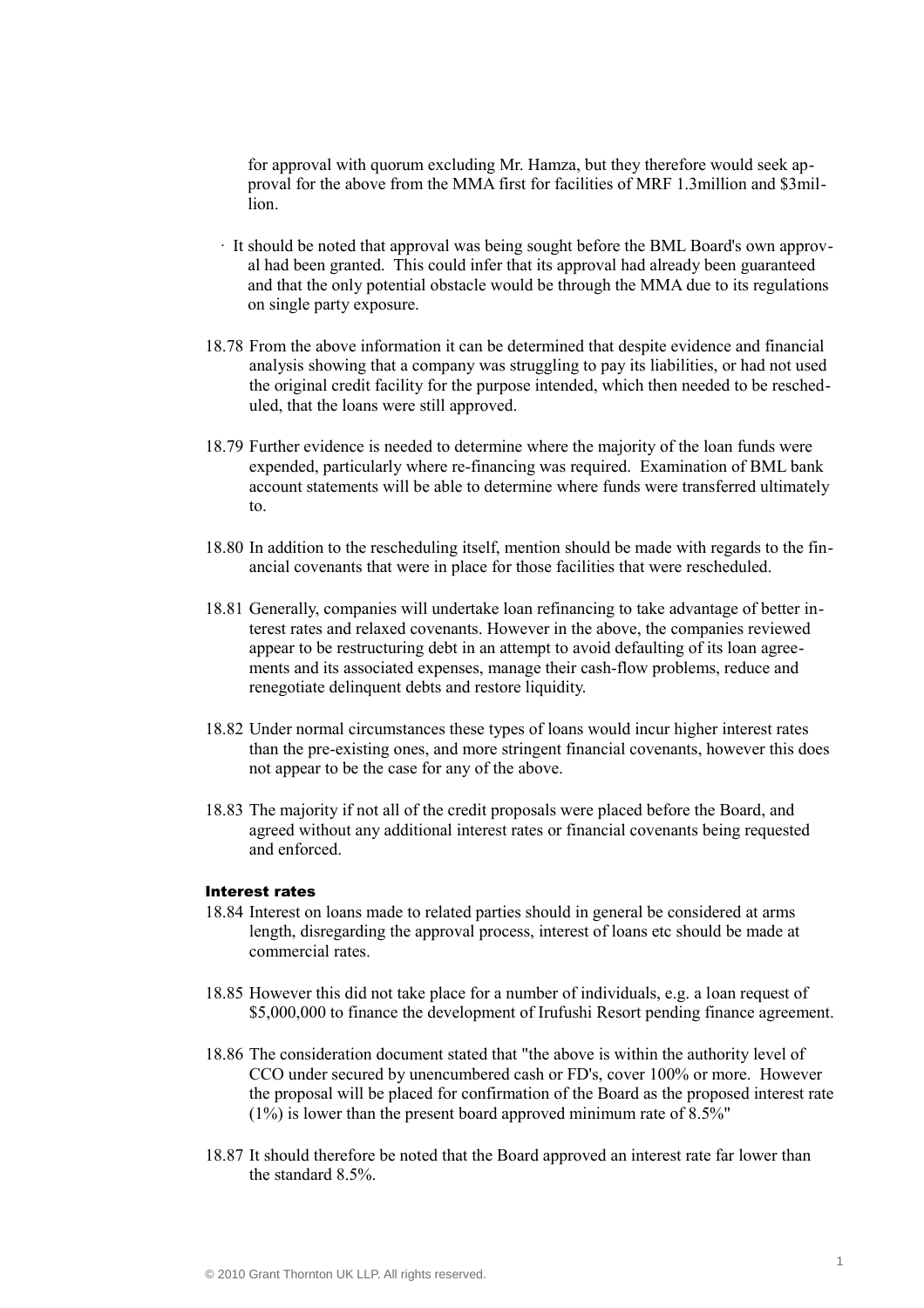18.88 Similar evidence was found during the review of the loan documentation material for Onus Pvt Ltd and companies within the Rainbow Group.

#### Debt capacity and security

- 18.89 Loan restructuring inherently leads to issues involving debt versus equity problems. A company's capacity to take on additional debt may be assessed in several ways, including evaluating:
- The company's debt-to-equity ratio and its interest coverage ratio, which estimates a company's ability to meet its long-term financial obligations
- The borrower's profitability, operational structure or growth strategy
- 18.90 It is important to consider the above in understanding and predicting a borrower's ability to pay back it's loan / credit facilities.
- 18.91 However any negative results in the review of the company's capacity to take on debt was often mitigated by claiming that the net worth of certain individuals and / or the banking relationship was good enough to support providing new facilities.
- 18.92 This has been evidenced in the report with various credit proposals that state that the net worth of some individuals is enough for security purposes. However no evidence in provided in the proposals for the individuals themselves, just for the companies requesting the loans.
- 18.93 Furthermore, it is clear that the same security is used as collateral for a number of loans across various companies. Should any one of these companies default or become insolvent, the security would need to be used to repay any outstanding debt. Therefore it would appear that little consideration has been given to what would happen should more than one company default within a group, and whether those assets are liquid enough to repay any debts, or if there is enough security to cover all of the outstanding amounts owed.
- 18.94 Appendix XXX shows the security used by each company within a group, and how often it was used to secure other business loans.
- 18.95 As is the case with a number of the assets provided as security, the same security was provided over several types of loans or credit facilities, for example, and particularly in the case of Sun Group where the mortgage of Vilu Reef and Irufushi Spa Resort was used, along with other assets totaling \$54million, however the total exposure was \$40million

# 19Next Steps

.

- 19.1 Analysis by Lawrence Graham regarding the legal viewpoint on the conclusions above.
- 19.2 Further analysis by Grant Thornton would be needed to confirm if funds have been borrowed and then transferred overseas, which would assist in establishing jurisdiction.